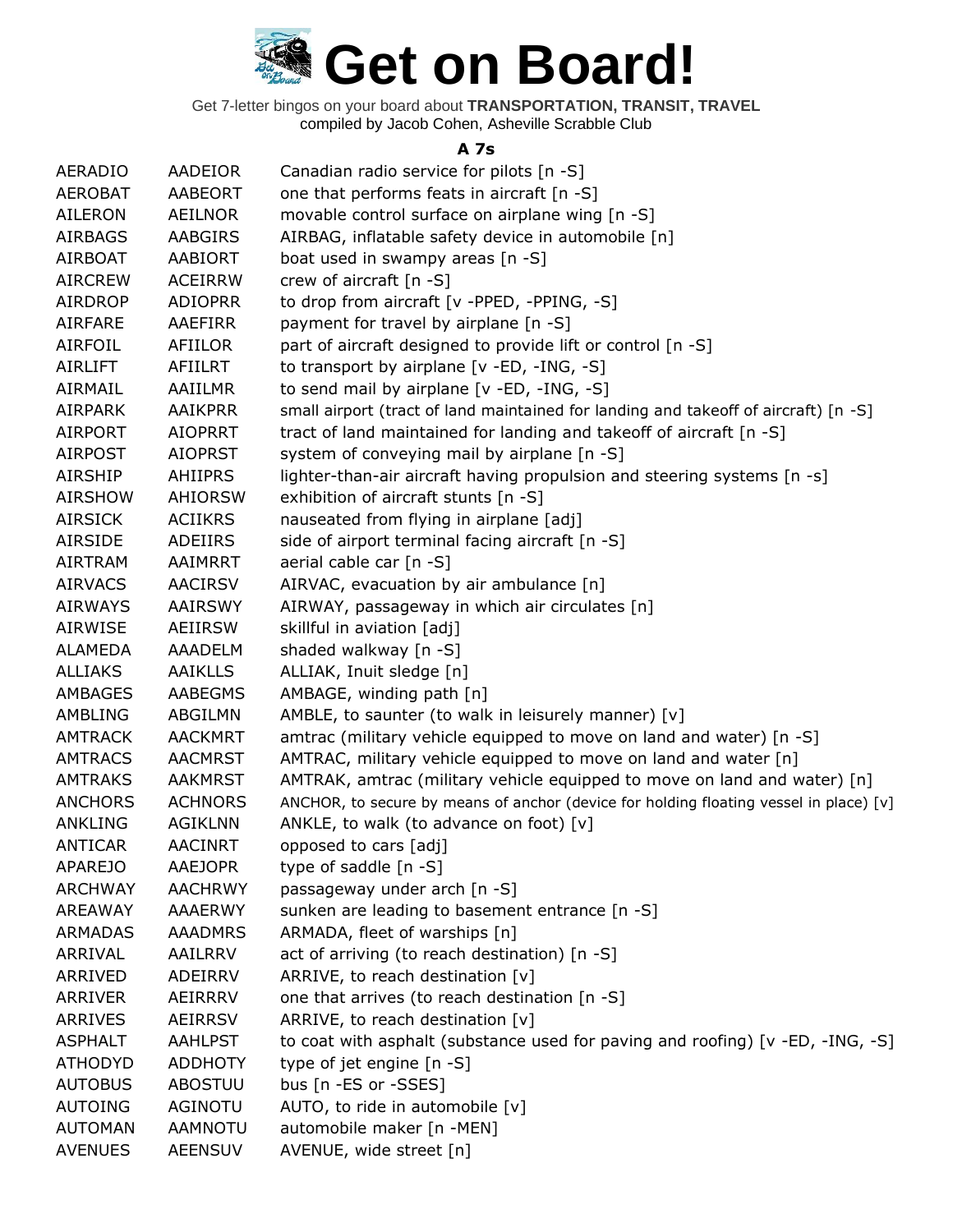| <b>AVGASES</b> | AAEGSSV        | AVGAS, gasoline for airplanes [n]                                                |
|----------------|----------------|----------------------------------------------------------------------------------|
| AVIATED        | AADEITV        | AVIATE, to fly aircraft $[v]$                                                    |
| <b>AVIATES</b> | AAEISTV        | AVIATE, to fly aircraft $[v]$                                                    |
| AVIATIC        | AACIITV        | AVIATION, act of aviating (to fly aircraft) [adj]                                |
| <b>AVIATOR</b> | AAIORTV        | one that aviates (to fly aircraft) [n -S]                                        |
|                |                | <b>B</b> 7s                                                                      |
| <b>BAGGAGE</b> | AABEGGG        | luggage (articles containing traveler's belongings) [n -S]                       |
| <b>BAIDARS</b> | AABDIRS        | BAIDAR, bidarka (Inuit canoe) [n]                                                |
| <b>BAILOUT</b> | ABILOTU        | act of parachuting from aircraft [n -S]                                          |
| <b>BALLUTE</b> | ABELLTU        | small inflatable parachute [n -S]                                                |
| <b>BANKITS</b> | ABIKNST        | BANKIT, raised sidewalk [n]                                                      |
| <b>BARGEES</b> | ABEEGRS        | BARGEE, bargeman (master or crew member of barge) [n]                            |
| <b>BARGING</b> | ABGGINR        | BARGE, to move by barge (long, large boat) [v]                                   |
| <b>BARQUES</b> | ABEQRSU        | BARQUE, sailing vessel [n]                                                       |
| <b>BARROWS</b> | <b>ABORRSW</b> | BARROW, type of cart [n]                                                         |
| <b>BATARDS</b> | <b>AABDRST</b> | BATARD, birch-bark canoe [n]                                                     |
| <b>BATEAUX</b> | <b>AABETUX</b> | BATEAU, flat-bottomed boat [n]                                                   |
| <b>BATTEAU</b> | AABETTU        | bateau (flat-bottomed boat) [n -X]                                               |
| <b>BEACHED</b> | ABCDEEH        | BEACH, to drive ashore [v]                                                       |
| <b>BEACHES</b> | <b>ABCEEHS</b> | BEACH, to drive ashore [v]                                                       |
| <b>BELTWAY</b> | <b>ABELTWY</b> | highway around urban area [n -S]                                                 |
| <b>BERLINE</b> | <b>BEEILNR</b> | limousine $[n - S]$                                                              |
| <b>BERLINS</b> | <b>BEILNRS</b> | BERLIN, type of carriage (wheeled, horse-drawn vehicle) [n]                      |
| <b>BERTHED</b> | <b>BDEEHRT</b> | BERTH, to provide mooring [v]                                                    |
| <b>BHEESTY</b> | <b>BEEHSTY</b> | water carrier [n -TIES]                                                          |
| <b>BHISTIE</b> | BEHIIST        | bheesty (water carrier) [n -S]                                                   |
| <b>BICYCLE</b> | <b>BCCEILY</b> | to ride bicycle (two-wheeled vehicle) [v -D, -LING, -S]                          |
| <b>BIDARKA</b> | <b>AABDIKR</b> | Inuit canoe [n -S]                                                               |
| <b>BIKEWAY</b> | ABEIKWY        | route for bikes [n -S]                                                           |
| <b>BIMINIS</b> | <b>BIIIMNS</b> | BIMINI, type of awning for yacht [n]                                             |
| <b>BIOFUEL</b> | <b>BEFILOU</b> | fuel composed of biological raw materials [n -S]                                 |
| <b>BIPLANE</b> | <b>ABEILNP</b> | type of airplane (winged aircraft propelled by jet engines or propellers) [n -S] |
| <b>BIREMES</b> | <b>BEEIMRS</b> | BIREME, ancient galley (long, low medieval ship) [n]                             |
| <b>BITURBO</b> | <b>BBIORTU</b> | two-turbo engine [n -S]                                                          |
| <b>BIZJETS</b> | <b>BEIJSTZ</b> | BIZJET, business jet-plane [n]                                                   |
| <b>BOATERS</b> | <b>ABEORST</b> | BOATER, one that boats (to travel by boat (watercraft)) [n]                      |
| <b>BOATFUL</b> | <b>ABFLOTU</b> | as much as boat can hold [n -S]                                                  |
| <b>BOATING</b> | ABGINOT        | sport of traveling by boat [n -S] / BOAT, to travel by boat (watercraft) [v]     |
| <b>BOATMAN</b> | AABMNOT        | one who works on boats [n -MEN]                                                  |
| <b>BOBSLED</b> | <b>BBDELOS</b> | to ride on bobsled (racing sled) [v -DDED, -DDING, -S]                           |
| <b>BODYMAN</b> | <b>ABDMNOY</b> | one who repairs auto bodies [n -MEN]                                             |
| <b>BOLLARD</b> | <b>ABDLLOR</b> | thick post on ship or wharf [n -S]                                               |
| <b>BOOMKIN</b> | <b>BIKMNOO</b> | bumkin (ship's spar) [n -S]                                                      |
| <b>BOREENS</b> | <b>BEENORS</b> | BOREEN, lane in Ireland [n]                                                      |
| <b>BOUSING</b> | <b>BGINOSU</b> | BOUSE, to haul by means of tackle [v]                                            |
| <b>BOWLINE</b> | <b>BEILNOW</b> | type of knot $[n - S]$                                                           |
| <b>BOWSERS</b> | <b>BEORSSW</b> | BOWSER, truck having tank for fuel or water [n]                                  |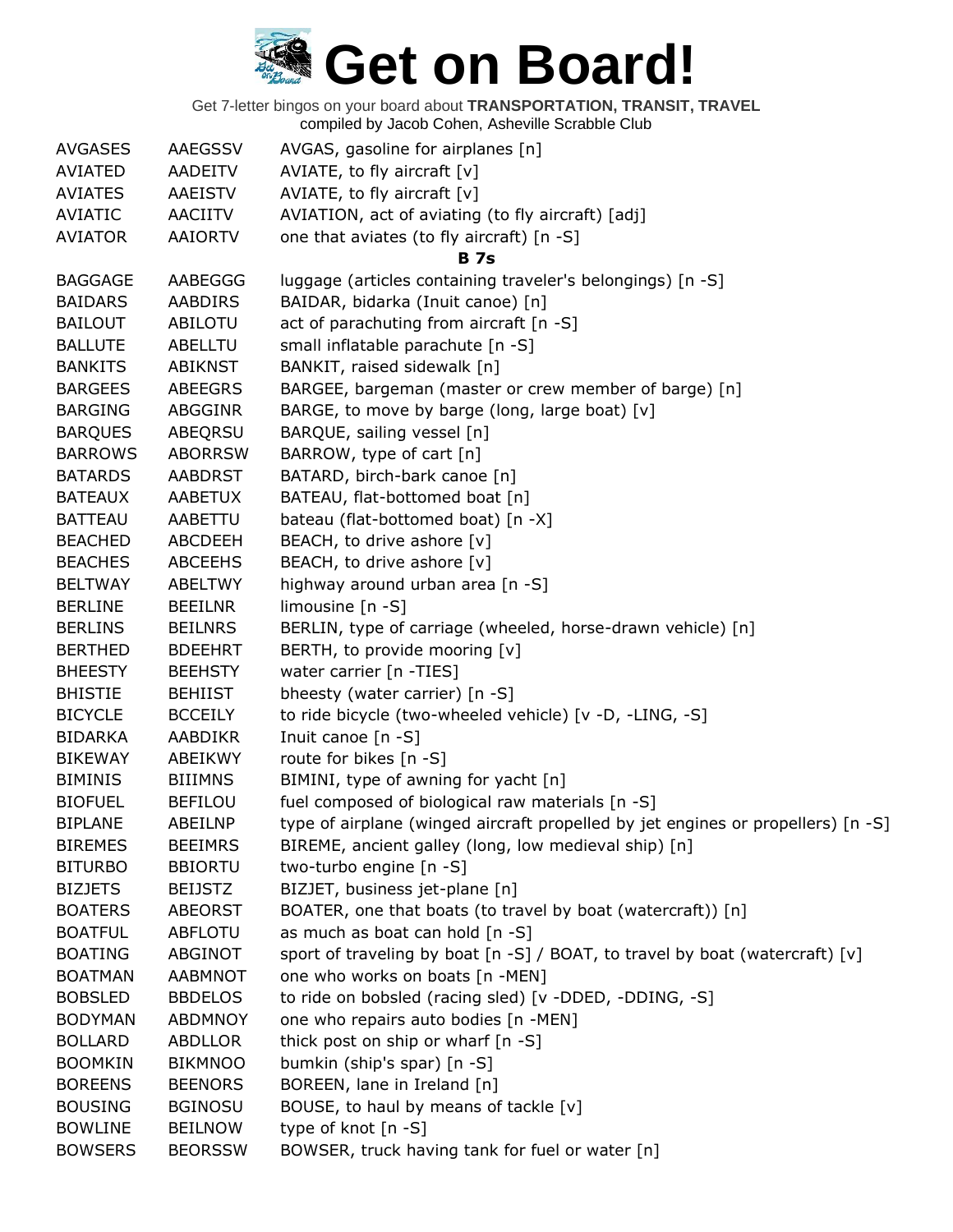| <b>BOWSING</b> | <b>BGINOSW</b> | BOWSE, to bouse (to haul by means of tackle) [v]                                                |
|----------------|----------------|-------------------------------------------------------------------------------------------------|
| <b>BOXCARS</b> | <b>ABCORSX</b> | BOXCAR, roofed freight car [n]                                                                  |
| <b>BOXFULS</b> | <b>BFLOSUX</b> | BOXFUL, as much as box can hold [n]                                                             |
| <b>BOXHAUL</b> | <b>ABHLOUX</b> | to veer ship around $[v - ED, -ING, -S]$                                                        |
| <b>BOXINGS</b> | <b>BGINOSX</b> | BOXING, casing (protective outer covering) [n]                                                  |
| <b>BRADOON</b> | <b>ABDNOOR</b> | bridoon (device used to control horse) [n -S]                                                   |
| <b>BRAILED</b> | <b>ABDEILR</b> | BRAIL, to haul in sail $[v]$                                                                    |
| <b>BREAMED</b> | <b>ABDEEMR</b> | BREAM, to clean ship's bottom [v]                                                               |
| <b>BRIDGED</b> | <b>BDDEGIR</b> | BRIDGE, to connect (to join together) [v]                                                       |
| <b>BRIDGES</b> | <b>BDEGIRS</b> | BRIDGE, to connect (to join together) [v]                                                       |
| <b>BRIDOON</b> | <b>BDINOOR</b> | device used to control horse [n -S]                                                             |
| <b>BRITSKA</b> | <b>ABIKRST</b> | open carriage [n -S]                                                                            |
| <b>BRITZKA</b> | ABIKRTZ        | britska (open carriage) [n -S]                                                                  |
| <b>BUGEYES</b> | <b>BEEGSUY</b> | BUGEYE, small boat [n]                                                                          |
| <b>BUGGIES</b> | <b>BEGGISU</b> | BUGGY, light carriage [n]                                                                       |
| <b>BULKERS</b> | <b>BEKLRSU</b> | BULKER, ship that carries cargo in bulk (mass) [n]                                              |
| <b>BULLEYS</b> | <b>BELLSUY</b> | BULLEY, two-masted fishing boat [n]                                                             |
| <b>BUMBOAT</b> | <b>ABBMOTU</b> | boat used to peddle wares to larger ships [n -S]                                                |
| <b>BUMKINS</b> | <b>BIKMNSU</b> | BUMKIN, ship's spar [n]                                                                         |
| <b>BUMMERS</b> | <b>BEMMRSU</b> | BUMMER, one that bums (to live idly) [n]                                                        |
| <b>BUMMING</b> | <b>BGIMMNU</b> | BUM, to live idly [v]                                                                           |
| <b>BUOYAGE</b> | <b>ABEGOUY</b> | group of buoys (warning float) [n -S]                                                           |
| <b>BUOYANT</b> | <b>ABNOTUY</b> | having buoyancy (tendency to float) [adj]                                                       |
| <b>BUOYING</b> | <b>BGINOUY</b> | BUOY, to mark with buoy (warning float) [v]                                                     |
| <b>BURTONS</b> | <b>BNORSTU</b> | BURTON, hoisting tackle [n]                                                                     |
| <b>BUSLOAD</b> | ABDLOSU        | load that fills bus [n -S]                                                                      |
| <b>BUSSING</b> | <b>BGINSSU</b> | busing (act of transporting by bus) [n -S] / BUS, to transport by bus (large motor vehicle) [v] |
| <b>BYPATHS</b> | <b>ABHPSTY</b> | BYPATH, indirect road [n]                                                                       |
| <b>BYROADS</b> | <b>ABDORSY</b> | BYROAD, side road [n]                                                                           |
|                |                | C <sub>7s</sub>                                                                                 |
| <b>CABBIES</b> | ABBCEIS        | CABBIE, cabby (driver of cab) [n] / CABBY, driver of cab [n]                                    |
| <b>CABBING</b> | ABBCGIN        | CAB, to take or drive taxicab $[v]$                                                             |
| <b>CABOOSE</b> | <b>ABCEOOS</b> | last car of freight train [n -S]                                                                |
| <b>CABOVER</b> | <b>ABCEORV</b> | truck having driver's compartment over engine [n -S]                                            |
| CAIQUES        | <b>ACEIQSU</b> | CAIQUE, long, narrow rowboat [n]                                                                |
| <b>CALECHE</b> | <b>ACCEEHL</b> | calash (light carriage) [n -S]                                                                  |
| <b>CALESAS</b> | <b>AACELSS</b> | CALESA, calash (light carriage) [n]                                                             |
| <b>CALKERS</b> | <b>ACEKLRS</b> | CALKER, one that calks (to caulk (to make seams of ship watertight)) [n]                        |
| <b>CALKING</b> | <b>ACGIKLN</b> | CALK, caulk (to make seems of ship watertight) [v]                                              |
| <b>CALKINS</b> | <b>ACIKLNS</b> | CALKIN, gripping projection on horseshoe [n]                                                    |
| CAMELID        | <b>ACDEILM</b> | any of family of 2-toed ruminant mammals [n -S]                                                 |
| <b>CAMIONS</b> | <b>ACIMNOS</b> | CAMION, military truck [n]                                                                      |
| <b>CANOERS</b> | <b>ACENORS</b> | CANOER, one who canoes [n]                                                                      |
| <b>CANTERS</b> | <b>ACENRST</b> | CANTER, to ride horse at moderate pace [v]                                                      |
| <b>CANTLES</b> | <b>ACELNST</b> | CANTLE, rear part of saddle [n]                                                                 |
| <b>CAPSIZE</b> | <b>ACEIPSZ</b> | to overturn (to turn over) [v -D, -SING, -S]                                                    |
| <b>CARACKS</b> | <b>AACCKRS</b> | CARACK, carrack (large merchant ship) [n]                                                       |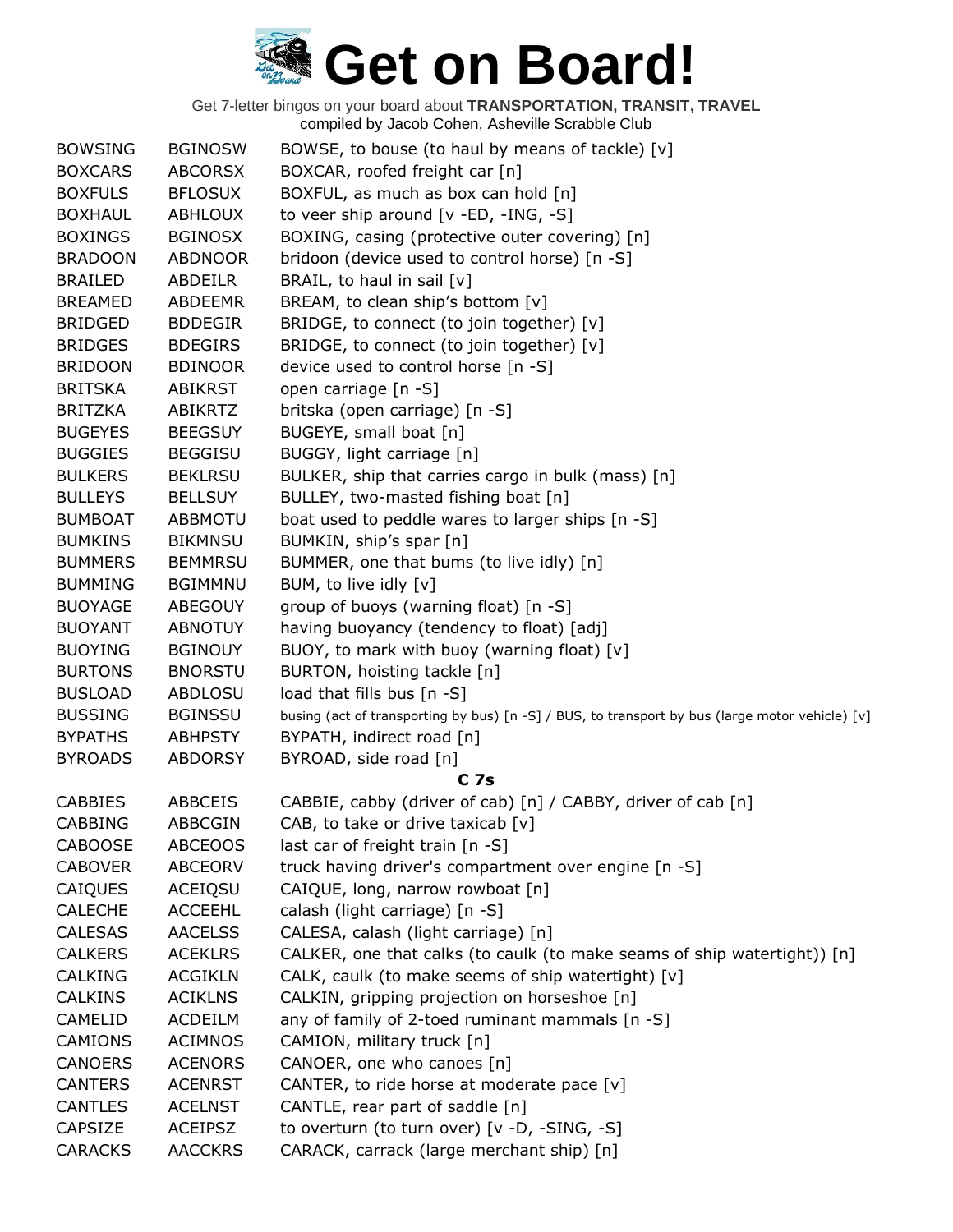| <b>CARAVAN</b> | <b>AAACNRV</b> | to travel in group [v -ED, -ING, -S or -NNED, -NNING, -S]                        |
|----------------|----------------|----------------------------------------------------------------------------------|
| <b>CARAVEL</b> | <b>AACELRV</b> | small sailing ship [n -S]                                                        |
| <b>CARBARN</b> | <b>AABCNRR</b> | garage for buses [n -S]                                                          |
| <b>CARFARE</b> | <b>AACEFRR</b> | payment for bus or car ride [n -S]                                               |
| <b>CARGOES</b> | <b>ACEGORS</b> | CARGO, conveyed merchandise [n]                                                  |
| <b>CARHOPS</b> | <b>ACHOPRS</b> | CARHOP, to serve customers at drive-in restaurant [v]                            |
| CARIOLE        | ACEILOR        | small, open carriage [n -S]                                                      |
| <b>CARJACK</b> | <b>AACCJKR</b> | to steal vehicle from its driver by force [v -ED, -ING, -S]                      |
| <b>CARLESS</b> | <b>ACELRSS</b> | being without car [adj]                                                          |
| CARLINE        | <b>ACEILNR</b> | carling (beam supporting ship's deck) [n -S]                                     |
| <b>CARLING</b> | <b>ACGILNR</b> | beam supporting ship's deck [n -S]                                               |
| <b>CARNEYS</b> | <b>ACENRSY</b> | CARNEY, carny (carnival (traveling amusement show)) [n]                          |
| CARNIES        | <b>ACEINRS</b> | CARNY, carnival (traveling amusement show) [n] / CARNIE, carny [n]               |
| CAROACH        | <b>AACCHOR</b> | caroche (stately carriage) [n -S]                                                |
| <b>CAROCHE</b> | <b>ACCEHOR</b> | stately carriage [n -S]                                                          |
| <b>CARPOOL</b> | <b>ACLOOPR</b> | to take turns driving group of commuters [v -ED, -ING, -S]                       |
| <b>CARPORT</b> | <b>ACOPRRT</b> | shelter for car $[n - S]$                                                        |
| <b>CARRACK</b> | <b>AACCKRR</b> | large merchant ship [n -S]                                                       |
| CARRIED        | ACDEIRR        | CARRY, to convey from one place to another [v]                                   |
| <b>CARRIER</b> | <b>ACEIRRR</b> | one that carries (to convey from one place to another) [n -S]                    |
| <b>CARRIES</b> | <b>ACEIRRS</b> | CARRY, to convey from one place to another [v]                                   |
| <b>CARROCH</b> | <b>ACCHORR</b> | caroche (stately carriage) [n -S]                                                |
| <b>CARSICK</b> | <b>ACCIKRS</b> | nauseated from riding in car [adj]                                               |
| CARTAGE        | <b>AACEGRT</b> | act of carting (to convey in cart (two-wheeled vehicle)) [n -S]                  |
| <b>CARTERS</b> | <b>ACERRST</b> | CARTER, one that carts (to convey in cart (two-wheeled vehicle)) [n]             |
| <b>CARTFUL</b> | <b>ACFLRTU</b> | cartload (as much as cart can hold) [n -S]                                       |
| <b>CARTING</b> | <b>ACGINRT</b> | CART, to convey in cart (two-wheeled vehicle) [v]                                |
| <b>CARVELS</b> | <b>ACELRSV</b> | CARVEL, caravel (small sailing ship) [n]                                         |
| CARWASH        | <b>AACHRSW</b> | establishment equipped to wash automobiles [n -ES]                               |
| <b>CATBOAT</b> | AABCOTT        | small sailboat (boat that sails) [n -S]                                          |
| <b>CATFALL</b> | <b>AACFLLT</b> | anchor line $[n - S]$                                                            |
| <b>CATHEAD</b> | <b>AACDEHT</b> | beam projecting from ship's bow [n -S]                                           |
| CATTING        | <b>ACGINTT</b> | CAT, to hoist anchor to cathead $[v]$                                            |
| <b>CATWALK</b> | <b>AACKLTW</b> | narrow walkway [n -S]                                                            |
| <b>CAULKED</b> | <b>ACDEKLU</b> | CAULK, to make seams of ship watertight [v]                                      |
| <b>CAULKER</b> | <b>ACEKLRU</b> | one that caulks (to make seams of ship watertight [n -S]                         |
| <b>CAUSEYS</b> | <b>ACESSUY</b> | CAUSEY, paved road [n]                                                           |
| <b>CETANES</b> | <b>ACEENST</b> | CETANE, diesel fuel [n]                                                          |
| <b>CHAISES</b> | <b>ACEHISS</b> | CHAISE, light carriage [n]                                                       |
| <b>CHANTEY</b> | <b>ACEHNTY</b> | sailor's song [n -S]                                                             |
| <b>CHAPMAN</b> | <b>AACHMNP</b> | peddler (one that peddles (to travel about selling wares)) [n -MEN]              |
| CHARIOT        | <b>ACHIORT</b> | to ride in chariot (type of cart) [v -ED, -ING, -S]                              |
| <b>CHIMBLY</b> | <b>BCHILMY</b> | chimley (chimney (flue (enclosed passageway for directing current))) [n -LIES]   |
| <b>CHIMLAS</b> | <b>ACHILMS</b> | CHIMLA, chimley (chimney (flue (enclosed passageway for directing current))) [n] |
| <b>CHIMLEY</b> | <b>CEHILMY</b> | chimney (flue (enclosed passageway for directing current)) [n -S]                |
| <b>CHIMNEY</b> | <b>CEHIMNY</b> | flue (enclosed passageway for directing current) [n -S]                          |
| <b>CHINSED</b> | <b>CDEHINS</b> | CHINSE, to fill seams in boat or cabin [v]                                       |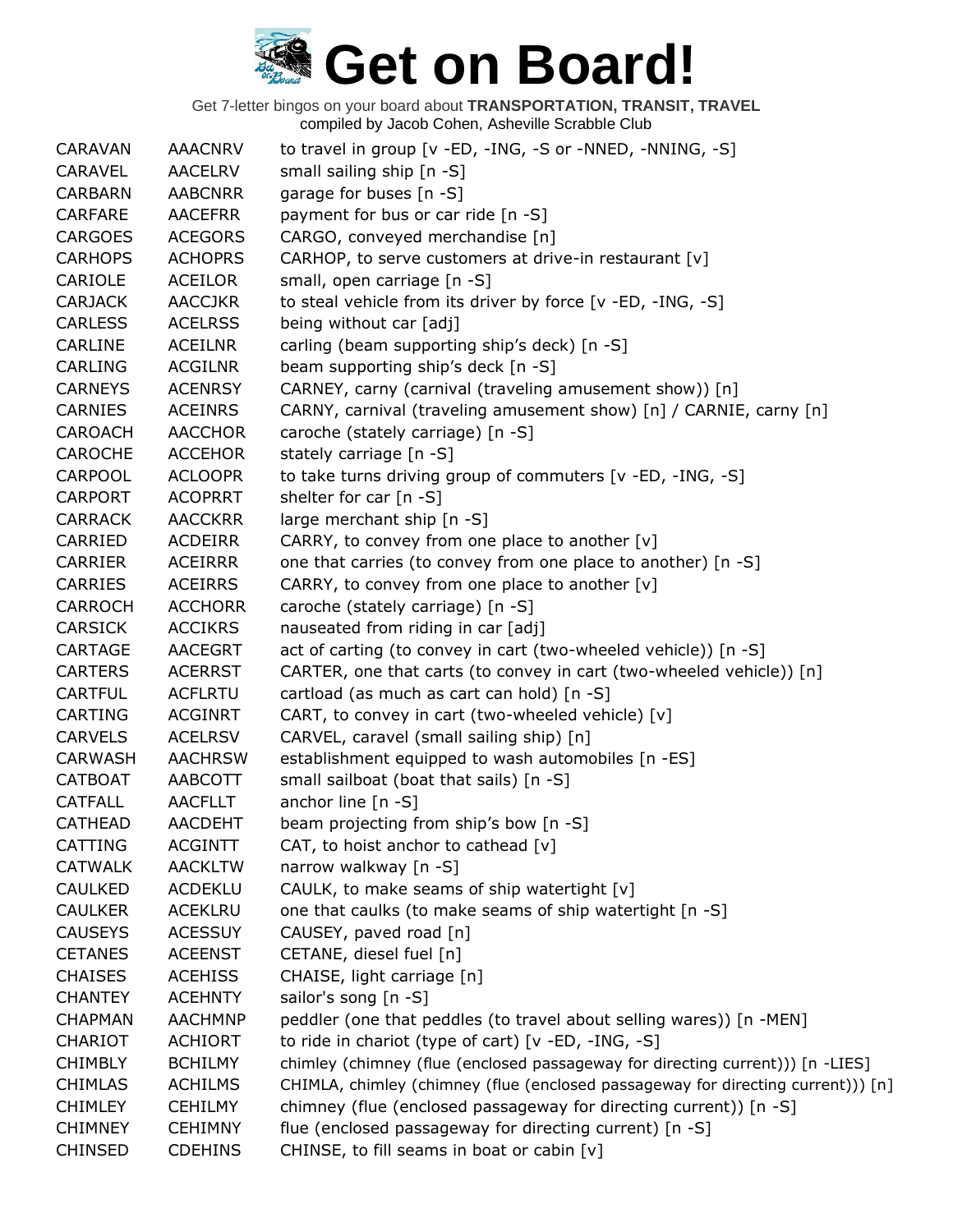| <b>CHINSES</b> | <b>CEHINSS</b> | CHINSE, to fill seams in boat or cabin [v]                      |
|----------------|----------------|-----------------------------------------------------------------|
| <b>CHOPPER</b> | <b>CEHOPPR</b> | to travel by helicopter [v -ED, -ING, -S]                       |
| <b>CHUNNEL</b> | <b>CEHLNNU</b> | tunnel under English Channel [n -S]                             |
| <b>CHUTING</b> | <b>CGHINTU</b> | CHUTE, to convey by chute (vertical passage) [v]                |
| <b>CHUTIST</b> | <b>CHISTTU</b> | parachutist [n -S]                                              |
| <b>CLOACAE</b> | <b>AACCELO</b> | CLOACA, sewer [n]                                               |
| <b>CLOACAL</b> | <b>AACCLOS</b> | CLOACA, sewer [adj]                                             |
| <b>CLOACAS</b> | <b>AACCLOS</b> | CLOACA, sewer [n]                                               |
| <b>CLOMPED</b> | <b>CDELMOP</b> | CLOMP, to walk heavily and clumsily [v]                         |
| <b>CLOSERS</b> | <b>CELORSS</b> | CLOSER, one that closes (to block against entry or passage) [n] |
| <b>CLOSING</b> | <b>CGILNOS</b> | CLOSE, to block against entry or passage [v]                    |
| <b>CLUNKER</b> | <b>CEKLNRU</b> | jalopy (decrepit car) [n -S]                                    |
| <b>COALBIN</b> | <b>ABCILNO</b> | bin for storing coal [n -S]                                     |
| <b>COALING</b> | ACGILNO        | COAL, to supply with coal (carbon fuel) [v]                     |
| <b>COASTER</b> | <b>ACEORST</b> | sled $[n - S]$                                                  |
| <b>COCKPIT</b> | <b>CCIKOPT</b> | pilot's compartment in certain airplanes [n -S]                 |
| CODRIVE        | CDEIORV        | to work as codriver [v - ROVE, -N, -VING, -S]                   |
| <b>COGWAYS</b> | <b>ACGOSWY</b> | COGWAY, railway operating on steep slopes [n]                   |
| <b>COMATIK</b> | <b>ACIKMOT</b> | komatik (Inuit sledge) [n -S]                                   |
| <b>CONNING</b> | <b>CGINNNO</b> | CONN, to direct steering of ship [v]                            |
| <b>CONVEYS</b> | <b>CENOSVY</b> | CONVEY, to transport [v]                                        |
| <b>CONVOYS</b> | <b>CNOOSVY</b> | CONVOY, to escort (to accompany (to go with as companion)) [v]  |
| <b>COPILOT</b> | <b>CILOOPT</b> | to act as assistant pilot [v -ED, -ING, -S]                     |
| <b>COPTERS</b> | <b>CEOPRST</b> | COPTER, helicopter [n]                                          |
| <b>CORACLE</b> | <b>ACCELOR</b> | small boat [n -S]                                               |
| <b>CORVETS</b> | <b>CEORSTV</b> | CORVET, corvette (small, swift warcraft) [n]                    |
| <b>COURIER</b> | <b>CEIORRU</b> | to send or transport by messenger [v -ED, -ING, -S]             |
| COWLING        | CGILNOW        | covering for aircraft engine [n -S]                             |
| <b>COXLESS</b> | <b>CELOSSX</b> | having no coxswain (director of crew of racing boat) [adj]      |
| <b>CRACKUP</b> | <b>ACCKPRU</b> | collision [n -S]                                                |
| <b>CRASHED</b> | <b>ACDEHRS</b> | CRASH, to collide noisily [v]                                   |
| <b>CRASHER</b> | <b>ACEHRRS</b> | one that crashes (to collide noisily) [n -S]                    |
| <b>CRASHES</b> | <b>ACEHRSS</b> | CRASH, to collide noisily [v]                                   |
| <b>CREWING</b> | <b>CEGINRW</b> | CREW, to serve aboard ship [v]                                  |
| <b>CREWMAN</b> | <b>ACEMNRW</b> | one who serves on ship [n -MEN]                                 |
| <b>CROJIKS</b> | <b>CIJKORS</b> | CROJIK, triangular sail [n]                                     |
| <b>CROWBAR</b> | <b>ABCORRW</b> | use steel bar as lever [-RRED, -RRING, -S]                      |
| <b>CRUISED</b> | <b>CDEIRSU</b> | CRUISE, to sail about touching at several ports [v]             |
| <b>CRUISER</b> | <b>CEIRRSU</b> | boat that cruises [n -S]                                        |
| <b>CRUISES</b> | CEIRSSU        | CRUISE, to sail about touching at several ports [v]             |
| <b>CRUISEY</b> | <b>CEIRSUY</b> | cruisy (frequented by homosexuals seeking partners) [adj]       |
| <b>CUDDIES</b> | CDDEISU        | CUDDY, donkey (domestic ass) [n] / CUDDIE, cuddy [n]            |
| <b>CULVERT</b> | <b>CELRTUV</b> | conduit [n -S]                                                  |
| <b>CUMBERS</b> | <b>BCEMRSU</b> | CUMBER, to hinder (to impede (to obstruct progress of)) [v]     |
| <b>CURAGHS</b> | <b>ACGHRSU</b> | CURAGH, currach (coracle (small boat)) [n]                      |
| <b>CURBING</b> | <b>BCGINRU</b> | concrete border along street [n -S]                             |
| <b>CURRACH</b> | <b>ACCHRRU</b> | coracle (small boat) [n -S]                                     |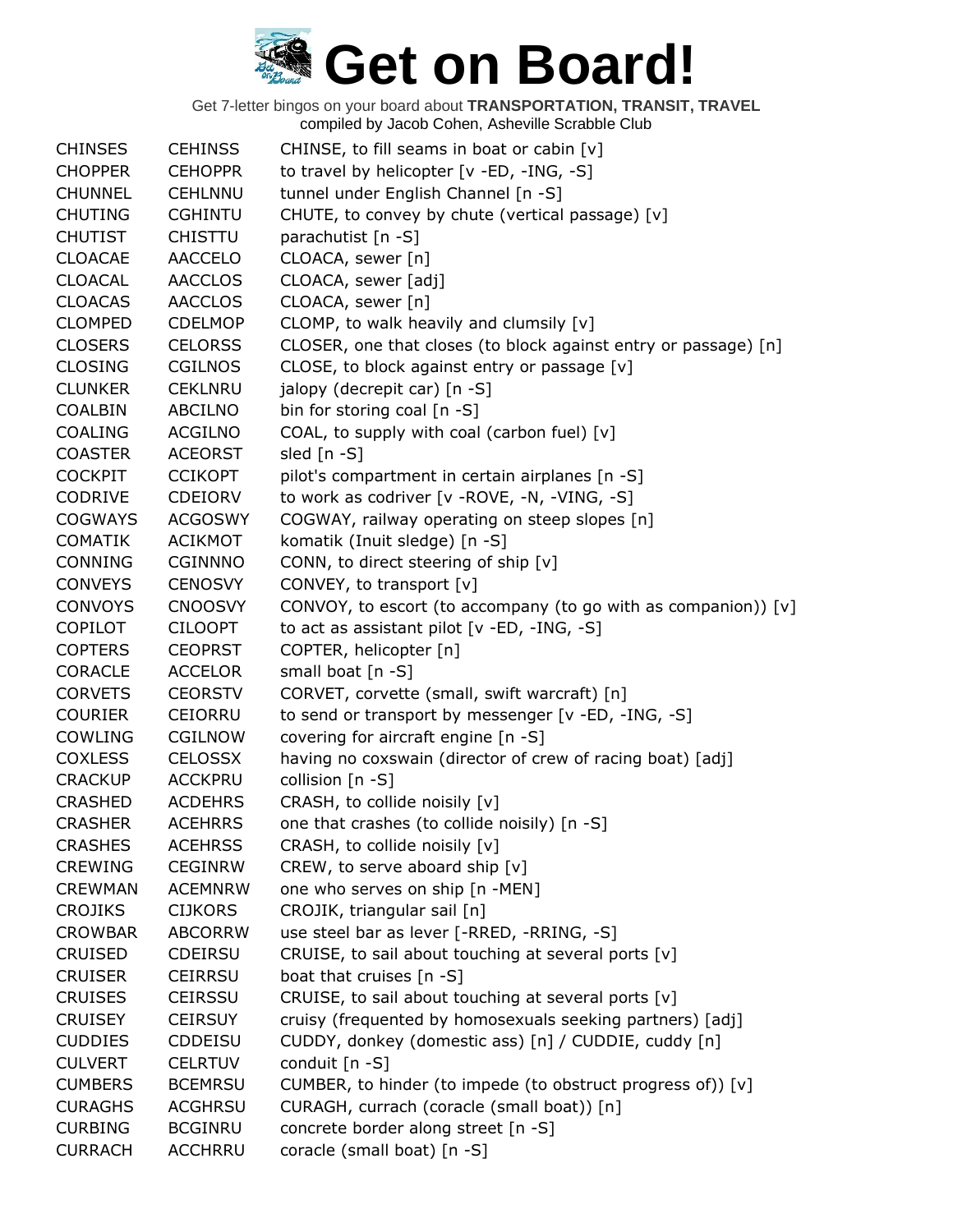| <b>CURRAGH</b> | ACGHRRU        | currach (coracle (small boat)) [n -S]                                     |
|----------------|----------------|---------------------------------------------------------------------------|
| <b>CYCLERS</b> | <b>CCELRSY</b> | CYCLER, cyclist (one who rides bicycle) [n]                               |
| <b>CYCLERY</b> | <b>CCELRYY</b> | bicycle shop [n -RIES]                                                    |
| <b>CYCLING</b> | <b>CCGILNY</b> | act of riding bicycle [n -S] / CYCLE, to ride bicycle [v]                 |
| <b>CYCLIST</b> | <b>CCILSTY</b> | one who rides bicycle [n -S]                                              |
|                |                | <b>D</b> 7s                                                               |
| <b>DANDERS</b> | <b>ADDENRS</b> | DANDER, to stroll (to walk in leisurely manner) [v]                       |
| <b>DASHPOT</b> | <b>ADHOPST</b> | shock absorber [n -S]                                                     |
| <b>DAUNDER</b> | ADDENRU        | to dander (to stroll (to walk in leisurely manner)) [v -ED, -ING, -S]     |
| <b>DAYSAIL</b> | <b>AADILSY</b> | to sail yacht for day [v -ED, -ING, -S]                                   |
| <b>DEBARKS</b> | <b>ABDEKRS</b> | DEBARK, to unload from ship [v]                                           |
| <b>DEBOUCH</b> | <b>BCDEHOU</b> | to march into open [v -ED, -ING, -ES]                                     |
| <b>DECKING</b> | <b>CDEGIKN</b> | material for ship's deck [n -S]                                           |
| <b>DEFUELS</b> | <b>DEEFLSU</b> | DEFUEL, to remove fuel from [v]                                           |
| <b>DELIVER</b> | DEEILRV        | to take to intended recipient [v -ED, -ING, -S]                           |
| <b>DEMASTS</b> | <b>ADEMSST</b> | DEMAST, to strip masts from [v]                                           |
| <b>DEPLANE</b> | <b>ADEELNP</b> | to get off airplane [v -D, -NING, -S]                                     |
| <b>DERAILS</b> | <b>ADEILRS</b> | DERAIL, to run off rails of track [v]                                     |
| <b>DETOURS</b> | <b>DEORSTU</b> | DETOUR, to take indirect route [v]                                        |
| <b>DETRAIN</b> | <b>ADEINRT</b> | to get off railroad train [v -ED, -ING, -S]                               |
| <b>DINGEYS</b> | <b>DEGINSY</b> | DINGEY, dinghy (small boat) [n]                                           |
| <b>DINGIES</b> | <b>DEGIINS</b> | DINGY, dinghy (small boat) [n]                                            |
| <b>DINKEYS</b> | <b>DEIKNSY</b> | DINKEY, small locomotive [n]                                              |
| <b>DINKIES</b> | <b>DEIIKNS</b> | DINKY, dinkey (small locomotive) [n]                                      |
| <b>DISMAST</b> | ADIMSST        | to remove mast of $[v - ED, -ING, -S]$                                    |
| <b>DISYOKE</b> | <b>DEIKOSY</b> | to free from yoke [v -D, -KING, -S]                                       |
| <b>DOCKAGE</b> | <b>ACDEGKO</b> | charge for use of dock [n -S]                                             |
| <b>DOCKERS</b> | <b>CDEKORS</b> | DOCKER, dock worker [n]                                                   |
| <b>DODDERS</b> | <b>DDDEORS</b> | DODDER, to totter (to walk unsteadily) [v]                                |
| <b>DOGCART</b> | <b>ACDGORT</b> | one-horse carriage [n -S]                                                 |
| <b>DOGGERS</b> | <b>DEGGORS</b> | DOGGER, fishing vessel [n]                                                |
| <b>DOGSLED</b> | <b>DDEGLOS</b> | to move on sled drawn by dogs [v -DDED, -DDING, -S]                       |
| <b>DOLLIED</b> | <b>DDEILLO</b> | DOLLY, to move on wheeled platform [v]                                    |
| <b>DOLLIES</b> | <b>DEILLOS</b> | DOLLY, to move on wheeled platform [v]                                    |
| <b>DONKEYS</b> | <b>DEKNOSY</b> | DONKEY, domestic ass [n]                                                  |
| <b>DORYMAN</b> | <b>ADMNORY</b> | one that fishes from dory [n -MEN]                                        |
| <b>DRAWBAR</b> | <b>AABDRRW</b> | railroad coupler [n -S]                                                   |
| <b>DRAYAGE</b> | AADEGRY        | transportation by dray [n -S]                                             |
| <b>DRAYING</b> | <b>ADGINRY</b> | DRAY, to transport by dray (low, strong cart) [v]                         |
| <b>DRAYMAN</b> | <b>AADMNRY</b> | one who drives dray [n -MEN]                                              |
| <b>DRIVERS</b> | <b>DEIRRSV</b> | DRIVER, one that drives (to urge or propel forward) [n]                   |
| <b>DRIVING</b> | <b>DGIINRV</b> | management of motor vehicle [n -S] / DRIVE, to urge or propel forward [v] |
| <b>DROGUES</b> | <b>DEGORSU</b> | DROGUE, sea anchor [n]                                                    |
| <b>DROMOND</b> | <b>DDMNOOR</b> | large fast-sailing medieval galley [n -S]                                 |
| <b>DROMONS</b> | <b>DMNOORS</b> | DROMON, dromond (large fast-sailing medieval galley) [n]                  |
| <b>DROPTOP</b> | <b>DOOPPRT</b> | convertible automobile [n -S]                                             |
| <b>DROSHKY</b> | <b>DHKORSY</b> | open carriage [n -KIES]                                                   |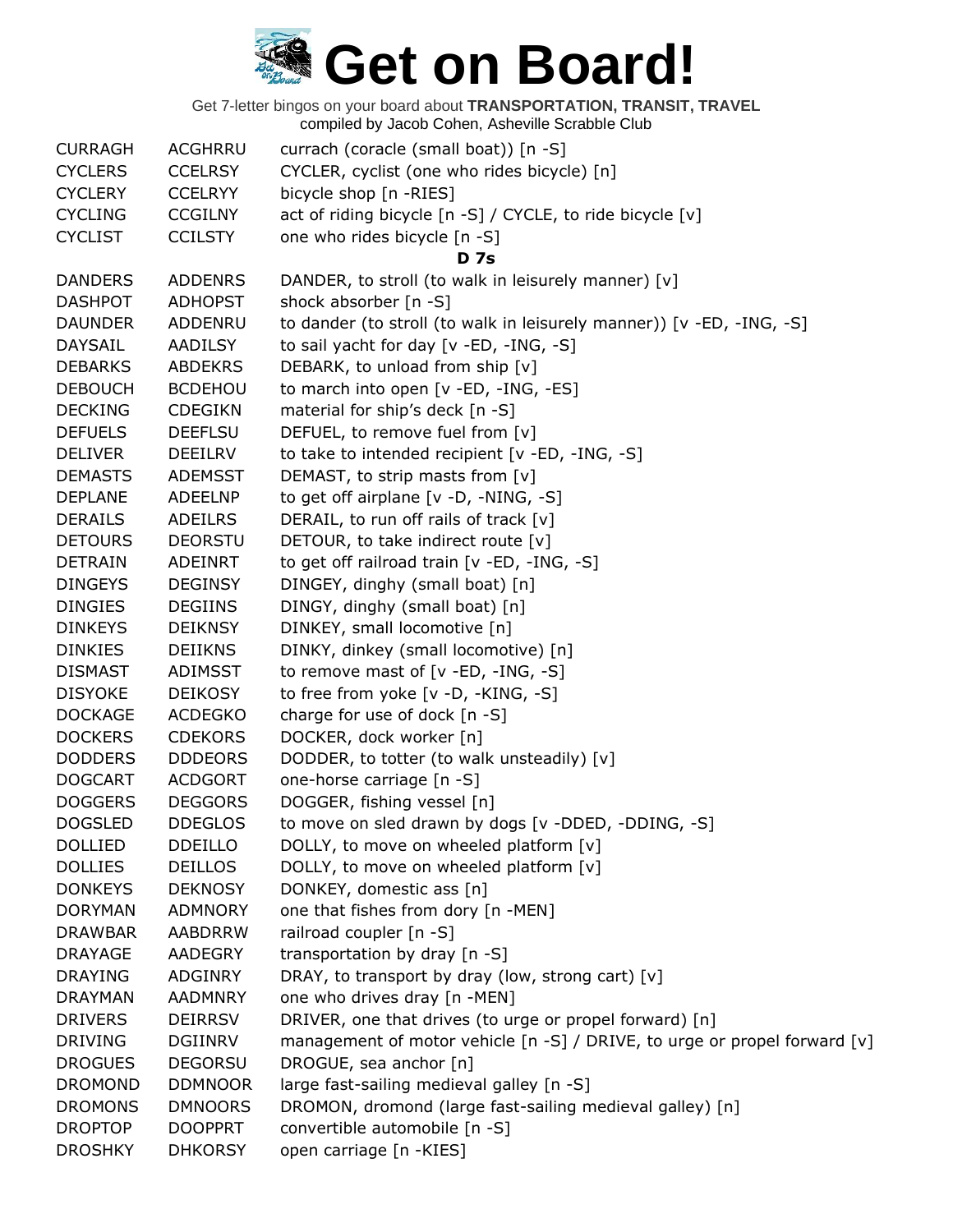| <b>DROVERS</b> | <b>DEORRSV</b> | DROVER, driver of cattle or sheep [n]                                                           |
|----------------|----------------|-------------------------------------------------------------------------------------------------|
| <b>DROVING</b> | <b>DGINORV</b> | work of drover [n -S] / DROVE, to drive cattle or sheep [v]                                     |
| <b>DUALLIE</b> | ADEILLU        | dually (pickup truck with double rear wheels) [n -S]                                            |
| <b>DUCTING</b> | CDGINTU        | system of ducts [n -S] / DUCT, to convey through duct (tubular passage) [v]                     |
| <b>DUCTULE</b> | <b>CDELTUU</b> | small duct [n -S]                                                                               |
| <b>DUGOUTS</b> | <b>DGOSTUU</b> | DUGOUT, canoe made by hollowing out log [n]                                                     |
| <b>DUNNAGE</b> | ADEGNNU        | packing material used to protect cargo [n -S]                                                   |
| <b>DUSTOFF</b> | <b>DFFOSTU</b> | military helicopter for evacuating wounded [n -S]                                               |
|                |                | <b>E</b> 7s                                                                                     |
| <b>EARINGS</b> | <b>AEGINRS</b> | EARING, line on ship [n]                                                                        |
| <b>ECOTOUR</b> | <b>CEOORTU</b> | tour of natural habitat [n -S]                                                                  |
| <b>ELEVONS</b> | <b>EELNOSV</b> | ELEVON, type of airplane control surface [n]                                                    |
| <b>EMBARGO</b> | <b>ABEGMOR</b> | to restrain trade by governmental order [v -ED, -ING, -ES]                                      |
| <b>EMIGRES</b> | <b>EEGIMRS</b> | EMIGRE, emigrant (one that emigrates (to leave one country or region to settle in another)) [n] |
| <b>EMPLANE</b> | <b>AEELMNP</b> | to enplane (to board airplane) [v -D, -NING, -S]                                                |
| <b>ENPLANE</b> | <b>AEELNNP</b> | to board airplane [v -D, -NING, -S]                                                             |
| <b>ENTRAIN</b> | <b>AEINNRT</b> | to board train [v -ED, -ING, -S]                                                                |
| <b>EUPHROE</b> | <b>EEHOPRU</b> | device used to adjust shipboard awning [n -S]                                                   |
| <b>EXPLORE</b> | <b>EELOPRX</b> | to travel through for purpose of discovery [v -D, -RING, -S]                                    |
| <b>EXPORTS</b> | <b>EOPRSTX</b> | EXPORT, to send to other countries for commercial purposes [v]                                  |
|                |                | <b>F7s</b>                                                                                      |
| <b>FAIRING</b> | <b>AFGIINR</b> | structure on aircraft serving to reduce drag [n -S]                                             |
| <b>FANJETS</b> | <b>AEFJNST</b> | FANJET, type of jet engine [n]                                                                  |
| <b>FAREBOX</b> | <b>ABEFORX</b> | receptacles for fares on bus [n -ES]                                                            |
| <b>FARRIER</b> | AEFIRRR        | one that shoes horses [n -S]                                                                    |
| <b>FAXABLE</b> | AABEFLX        | FAX, to transmit and reproduce by electronic means [adj]                                        |
| <b>FEDEXED</b> | <b>DDEEEFX</b> | FEDEX, to send by Federal Express [v]                                                           |
| <b>FELLIES</b> | <b>EEFILLS</b> | FELLY, felloe (rim of wheel) [n]                                                                |
| <b>FELLOES</b> | <b>EEFLLOS</b> | FELLOE, rim of wheel [n]                                                                        |
| <b>FELUCCA</b> | <b>ACCEFLU</b> | swift sailing vessel [n -S]                                                                     |
| <b>FENDERS</b> | <b>DEEFNRS</b> | FENDER, metal guard over wheel of motor vehicle [n]                                             |
| <b>FERRIED</b> | <b>DEEFIRR</b> | FERRY, to transport by ferry (type of boat) [v]                                                 |
| <b>FERRIES</b> | <b>EEFIRRS</b> | FERRY, to transport by ferry (type of boat) [v]                                                 |
| <b>FIACRES</b> | <b>ACEFIRS</b> | FIACRE, small carriage (wheeled, horse-drawn vehicle) [n]                                       |
| <b>FIREBOX</b> | <b>BEFIORX</b> | chamber in which fuel is burned [n -ES]                                                         |
| <b>FISHWAY</b> | <b>AFHISWY</b> | device for enabling fish to pass around dam [n -S]                                              |
| <b>FLATBED</b> | <b>ABDEFLT</b> | type of truck or trailer [n -S]                                                                 |
| <b>FLATCAR</b> | <b>AACFLRT</b> | railroad car without sides or roof [n -S]                                                       |
| <b>FLATTOP</b> | <b>AFLOPTT</b> | aircraft carrier [n -S]                                                                         |
| <b>FLIVVER</b> | EFILRVV        | old, battered car [n -S]                                                                        |
| <b>FLOTSAM</b> | <b>AFLMOST</b> | floating wreckage of ship or its cargo [n -S]                                                   |
| <b>FLYABLE</b> | <b>ABEFLLY</b> | suitable for flying [adj]                                                                       |
| <b>FLYBOAT</b> | <b>ABFLOTY</b> | small, fast boat [n -S]                                                                         |
| <b>FLYBOYS</b> | <b>BFLOSYY</b> | FLYBOY, pilot in air force [n]                                                                  |
| <b>FLYINGS</b> | <b>FGILNSY</b> | FLYING, operation of aircraft [n]                                                               |
| <b>FLYOFFS</b> | <b>FFFLOSY</b> | FLYOFF, competitive testing of model aircraft [n]                                               |
| <b>FLYOVER</b> | <b>EFLORVY</b> | flight of aircraft over specific location [n -S]                                                |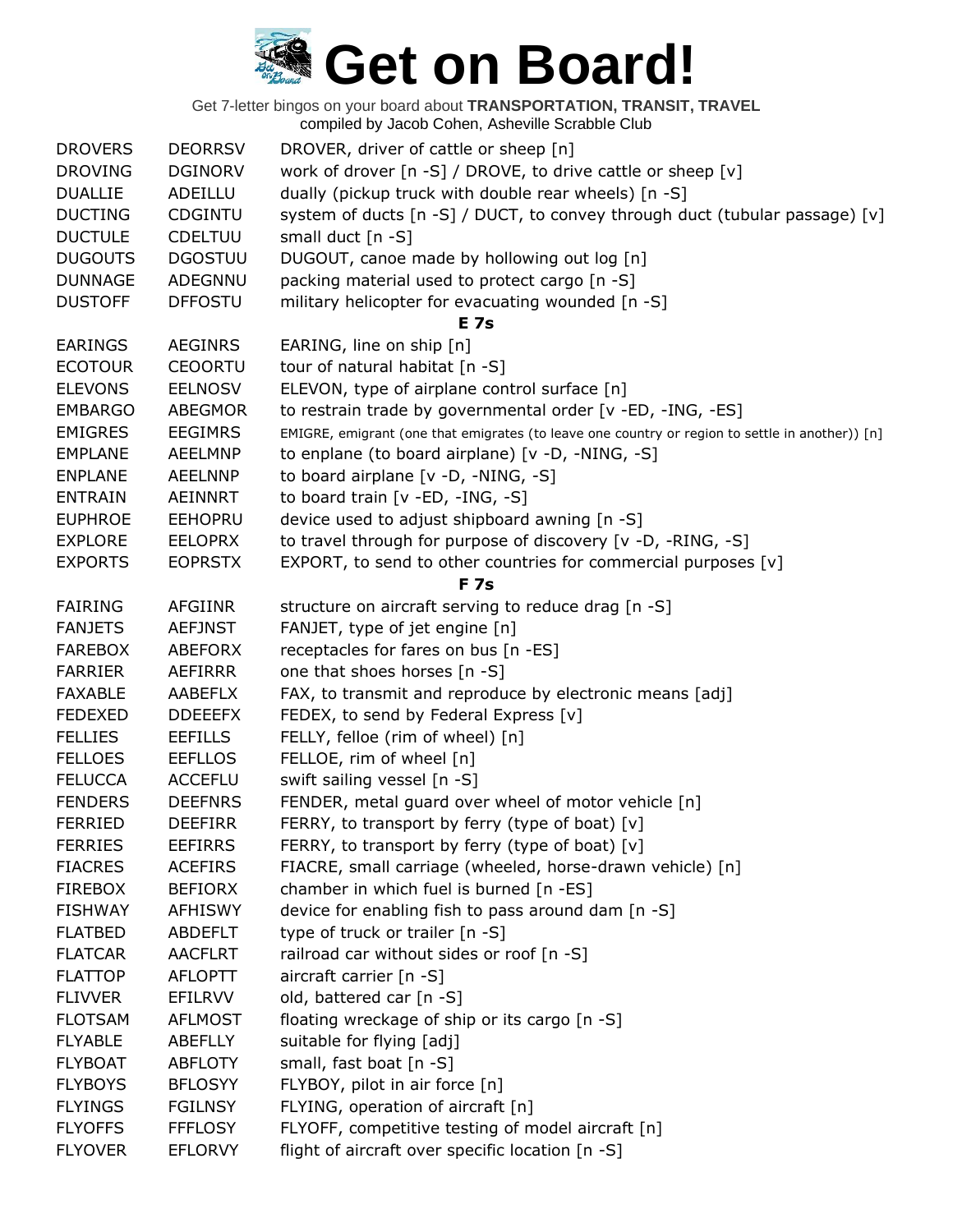| <b>FLYPAST</b> | <b>AFLPSTY</b> | flyby (flight of aircraft close to specified place) [n -S]                              |
|----------------|----------------|-----------------------------------------------------------------------------------------|
| <b>FOOTERS</b> | <b>EFOORST</b> | FOOTER, one that walks (to advance on foot) [n]                                         |
| <b>FOOTING</b> | <b>FGINOOT</b> | FOOT, to walk (to advance on foot) [v]                                                  |
| <b>FOOTWAY</b> | <b>AFOOTWY</b> | footpath (path for pedestrians) [n -S]                                                  |
| <b>FORETOP</b> | <b>EFOOPRT</b> | platform at head of ship's foremast [n -S]                                              |
| <b>FOURGON</b> | <b>FGNOORU</b> | wagon for carrying baggage [n -S]                                                       |
| <b>FRANKED</b> | <b>ADEFKNR</b> | FRANK, to mark (piece of mail) for free delivery [v]                                    |
| <b>FRANKER</b> | <b>AEFKNRR</b> | one that franks (to mark (piece of mail) for free delivery)([n -S]                      |
| <b>FREEWAY</b> | <b>AEEFRWY</b> | express highway [n -S]                                                                  |
| <b>FREIGHT</b> | <b>EFGHIRT</b> | to load with goods for transportation [v -ED, -ING, -S]                                 |
| <b>FRIGATE</b> | AEFGIRT        | sailing vessel $[n -S]$                                                                 |
| <b>FUELERS</b> | <b>EEFLRSU</b> | FUELER, one that fuels (to provide with fuel (material used to produce energy)) [n]     |
| <b>FUELING</b> | <b>EFGILNU</b> | FUEL, to provide with fuel (material used to produce energy) [v]                        |
| <b>FUELLED</b> | <b>DEEFLLU</b> | FUEL, to provide with fuel (material used to produce energy) [v]                        |
| <b>FUELLER</b> | <b>EEFLLRU</b> | fueler (one that fuels (to provide with fuel (material used to produce energy))) [n -S] |
| <b>FUTTOCK</b> | <b>CFKOTTU</b> | curved timber in frame of wooden ship [n -S]                                            |
|                |                | <b>G</b> 7s                                                                             |
| <b>GABBARD</b> | <b>AABBDGR</b> | barge $[n - S]$                                                                         |
| <b>GABBART</b> | <b>AABBGRT</b> | gabbard (barge) [n -S]                                                                  |
| <b>GALIOTS</b> | <b>AGILOST</b> | GALIOT, galliot (small galley) [n]                                                      |
| <b>GALLEON</b> | <b>AEGLLNO</b> | large sailing vessel [n -S]                                                             |
| <b>GALLEYS</b> | <b>AEGLLSY</b> | GALLEY, long, low medieval ship [n]                                                     |
| <b>GALLIOT</b> | <b>AGILLOT</b> | small galley [n -S]                                                                     |
| <b>GALLOPS</b> | <b>AGLLOPS</b> | GALLOP, to ride horse at full speed [v]                                                 |
| <b>GANGWAY</b> | AAGGNWY        | passageway [n -S]                                                                       |
| <b>GANTLET</b> | <b>AEGLNTT</b> | to overlap railroad tracks [v -ED, -ING, -S]                                            |
| GARAGED        | <b>AADEGGR</b> | GARAGE, to put in garage (car shelter) [v]                                              |
| <b>GARAGES</b> | <b>AAEGGRS</b> | GARAGE, to put in garage (car shelter) [v]                                              |
| <b>GARVEYS</b> | <b>AEGRSVY</b> | GARVEY, small scow (flat-bottomed boat) [n]                                             |
| <b>GASOHOL</b> | <b>AGHLOOS</b> | fuel mixture of gasoline and ethyl alcohol [n -S]                                       |
| <b>GATEWAY</b> | <b>AAEGTWY</b> | passage that may be closed by gate [n -S]                                               |
| <b>GAUNTRY</b> | <b>AGNRTUY</b> | gantry (structure for supporting railroad signals) [n -RIES]                            |
| <b>GEARBOX</b> | <b>ABEGORX</b> | automotive transmission [n -ES]                                                         |
| <b>GHARRIS</b> | <b>AGHIRRS</b> | GHARRI, gharry (carriage used in India) [n]                                             |
| <b>GIDDYAP</b> | <b>ADDGIPY</b> | giddap (used as command to horse to go faster) [interj]                                 |
| <b>GIDDYUP</b> | <b>DDGIPUY</b> | giddap (used as command to horse to go faster) [interj]                                 |
| <b>GILLIED</b> | <b>DEGIILL</b> | GILLY, to transport on type of wagon [v]                                                |
| <b>GILLIES</b> | <b>EGIILLS</b> | GILLY, to transport on type of wagon [v]                                                |
| <b>GIMPING</b> | <b>GGIIMNP</b> | GIMP, to limp (to walk lamely) $[v]$                                                    |
| <b>GLIDERS</b> | <b>DEGILRS</b> | GLIDER, type of aircraft (any machine or device capable of flying) [n]                  |
| <b>GOADING</b> | ADGGINO        | GOAD, to drive animals with goad (pointed stick) [v]                                    |
| <b>GONDOLA</b> | <b>ADGLNOO</b> | long, narrow boat $[n - S]$                                                             |
| <b>GOSPORT</b> | <b>GOOPRST</b> | communication device in airplane [n -S]                                                 |
| <b>GRAPLES</b> | <b>AEGLPRS</b> | GRAPLE, small anchor [n]                                                                |
| <b>GRAPNEL</b> | <b>AEGLNPR</b> | type of anchor $[n - S]$                                                                |
| <b>GRIPMAN</b> | <b>AGIMNPR</b> | cable car operator [n -MEN]                                                             |
| <b>GUNBOAT</b> | <b>ABGNOTU</b> | armed vessel [n -S]                                                                     |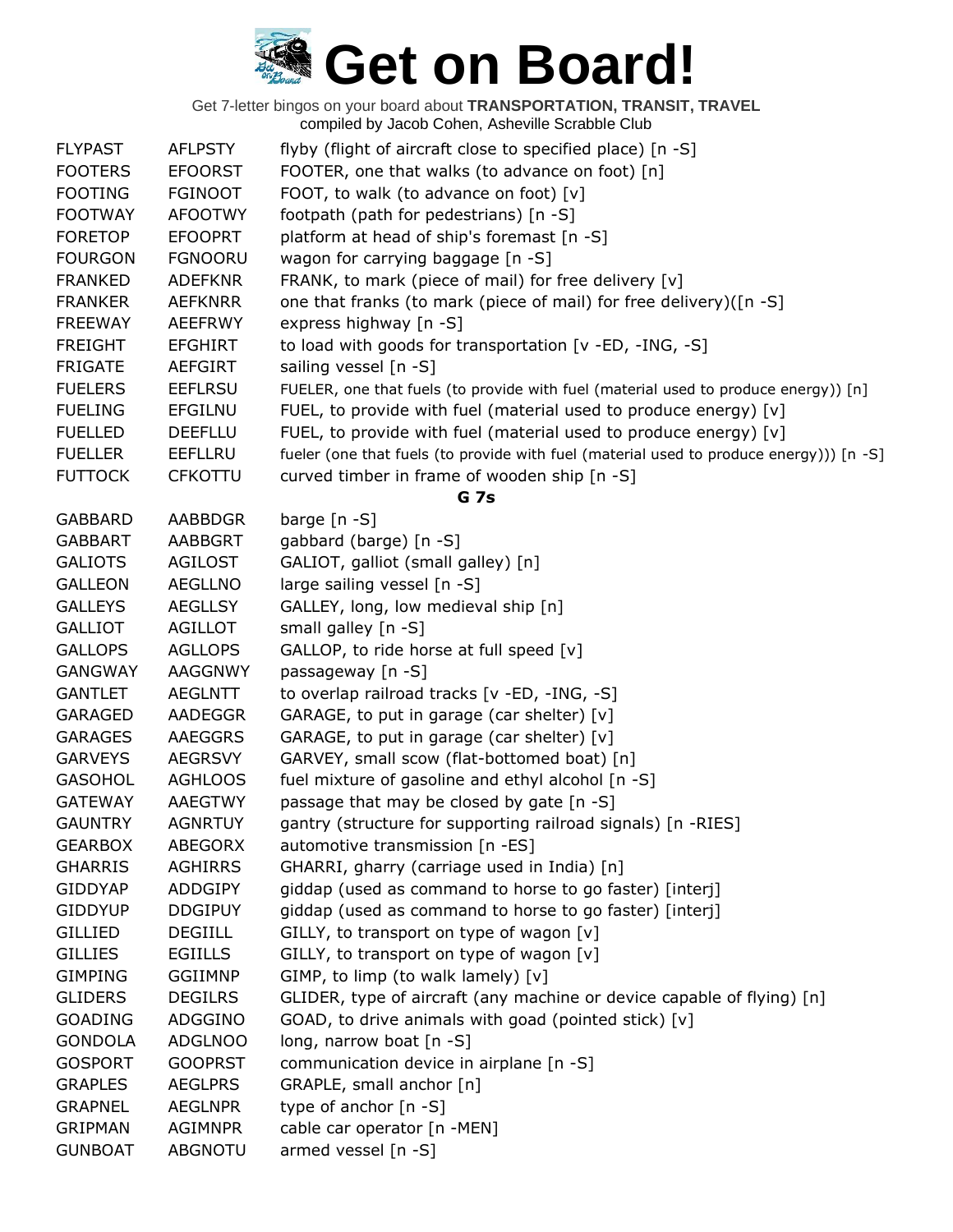| <b>GUNPORT</b> | <b>GNOPRTU</b> | opening in ship or airplane for gun [n -S]                                    |
|----------------|----------------|-------------------------------------------------------------------------------|
| <b>GUNROOM</b> | <b>GMNOORU</b> | room on British warship [n -S]                                                |
| <b>GUNSHIP</b> | <b>GHINPSU</b> | armed helicopter [n -S]                                                       |
| <b>GUNTERS</b> | <b>EGNRSTU</b> | GUNTER, type of sail [n]                                                      |
| <b>GUNWALE</b> | <b>AEGLNUW</b> | upper edge on ship's side [n -S]                                              |
| <b>GURDIES</b> | <b>DEGIRSU</b> | GURDY, winch on fishing boat [n]                                              |
| <b>GURNEYS</b> | <b>EGNRSUY</b> | GURNEY, wheeled cot [n]                                                       |
|                |                | <b>H</b> 7s                                                                   |
| <b>HACKIES</b> | <b>ACEHIKS</b> | HACKIE, taxicab driver [n]                                                    |
| <b>HACKING</b> | <b>ACGHIKN</b> | activity of riding horse for pleasure [n -S]                                  |
| <b>HACKMAN</b> | <b>AACHKMN</b> | hackie (taxicab driver) [n -S]                                                |
| <b>HALYARD</b> | AADHLRY        | line used to hoist sail [n -S]                                                |
| <b>HAMAULS</b> | AAHLMSU        | HAMAUL, hamal (porter in eastern countries) [n]                               |
| <b>HAMMALS</b> | <b>AAHLMMS</b> | HAMMAL, hamal (porter in eastern countries) [n]                               |
| <b>HANDCAR</b> | <b>AACDHNR</b> | hand-operated railroad car [n -S]                                             |
| <b>HANGARS</b> | <b>AAGHNRS</b> | HANGAR, to place in aircraft shelter [v]                                      |
| <b>HANGTAG</b> | AAGGHNT        | type of tag used commercially [n -S]                                          |
| <b>HANKING</b> | <b>AGHIKNN</b> | HANK, to fasten sail [v]                                                      |
| <b>HANSOMS</b> | <b>AHMNOSS</b> | HANSOM, light carriage [n]                                                    |
| <b>HARBOUR</b> | ABHORRU        | to harbor (to shelter (to provide cover or protection for)) [v -ED, -ING, -S] |
| <b>HARDTOP</b> | <b>ADHOPRT</b> | type of car $[n - S]$                                                         |
| <b>HARNESS</b> | <b>AEHNRSS</b> | to put tackle on draft animal [v -ED, -ING, -ES]                              |
| <b>HARPING</b> | <b>AGHINPR</b> | wooden plank used in shipbuilding [n -S]                                      |
| <b>HARPINS</b> | <b>AHINPRS</b> | HARPIN, harping (wooden plank used in shipbuilding) [n]                       |
| <b>HAULAGE</b> | AAEGHLU        | act of hauling (to pull with force) [n -S]                                    |
| <b>HAULERS</b> | AEHLRSU        | HAULER, one that hauls (to pull with force) [n]                               |
| <b>HAULIER</b> | AEHILRU        | hauler (one that hauls (to pull with force)) [n -S]                           |
| <b>HAULING</b> | AGHILNU        | action of transporting logs [n -S]                                            |
| <b>HAULOUT</b> | AHLOTUU        | action of hauling boat out of water [n -S]                                    |
| <b>HAWKERS</b> | <b>AEHKRSW</b> | HAWKER, one that hawks (to peddle (to travel about selling wares)) [n]        |
| <b>HAWKING</b> | <b>AGHIKNW</b> | HAWK, to peddle (to travel about selling wares) [v]                           |
| <b>HAWSERS</b> | <b>AEHRSSW</b> | HAWSER, mooring rope [n]                                                      |
| <b>HAYRACK</b> | <b>AACHKRY</b> | frame used in hauling hay [n -S]                                              |
| <b>HAYRIDE</b> | <b>ADEHIRY</b> | wagon ride [n -S]                                                             |
| <b>HEADEND</b> | <b>ADDEEHN</b> | facility that receives and distributes communication signals [n -S]           |
| <b>HEARSED</b> | <b>ADEEHRS</b> | HEARSE, to transport in hearse (vehicle for conveying corpses) [v]            |
| <b>HEARSES</b> | <b>AEEHRSS</b> | HEARSE, to transport in hearse (vehicle for conveying corpses) [v]            |
| <b>HELIPAD</b> | <b>ADEHILP</b> | heliport (airport for helicopters) [n -S]                                     |
| <b>HELMING</b> | <b>EGHILMN</b> | HELM, to steer ship [v]                                                       |
| <b>HERDICS</b> | <b>CDEHIRS</b> | HERDIC, type of carriage (wheeled, horse-drawn vehicle) [n]                   |
| <b>HIGHWAY</b> | <b>AGHHIWY</b> | main road $[n - S]$                                                           |
| <b>HIJACKS</b> | <b>ACHIJKS</b> | HIJACK, to seize vehicle while in transit [v]                                 |
| <b>HIRPLED</b> | <b>DEHILPR</b> | HIRPLE, to limp (to walk lamely) $[v]$                                        |
| <b>HIRPLES</b> | <b>EHILPRS</b> | HIRPLE, to limp (to walk lamely) [v]                                          |
| <b>HOBBLED</b> | <b>BBDEHLO</b> | HOBBLE, to limp (to walk lamely) [v]                                          |
| <b>HOBBLER</b> | <b>BBEHLOR</b> | one that hobbles (to limp (to walk lamely)) [n -S]                            |
| <b>HOBBLES</b> | <b>BBEHLOS</b> | HOBBLE, to limp (to walk lamely) [v]                                          |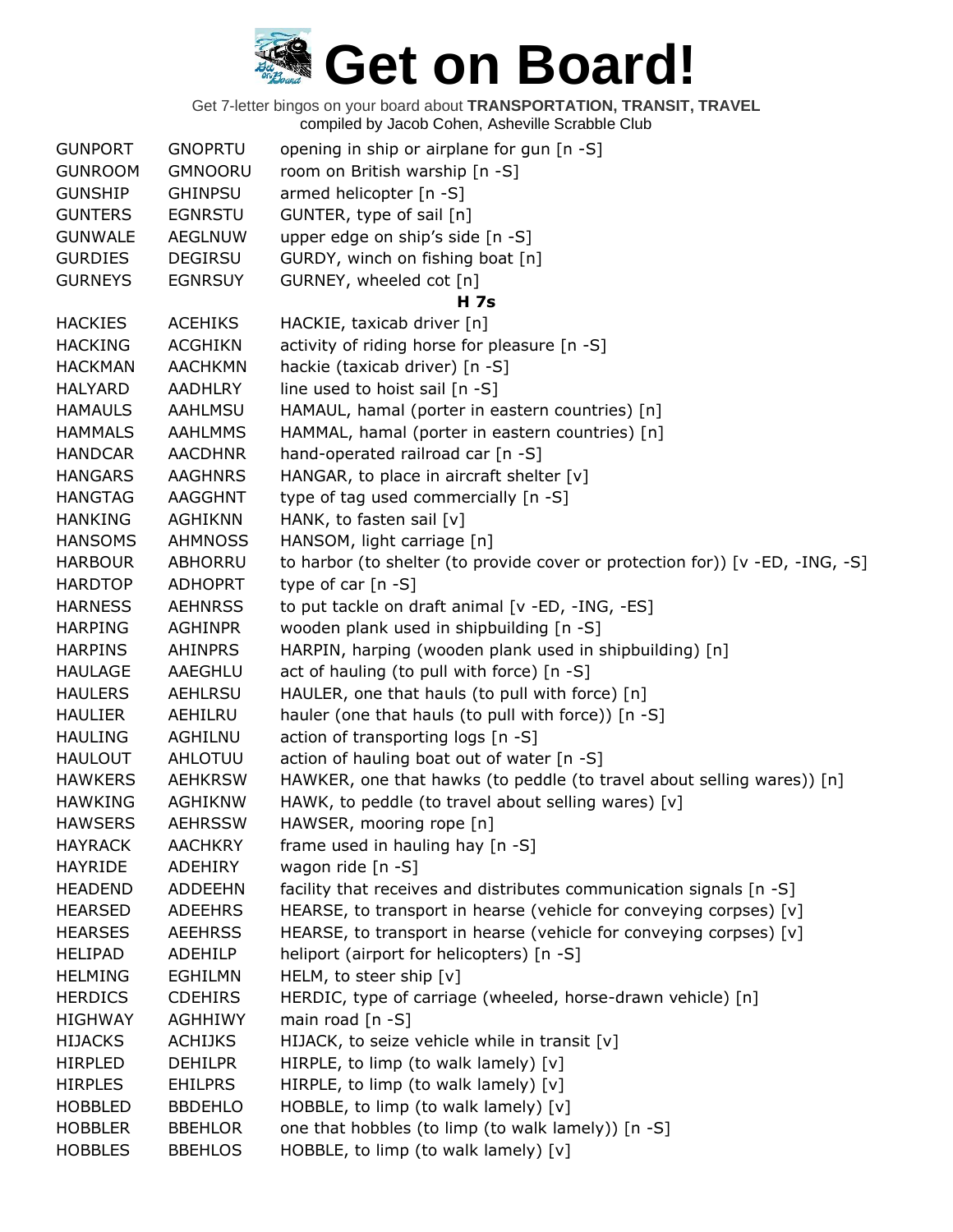| <b>HOBOING</b> | <b>BGHINOO</b> | HOBO, to live like hobo (vagrant or tramp) $[v]$                                          |
|----------------|----------------|-------------------------------------------------------------------------------------------|
| <b>HOBOISM</b> | <b>BHIMOOS</b> | state of being hobo (vagrant or tramp)                                                    |
| <b>HOPPLED</b> | <b>DEHLOPP</b> | HOPPLE, to hobble (to limp (to walk lamely)) [v]                                          |
| <b>HOPPLES</b> | <b>EHLOPPS</b> | HOPPLE, to hobble (to limp (to walk lamely)) [v]                                          |
| <b>HORSING</b> | <b>GHINORS</b> | HORSE, to provide with horse (large, hoofed mammal) [v]                                   |
| <b>HOSTELS</b> | <b>EHLOSST</b> | HOSTEL, to stay at inns overnight while traveling [v]                                     |
| <b>HOSTLER</b> | <b>EHLORST</b> | person who tends horses or mules [n -S]                                                   |
| <b>HOTRODS</b> | <b>DHOORST</b> | HOTROD, car modified for high speeds [n]                                                  |
| <b>HOUDAHS</b> | <b>ADHHOSU</b> | HOUDAH, howdah (seat on elephant or camel for riders) [n]                                 |
| <b>HOWDAHS</b> | <b>ADHHOSW</b> | HOWDAH, seat on elephant or camel for riders [n]                                          |
| <b>HUBCAPS</b> | <b>ABCHPSU</b> | HUBCAP, covering for hub of wheel [n]                                                     |
| <b>HUBLESS</b> | <b>BEHLSSU</b> | lacking hub (center of wheel) [adj]                                                       |
| <b>HUMVEES</b> | <b>EEHMSUV</b> | HUMVEE, type of motor vehicle [n]                                                         |
|                |                | I <sub>7s</sub>                                                                           |
| <b>ICEBOAT</b> | ABCEIOT        | to travel in vehicle that sails on ice [v -ED, -ING, -S]                                  |
| <b>IMPASSE</b> | <b>AEIMPSS</b> | road or passage having no exit [n -S]                                                     |
| <b>IMPORTS</b> | <b>IMOPRST</b> | IMPORT, to bring into country from abroad [v]                                             |
| <b>IMPOSTS</b> | <b>IMOPSST</b> | IMPOST, to determine customs duties [v]                                                   |
| <b>INBOARD</b> | ABDINOR        | type of boat motor [n -S]                                                                 |
| <b>INHAULS</b> | AHILNSU        | INHAUL, line for bringing in sail [n]                                                     |
| <b>INNAGES</b> | <b>AEGINNS</b> | INNAGE, quantity of goods remaining in container after shipment [n]                       |
| <b>INSPANS</b> | <b>AINNPSS</b> | INSPAN, to harness or yoke to vehicle [v]                                                 |
|                |                | J 7s                                                                                      |
| <b>JACKASS</b> | <b>AACJKSS</b> | male donkey (domestic ass) [n -S]                                                         |
| <b>JACKIES</b> | <b>ACEIJKS</b> | JACKY, sailor (member of ship's crew) [n]                                                 |
| <b>JALOPPY</b> | <b>AJLOPPY</b> | jalopy (decrepit car) [n -PPIES]                                                          |
| <b>JARVEYS</b> | <b>AEJRSVY</b> | JARVEY, driver of carriage for hire [n]                                                   |
| <b>JAYWALK</b> | <b>AAJKLWY</b> | to cross street recklessly [v -ED, -ING, -S]                                              |
| <b>JEEPING</b> | EEGIJNP        | JEEP, to travel by small type of motor vehicle [v]                                        |
| <b>JEEPNEY</b> | <b>EEEJNPY</b> | Philippine jitney [n -S]                                                                  |
| <b>JETFOIL</b> | <b>EFIJLOT</b> | jet-powered hydrofoil (boat with winglike structures for lifting hull above water) [n -S] |
| <b>JETLAGS</b> | <b>AEGJLST</b> | JETLAG, disruption of body rhythms after flight through several time zones [n]            |
| <b>JETLIKE</b> | <b>EEIJKLT</b> | resembling jet airplane [adj]                                                             |
| <b>JETPACK</b> | <b>ACEJKPT</b> | backpack with jets to transport wearer [n -S]                                             |
| <b>JETPORT</b> | <b>EJOPRTT</b> | type of airport (tract of land maintained for landing and takeoff of aircraft) [n -S]     |
| <b>JETSAMS</b> | <b>AEJMSST</b> | JETSAM, goods cast overboard [n]                                                          |
| <b>JETSOMS</b> | <b>EJMOSST</b> | JETSOM, jetsam (goods cast overboard) [n]                                                 |
| <b>JETTING</b> | EGIJNTT        | JET, to spurt forth in stream [v]                                                         |
| <b>JIBBING</b> | <b>BBGIIJN</b> | JIBB, to shift from side to side while sailing [v]                                        |
| <b>JIBBOOM</b> | <b>BBIJMOO</b> | ship's spar [n -S]                                                                        |
| <b>JOGGERS</b> | <b>EGGJORS</b> | JOGGER, one that jogs (to run at slow, steady pace) [n]                                   |
| <b>JOGGING</b> | <b>GGGIJNO</b> | practice of running at slow, steady pace [n -S] / JOG, to run at slow, steady pace [v]    |
| <b>JOGTROT</b> | <b>GJOORTT</b> | to move at slow, regular pace [v -TTED, -TTING, -S]                                       |
| <b>JOURNEY</b> | <b>EJNORUY</b> | to travel (to go from one place to another) [v -ED, -ING, -S]                             |
| <b>JOYRIDE</b> | <b>DEIJORY</b> | to take automobile ride for pleasure [v - RODE, -DDEN, -DING, -S]                         |
|                |                | <b>K7s</b>                                                                                |
| <b>KAMOTIK</b> | <b>AIKKMOT</b> | komatik (Inuit sledge) [n -S]                                                             |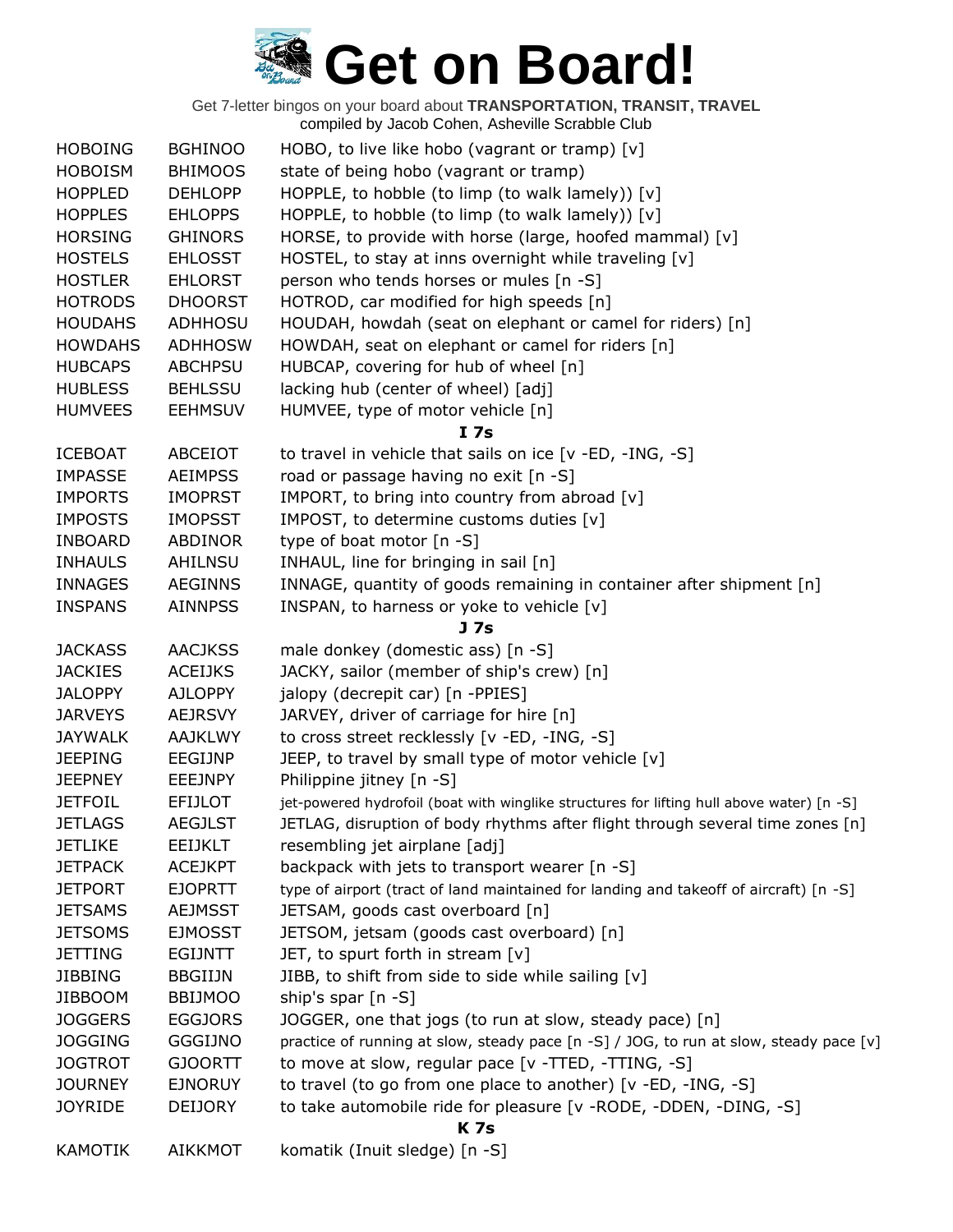Get 7-letter bingos on your board about **TRANSPORTATION, TRANSIT, TRAVEL**

compiled by Jacob Cohen, Asheville Scrabble Club

| <b>KAMOTIQ</b> | <b>AIKMOQT</b> | komatik (Inuit sledge) [n -S]                                                         |
|----------------|----------------|---------------------------------------------------------------------------------------|
| KAYAKED        | AADEKKY        | KAYAK, to travel in kayak (Inuit canoe) [v]                                           |
| <b>KAYAKER</b> | <b>AAEKKRY</b> | one that rides in kayak [n -S]                                                        |
| <b>KEBBIES</b> | <b>BBEEIKS</b> | KEBBIE, rough walking stick [n]                                                       |
| <b>KEDGING</b> | <b>DEGGIKN</b> | KEDGE, to move vessel with use of anchor [v]                                          |
| <b>KEELAGE</b> | AEEEGKL        | amount paid to keep boat in harbor [n -S]                                             |
| <b>KEELING</b> | <b>EEGIKLN</b> | KEEL, to capsize (to overturn (to turn over)) $[v]$                                   |
| <b>KEELSON</b> | <b>EEKLNOS</b> | beam in ship $[n - S]$                                                                |
| <b>KELSONS</b> | <b>EKLNOSS</b> | KELSON, keelson (beam in ship) [n]                                                    |
| <b>KERBING</b> | <b>BEGIKNR</b> | KERB, to provide with curbing [v]                                                     |
| <b>KETCHES</b> | <b>CEEHKST</b> | KETCH, sailing vessel [n]                                                             |
| KIBITKA        | ABIIKKT        | type of Russian sled or wagon [n -S]                                                  |
| <b>KILLICK</b> | <b>CIIKKLL</b> | small anchor $[n - S]$                                                                |
| <b>KILLOCK</b> | <b>CIKKLLO</b> | killick (small anchor) [n -S]                                                         |
| <b>KINGPIN</b> | GIIKNNP        | central bolt connecting axle to vehicle [n -S]                                        |
| <b>KOMATIK</b> | <b>AIKKMOT</b> | Inuit sledge [n -S]                                                                   |
|                |                | L <sub>7s</sub>                                                                       |
| LADENED        | <b>ADDEELN</b> | LADEN, to lade (to load with cargo) [v]                                               |
| LADINGS        | <b>ADGILNS</b> | LADING, cargo; freight [n]                                                            |
| LAGENDS        | <b>ADEGLNS</b> | LAGEND, lagan (goods thrown into sea with buoy attached to enable recovery) [n]       |
| <b>LANCHED</b> | <b>ACDEHLN</b> | LANCH, to haul boat over ice $[v]$                                                    |
| LANCHES        | <b>ACEHLNS</b> | LANCH, to haul boat over ice $[v]$                                                    |
| LANDAUS        | AADLNSU        | LANDAU, type of carriage (wheeled, horse-drawn vehicle) [n]                           |
| LANDING        | <b>ADGILNN</b> | place for discharging or taking on passengers or cargo [n -S]                         |
| LANEWAY        | <b>AAELNWY</b> | lane (narrow passageway) [n -S]                                                       |
| LANGREL        | AEGLLNR        | langrage (shot formerly used in naval warfare) [n -S]                                 |
| LANIARD        | <b>AADILNR</b> | lanyard (fastening rope on ship) [n -S]                                               |
| LANYARD        | <b>AADLNRY</b> | fastening rope on ship [n -S]                                                         |
| <b>LASCARS</b> | <b>AACLRSS</b> | LASCAR, East Indian sailor [n]                                                        |
| LASHKAR        | <b>AAHKLRS</b> | lascar (East Indian sailor) [n -S]                                                    |
| LATEENS        | <b>AEELNST</b> | LATEEN, sailing vessel [n]                                                            |
| <b>LAVEERS</b> | <b>AEELRSV</b> | LAVEER, to sail against wind [v]                                                      |
| LAYOVER        | <b>AELORVY</b> | stopover (brief stop in course of journey) [n -S]                                     |
| <b>LEEWAYS</b> | <b>AEELSWY</b> | LEEWAY, lateral drift of ship [n]                                                     |
| <b>LEGGING</b> | <b>EGGGILN</b> | LEG, to move with legs (appendages that serve as means of support and locomotion) [v] |
| <b>LEGWORK</b> | <b>EGKLORW</b> | work that involves extensive walking [n -S]                                           |
| <b>LIFTMAN</b> | AFILMNT        | elevator operator [n -MEN]                                                            |
| <b>LIGHTER</b> | <b>EGHILRT</b> | to convey in type of barge [v -ED, -ING, -S]                                          |
| LIMITED        | <b>DEIILMT</b> | train or bus making few stops [n -S]                                                  |
| <b>LIMPERS</b> | <b>EILMPRS</b> | LIMPER, one that limps (to walk lamely) [n]                                           |
| LIMPING        | GIILMNP        | LIMP, to walk lamely $[v]$                                                            |
| <b>LINKBOY</b> | <b>BIKLNOY</b> | man or boy hired to carry torch to light way along dark streets [n -S]                |
| LINKMAN        | <b>AIKLMNN</b> | linkboy (man or boy hired to carry torch to light way along dark streets) [n -MEN]    |
| <b>LOADERS</b> | <b>ADELORS</b> | LOADER, one that loads (to place in or on means of conveyance) [n]                    |
| <b>LOADING</b> | ADGILNO        | LOAD, to place in or on means of conveyance $[v]$                                     |
| LOANING        | <b>AGILNNO</b> | lane (narrow passageway) [n -S]                                                       |
| LOCKAGE        | <b>ACEGKLO</b> | toll on ship passing through canal [n -S]                                             |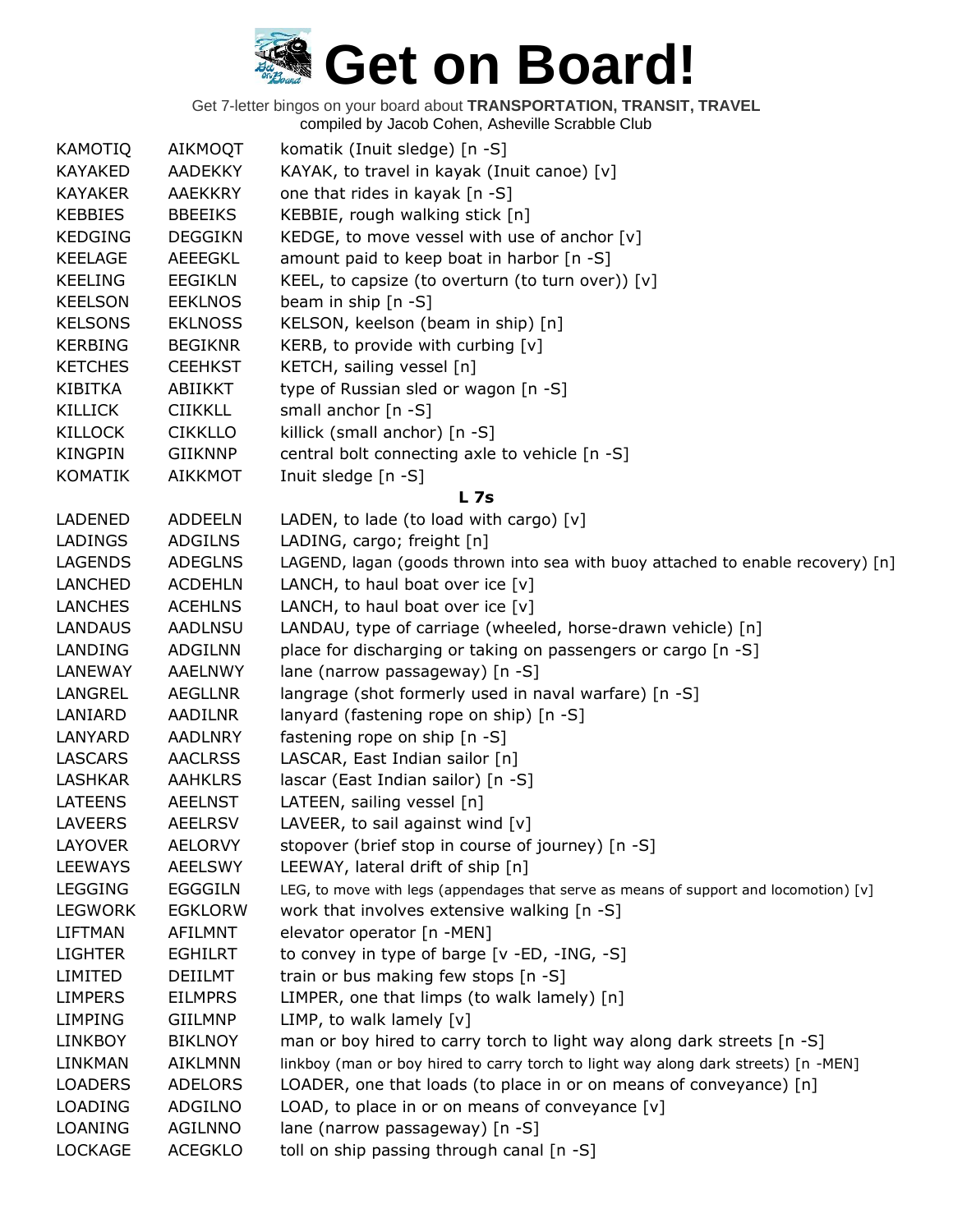| <b>LOGBOOK</b> | <b>BGKLOOO</b> | record book of ship or aircraft [n -S]                                                            |
|----------------|----------------|---------------------------------------------------------------------------------------------------|
| <b>LOGWAYS</b> | <b>AGLOSWY</b> | LOGWAY, ramp used in logging [n]                                                                  |
| LORRIES        | <b>EILORRS</b> | LORRY, type of wagon or truck [n]                                                                 |
| <b>LOVEBUG</b> | <b>BEGLOUV</b> | small black fly that swarms along highways [n -S]                                                 |
| <b>LUFFING</b> | <b>FFGILNU</b> | LUFF, to steer sailing vessel nearer into wind $[v]$                                              |
| <b>LUGGAGE</b> | <b>AEGGGLU</b> | articles containing traveler's belongings [n -S]                                                  |
| <b>LUGGERS</b> | <b>EGGLRSU</b> | LUGGER, small sailing vessel [n]                                                                  |
| LUGSAIL        | <b>AGILLSU</b> | type of sail $[n -s]$                                                                             |
| <b>LUMPERS</b> | <b>ELMPRSU</b> | LUMPER, laborer employed to load and unload ships [n]                                             |
|                |                | <b>M</b> 7s                                                                                       |
| <b>MACADAM</b> | AAACDMM        | type of pavement $[n - S]$                                                                        |
| <b>MAGLEVS</b> | <b>AEGLMSV</b> | MAGLEV, train using magnets to move above tracks [n]                                              |
| <b>MAHOUTS</b> | <b>AHMOSTU</b> | MAHOUT, keeper and driver of elephant [n]                                                         |
| MAINTOP        | AIMNOPT        | platform at head of mainmast [n -S]                                                               |
| <b>MANEGES</b> | <b>AEEGMNS</b> | MANEGE, art of training and riding horses [n]                                                     |
| <b>MANROPE</b> | <b>AEMNOPR</b> | rope used as handrail [n -S]                                                                      |
| <b>MARCHED</b> | <b>ACDEHMR</b> | MARCH, to walk in formal military manner [v]                                                      |
| <b>MARCHER</b> | <b>ACEHMRR</b> | one that marches (to walk in formal military manner) [n -S]                                       |
| <b>MARCHES</b> | <b>ACEHMRS</b> | MARCH, to walk in formal military manner [v]                                                      |
| MARINAS        | AAIMNRS        | MARINA, docking area for small boats [n]                                                          |
| <b>MARINER</b> | <b>AEIMNRR</b> | sailor (member of ship's crew) [n -S]                                                             |
| MARLINE        | AEILMNR        | rope used on ship [n -S]                                                                          |
| <b>MARLING</b> | <b>AGILMNR</b> | marline (rope used on ship) [n -S]                                                                |
| <b>MASTING</b> | <b>AGIMNST</b> | MAST, to provide with mast (long pole on ship that supports sails and rigging) [v]                |
| <b>MATELOT</b> | AELMOTT        | sailor (member of ship's crew) [n -S]                                                             |
| MATILDA        | AADILMT        | hobo's bundle [n -S]                                                                              |
| <b>MAYDAYS</b> | <b>AADMSYY</b> | MAYDAY, radio distress call [n]                                                                   |
| MAZIEST        | <b>AEIMSTZ</b> | MAZY, full of confusing turns and passages [adj]                                                  |
| <b>MEDEVAC</b> | <b>ACDEEMV</b> | to evacuate wounded from battlefield by helicopter [v -ED, -ING, -S or -KED, -KING, -S]           |
| MEDIVAC        | <b>ACDEIMV</b> | medevac (to evacuate wounded from battlefield by helicopter) [v -ED, -ING, -S or -KED, -KING, -S] |
| MIDSHIP        | <b>DHIIMPS</b> | pertaining to middle of ship [adj]                                                                |
| <b>MIDWAYS</b> | <b>ADIMSWY</b> | MIDWAY, avenue at fair or carnival for concessions and amusements [n]                             |
| MILEAGE        | AEEGILM        | total distance expressed in miles [n -S]                                                          |
| <b>MINIBUS</b> | <b>BIIMNSU</b> | small bus [n -ES, -SSES]                                                                          |
| MINICAB        | ABCIIMN        | small taxicab (automobile for hire) [n -S]                                                        |
| MINICAR        | <b>ACIIMNR</b> | small automobile [n -S]                                                                           |
| MINIVAN        | AIIMNNV        | small van [n -S]                                                                                  |
| <b>MISDRAW</b> | <b>ADIMRSW</b> | to draw (to move by pulling) incorrectly [v -REW, -N, -ING, -S]                                   |
| <b>MISSEND</b> | <b>DEIMNSS</b> | to send (to cause to go) incorrectly [v -NT, -ING, -S]                                            |
| <b>MISSILE</b> | <b>EIILMSS</b> | object or weapon that is thrown or projected [n -S]                                               |
| <b>MISSION</b> | <b>IIMNOSS</b> | to send to perform specific task [v -ED, -ING, -S]                                                |
| <b>MISYOKE</b> | <b>EIKMOSY</b> | to yoke improperly [v -D, -KING, -S]                                                              |
| <b>MIZZENS</b> | <b>EIMNSZZ</b> | MIZZEN, type of sail [n]                                                                          |
| <b>MOCHILA</b> | <b>ACHILMO</b> | leather covering for saddle [n -S]                                                                |
| <b>MONGERS</b> | <b>EGMNORS</b> | MONGER, to peddle (to travel about selling wares) [v]                                             |
| <b>MONOSKI</b> | <b>IKMNOOS</b> | single broad ski for both feet [n -S]                                                             |
| <b>MOORAGE</b> | <b>AEGMOOR</b> | act of mooring (to secure vessel by means of cables) [n -S]                                       |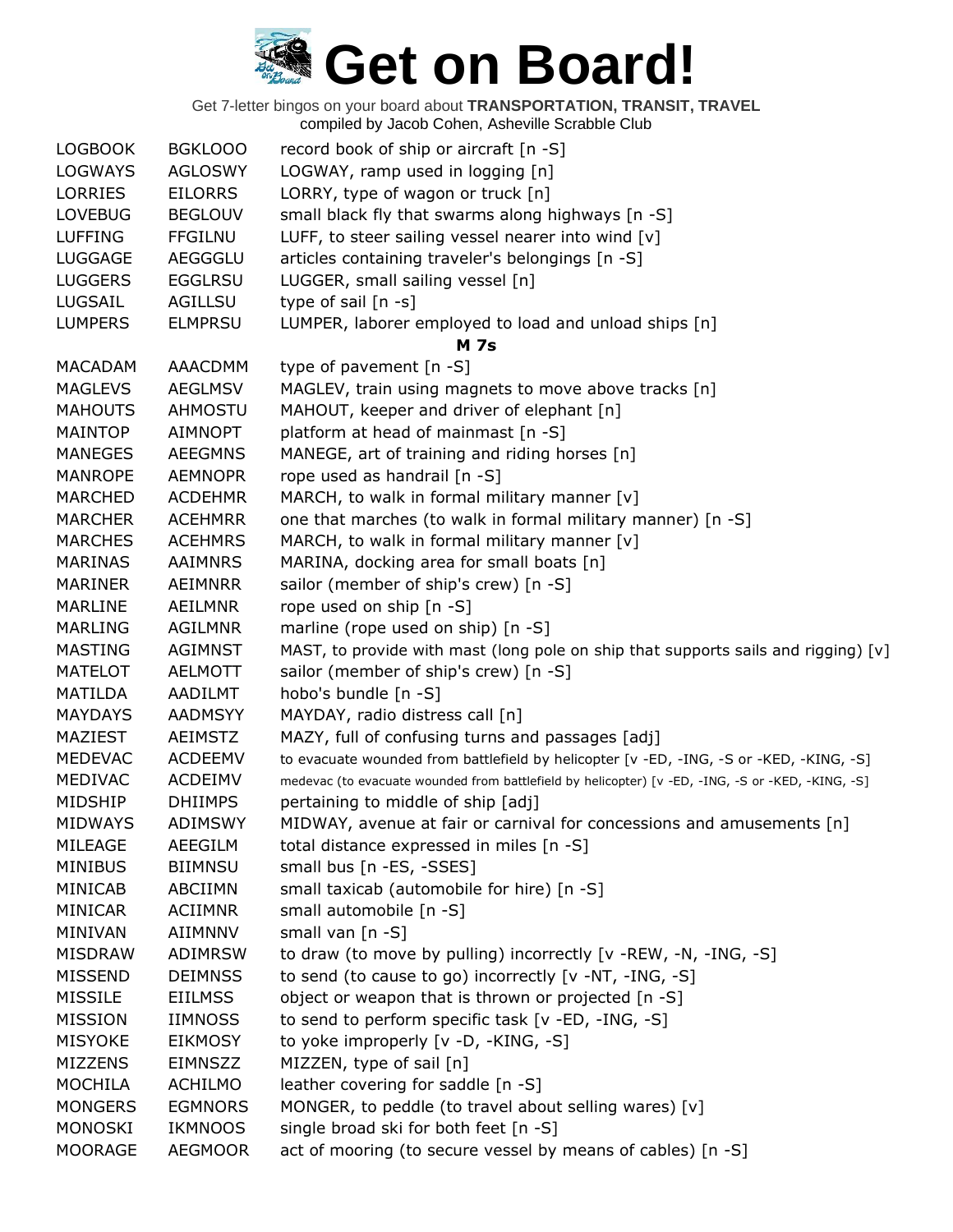| <b>MOSEYED</b><br><b>DEEMOSY</b><br>MOSEY, to saunter (to walk in leisurely manner) [v]<br><b>MOTORED</b><br>MOTOR, to travel by automobile [v]<br><b>DEMOORT</b><br><b>MUDFLAP</b><br>flap hung behind rear wheel of vehicle to prevent splashing [n -S]<br>ADFLMPU<br><b>MUSHERS</b><br>MUSHER, one that mushes (to travel over snow with dog sled) [n]<br><b>EHMRSSU</b><br><b>MUSHING</b><br><b>GHIMNSU</b><br>advance across snow with dogsled [n -S] / MUSH, to travel over snow with dog sled [v]<br>MUTINE, to mutiny (to revolt against constituted authority) [v]<br><b>MUTINED</b><br><b>DEIMNTU</b><br>MUTINE, to mutiny (to revolt against constituted authority) [v]<br><b>MUTINES</b><br><b>EIMNSTU</b><br><b>N</b> 7s<br><b>ACEELLN</b><br><b>NACELLE</b><br>shelter on aircraft [n -S]<br><b>ABNNOOT</b><br>very small self-propelled machine [n -S]<br><b>NANOBOT</b><br>NAVAID, navigational device [n]<br><b>NAVAIDS</b><br>AADINSV<br>NAVAL, pertaining to ships [adv]<br><b>NAVALLY</b><br><b>AALLNVY</b><br>NEDDY, donkey (domestic ass) [n]<br><b>NEDDIES</b><br><b>DDEEINS</b><br>not used as fuel [adj]<br><b>NONFUEL</b><br>EFLNNOU<br><b>NONSKED</b><br><b>DEKNNOS</b><br>airline without scheduled flying times [n -S]<br><b>NNOOPST</b><br>flight without stop en route [n -S]<br><b>NONSTOP</b><br><b>ABEGNOS</b><br>feedbag (bag for feeding horses) [n -S]<br><b>NOSEBAG</b><br>0 7s<br><b>AELORSS</b><br><b>OARLESS</b><br>having no oars [adj]<br>resembling oar [adj]<br><b>OARLIKE</b><br>AEIKLOR<br><b>OARLOCK</b><br>device for holding oar in place [n -S]<br><b>ACKLOOR</b><br>person who rows boat [n -MEN]<br><b>OARSMAN</b><br><b>AAMNORS</b><br><b>OCTANES</b><br><b>ACENOST</b><br>OCTANE, liquid hydrocarbon [n]<br><b>ODYSSEY</b><br><b>DEOSSYY</b><br>long, wandering journey [n -S]<br>not connected to computer network [adj]<br><b>OFFLINE</b><br><b>EFFILNO</b><br>to unload (to remove load or cargo from) [v -ED, -ING, -S]<br><b>OFFLOAD</b><br><b>ADFFLOO</b><br>road leading off expressway [n -S]<br><b>OFFRAMP</b><br><b>AFFMOPR</b><br>OILWAY, channel for passage of oil [n]<br><b>OILWAYS</b><br>AILOSWY<br>bus [n -USES, -USSES]<br><b>OMNIBUS</b><br><b>BIMNOSU</b><br>carried aboard vehicle [adj]<br><b>ONBOARD</b><br><b>ABDNOOR</b><br><b>ONLOADS</b><br><b>ADLNOOS</b><br>ONLOAD, to load vehicle or container [v]<br><b>OOMIACK</b><br><b>ACIKMOO</b><br>umiak (open Inuit boat) [n -S]<br>OOMIAC, umiak (open Inuit boat) [n]<br><b>OOMIACS</b><br><b>ACIMOOS</b><br><b>OOMIAKS</b><br><b>AIKMOOS</b><br>OOMIAK, umiak (open Inuit boat) [n]<br>OPEN, affording unobstructed access, passage, or view [adj]<br><b>OPENEST</b><br><b>EENOPST</b><br>ORBY, resembling circle or sphere [adj]<br><b>ORBIEST</b><br><b>BEIORST</b><br>ORBITED<br>ORBIT, to move or revolve around [v]<br><b>BDEIORT</b><br>one that orbits (to move or revolve around) [n -S]<br><b>ORBITER</b><br><b>BEIORRT</b><br>OSTLER, hostler (person who tends horses or mules) [n]<br><b>OSTLERS</b><br><b>ELORSST</b><br><b>OUTFLEW</b><br><b>EFLOTUW</b><br>OUTFLY, to surpass in speed of flight [v]<br>to surpass in speed [v -ED, -ING, -S]<br><b>OUTFOOT</b><br><b>FOOOTTU</b><br>rope for extending sail along spar [n -S]<br><b>OUTHAUL</b><br>AHLOTUU<br><b>OUTLETS</b><br><b>ELOSTTU</b><br>OUTLET, passage for escape or discharge [n]<br>to surpass in speed [v -D, -CING, -S]<br><b>OUTPACE</b><br><b>ACEOPTU</b><br>to surpass in plodding [v -DDED, -DDING, -S]<br><b>OUTPLOD</b><br><b>DLOOPTU</b> | <b>MOORING</b> | <b>GIMNOOR</b> | place where vessel may be moored [n -S] / MOOR, to secure vessel by means of cables [v] |
|-----------------------------------------------------------------------------------------------------------------------------------------------------------------------------------------------------------------------------------------------------------------------------------------------------------------------------------------------------------------------------------------------------------------------------------------------------------------------------------------------------------------------------------------------------------------------------------------------------------------------------------------------------------------------------------------------------------------------------------------------------------------------------------------------------------------------------------------------------------------------------------------------------------------------------------------------------------------------------------------------------------------------------------------------------------------------------------------------------------------------------------------------------------------------------------------------------------------------------------------------------------------------------------------------------------------------------------------------------------------------------------------------------------------------------------------------------------------------------------------------------------------------------------------------------------------------------------------------------------------------------------------------------------------------------------------------------------------------------------------------------------------------------------------------------------------------------------------------------------------------------------------------------------------------------------------------------------------------------------------------------------------------------------------------------------------------------------------------------------------------------------------------------------------------------------------------------------------------------------------------------------------------------------------------------------------------------------------------------------------------------------------------------------------------------------------------------------------------------------------------------------------------------------------------------------------------------------------------------------------------------------------------------------------------------------------------------------------------------------------------------------------------------------------------------------------------------------------------------------------------------------------------------------------------------------------------------------------------------------------------------------------------------------------------------------------------------------------------------------------------------------------------------------------------------------------------------------------------------------------------------------------------------------------------------------------------------------------------------------------------------------------------------------------------------------------------------------------------------------------------------------------------------------------------------------------|----------------|----------------|-----------------------------------------------------------------------------------------|
|                                                                                                                                                                                                                                                                                                                                                                                                                                                                                                                                                                                                                                                                                                                                                                                                                                                                                                                                                                                                                                                                                                                                                                                                                                                                                                                                                                                                                                                                                                                                                                                                                                                                                                                                                                                                                                                                                                                                                                                                                                                                                                                                                                                                                                                                                                                                                                                                                                                                                                                                                                                                                                                                                                                                                                                                                                                                                                                                                                                                                                                                                                                                                                                                                                                                                                                                                                                                                                                                                                                                                                 |                |                |                                                                                         |
|                                                                                                                                                                                                                                                                                                                                                                                                                                                                                                                                                                                                                                                                                                                                                                                                                                                                                                                                                                                                                                                                                                                                                                                                                                                                                                                                                                                                                                                                                                                                                                                                                                                                                                                                                                                                                                                                                                                                                                                                                                                                                                                                                                                                                                                                                                                                                                                                                                                                                                                                                                                                                                                                                                                                                                                                                                                                                                                                                                                                                                                                                                                                                                                                                                                                                                                                                                                                                                                                                                                                                                 |                |                |                                                                                         |
|                                                                                                                                                                                                                                                                                                                                                                                                                                                                                                                                                                                                                                                                                                                                                                                                                                                                                                                                                                                                                                                                                                                                                                                                                                                                                                                                                                                                                                                                                                                                                                                                                                                                                                                                                                                                                                                                                                                                                                                                                                                                                                                                                                                                                                                                                                                                                                                                                                                                                                                                                                                                                                                                                                                                                                                                                                                                                                                                                                                                                                                                                                                                                                                                                                                                                                                                                                                                                                                                                                                                                                 |                |                |                                                                                         |
|                                                                                                                                                                                                                                                                                                                                                                                                                                                                                                                                                                                                                                                                                                                                                                                                                                                                                                                                                                                                                                                                                                                                                                                                                                                                                                                                                                                                                                                                                                                                                                                                                                                                                                                                                                                                                                                                                                                                                                                                                                                                                                                                                                                                                                                                                                                                                                                                                                                                                                                                                                                                                                                                                                                                                                                                                                                                                                                                                                                                                                                                                                                                                                                                                                                                                                                                                                                                                                                                                                                                                                 |                |                |                                                                                         |
|                                                                                                                                                                                                                                                                                                                                                                                                                                                                                                                                                                                                                                                                                                                                                                                                                                                                                                                                                                                                                                                                                                                                                                                                                                                                                                                                                                                                                                                                                                                                                                                                                                                                                                                                                                                                                                                                                                                                                                                                                                                                                                                                                                                                                                                                                                                                                                                                                                                                                                                                                                                                                                                                                                                                                                                                                                                                                                                                                                                                                                                                                                                                                                                                                                                                                                                                                                                                                                                                                                                                                                 |                |                |                                                                                         |
|                                                                                                                                                                                                                                                                                                                                                                                                                                                                                                                                                                                                                                                                                                                                                                                                                                                                                                                                                                                                                                                                                                                                                                                                                                                                                                                                                                                                                                                                                                                                                                                                                                                                                                                                                                                                                                                                                                                                                                                                                                                                                                                                                                                                                                                                                                                                                                                                                                                                                                                                                                                                                                                                                                                                                                                                                                                                                                                                                                                                                                                                                                                                                                                                                                                                                                                                                                                                                                                                                                                                                                 |                |                |                                                                                         |
|                                                                                                                                                                                                                                                                                                                                                                                                                                                                                                                                                                                                                                                                                                                                                                                                                                                                                                                                                                                                                                                                                                                                                                                                                                                                                                                                                                                                                                                                                                                                                                                                                                                                                                                                                                                                                                                                                                                                                                                                                                                                                                                                                                                                                                                                                                                                                                                                                                                                                                                                                                                                                                                                                                                                                                                                                                                                                                                                                                                                                                                                                                                                                                                                                                                                                                                                                                                                                                                                                                                                                                 |                |                |                                                                                         |
|                                                                                                                                                                                                                                                                                                                                                                                                                                                                                                                                                                                                                                                                                                                                                                                                                                                                                                                                                                                                                                                                                                                                                                                                                                                                                                                                                                                                                                                                                                                                                                                                                                                                                                                                                                                                                                                                                                                                                                                                                                                                                                                                                                                                                                                                                                                                                                                                                                                                                                                                                                                                                                                                                                                                                                                                                                                                                                                                                                                                                                                                                                                                                                                                                                                                                                                                                                                                                                                                                                                                                                 |                |                |                                                                                         |
|                                                                                                                                                                                                                                                                                                                                                                                                                                                                                                                                                                                                                                                                                                                                                                                                                                                                                                                                                                                                                                                                                                                                                                                                                                                                                                                                                                                                                                                                                                                                                                                                                                                                                                                                                                                                                                                                                                                                                                                                                                                                                                                                                                                                                                                                                                                                                                                                                                                                                                                                                                                                                                                                                                                                                                                                                                                                                                                                                                                                                                                                                                                                                                                                                                                                                                                                                                                                                                                                                                                                                                 |                |                |                                                                                         |
|                                                                                                                                                                                                                                                                                                                                                                                                                                                                                                                                                                                                                                                                                                                                                                                                                                                                                                                                                                                                                                                                                                                                                                                                                                                                                                                                                                                                                                                                                                                                                                                                                                                                                                                                                                                                                                                                                                                                                                                                                                                                                                                                                                                                                                                                                                                                                                                                                                                                                                                                                                                                                                                                                                                                                                                                                                                                                                                                                                                                                                                                                                                                                                                                                                                                                                                                                                                                                                                                                                                                                                 |                |                |                                                                                         |
|                                                                                                                                                                                                                                                                                                                                                                                                                                                                                                                                                                                                                                                                                                                                                                                                                                                                                                                                                                                                                                                                                                                                                                                                                                                                                                                                                                                                                                                                                                                                                                                                                                                                                                                                                                                                                                                                                                                                                                                                                                                                                                                                                                                                                                                                                                                                                                                                                                                                                                                                                                                                                                                                                                                                                                                                                                                                                                                                                                                                                                                                                                                                                                                                                                                                                                                                                                                                                                                                                                                                                                 |                |                |                                                                                         |
|                                                                                                                                                                                                                                                                                                                                                                                                                                                                                                                                                                                                                                                                                                                                                                                                                                                                                                                                                                                                                                                                                                                                                                                                                                                                                                                                                                                                                                                                                                                                                                                                                                                                                                                                                                                                                                                                                                                                                                                                                                                                                                                                                                                                                                                                                                                                                                                                                                                                                                                                                                                                                                                                                                                                                                                                                                                                                                                                                                                                                                                                                                                                                                                                                                                                                                                                                                                                                                                                                                                                                                 |                |                |                                                                                         |
|                                                                                                                                                                                                                                                                                                                                                                                                                                                                                                                                                                                                                                                                                                                                                                                                                                                                                                                                                                                                                                                                                                                                                                                                                                                                                                                                                                                                                                                                                                                                                                                                                                                                                                                                                                                                                                                                                                                                                                                                                                                                                                                                                                                                                                                                                                                                                                                                                                                                                                                                                                                                                                                                                                                                                                                                                                                                                                                                                                                                                                                                                                                                                                                                                                                                                                                                                                                                                                                                                                                                                                 |                |                |                                                                                         |
|                                                                                                                                                                                                                                                                                                                                                                                                                                                                                                                                                                                                                                                                                                                                                                                                                                                                                                                                                                                                                                                                                                                                                                                                                                                                                                                                                                                                                                                                                                                                                                                                                                                                                                                                                                                                                                                                                                                                                                                                                                                                                                                                                                                                                                                                                                                                                                                                                                                                                                                                                                                                                                                                                                                                                                                                                                                                                                                                                                                                                                                                                                                                                                                                                                                                                                                                                                                                                                                                                                                                                                 |                |                |                                                                                         |
|                                                                                                                                                                                                                                                                                                                                                                                                                                                                                                                                                                                                                                                                                                                                                                                                                                                                                                                                                                                                                                                                                                                                                                                                                                                                                                                                                                                                                                                                                                                                                                                                                                                                                                                                                                                                                                                                                                                                                                                                                                                                                                                                                                                                                                                                                                                                                                                                                                                                                                                                                                                                                                                                                                                                                                                                                                                                                                                                                                                                                                                                                                                                                                                                                                                                                                                                                                                                                                                                                                                                                                 |                |                |                                                                                         |
|                                                                                                                                                                                                                                                                                                                                                                                                                                                                                                                                                                                                                                                                                                                                                                                                                                                                                                                                                                                                                                                                                                                                                                                                                                                                                                                                                                                                                                                                                                                                                                                                                                                                                                                                                                                                                                                                                                                                                                                                                                                                                                                                                                                                                                                                                                                                                                                                                                                                                                                                                                                                                                                                                                                                                                                                                                                                                                                                                                                                                                                                                                                                                                                                                                                                                                                                                                                                                                                                                                                                                                 |                |                |                                                                                         |
|                                                                                                                                                                                                                                                                                                                                                                                                                                                                                                                                                                                                                                                                                                                                                                                                                                                                                                                                                                                                                                                                                                                                                                                                                                                                                                                                                                                                                                                                                                                                                                                                                                                                                                                                                                                                                                                                                                                                                                                                                                                                                                                                                                                                                                                                                                                                                                                                                                                                                                                                                                                                                                                                                                                                                                                                                                                                                                                                                                                                                                                                                                                                                                                                                                                                                                                                                                                                                                                                                                                                                                 |                |                |                                                                                         |
|                                                                                                                                                                                                                                                                                                                                                                                                                                                                                                                                                                                                                                                                                                                                                                                                                                                                                                                                                                                                                                                                                                                                                                                                                                                                                                                                                                                                                                                                                                                                                                                                                                                                                                                                                                                                                                                                                                                                                                                                                                                                                                                                                                                                                                                                                                                                                                                                                                                                                                                                                                                                                                                                                                                                                                                                                                                                                                                                                                                                                                                                                                                                                                                                                                                                                                                                                                                                                                                                                                                                                                 |                |                |                                                                                         |
|                                                                                                                                                                                                                                                                                                                                                                                                                                                                                                                                                                                                                                                                                                                                                                                                                                                                                                                                                                                                                                                                                                                                                                                                                                                                                                                                                                                                                                                                                                                                                                                                                                                                                                                                                                                                                                                                                                                                                                                                                                                                                                                                                                                                                                                                                                                                                                                                                                                                                                                                                                                                                                                                                                                                                                                                                                                                                                                                                                                                                                                                                                                                                                                                                                                                                                                                                                                                                                                                                                                                                                 |                |                |                                                                                         |
|                                                                                                                                                                                                                                                                                                                                                                                                                                                                                                                                                                                                                                                                                                                                                                                                                                                                                                                                                                                                                                                                                                                                                                                                                                                                                                                                                                                                                                                                                                                                                                                                                                                                                                                                                                                                                                                                                                                                                                                                                                                                                                                                                                                                                                                                                                                                                                                                                                                                                                                                                                                                                                                                                                                                                                                                                                                                                                                                                                                                                                                                                                                                                                                                                                                                                                                                                                                                                                                                                                                                                                 |                |                |                                                                                         |
|                                                                                                                                                                                                                                                                                                                                                                                                                                                                                                                                                                                                                                                                                                                                                                                                                                                                                                                                                                                                                                                                                                                                                                                                                                                                                                                                                                                                                                                                                                                                                                                                                                                                                                                                                                                                                                                                                                                                                                                                                                                                                                                                                                                                                                                                                                                                                                                                                                                                                                                                                                                                                                                                                                                                                                                                                                                                                                                                                                                                                                                                                                                                                                                                                                                                                                                                                                                                                                                                                                                                                                 |                |                |                                                                                         |
|                                                                                                                                                                                                                                                                                                                                                                                                                                                                                                                                                                                                                                                                                                                                                                                                                                                                                                                                                                                                                                                                                                                                                                                                                                                                                                                                                                                                                                                                                                                                                                                                                                                                                                                                                                                                                                                                                                                                                                                                                                                                                                                                                                                                                                                                                                                                                                                                                                                                                                                                                                                                                                                                                                                                                                                                                                                                                                                                                                                                                                                                                                                                                                                                                                                                                                                                                                                                                                                                                                                                                                 |                |                |                                                                                         |
|                                                                                                                                                                                                                                                                                                                                                                                                                                                                                                                                                                                                                                                                                                                                                                                                                                                                                                                                                                                                                                                                                                                                                                                                                                                                                                                                                                                                                                                                                                                                                                                                                                                                                                                                                                                                                                                                                                                                                                                                                                                                                                                                                                                                                                                                                                                                                                                                                                                                                                                                                                                                                                                                                                                                                                                                                                                                                                                                                                                                                                                                                                                                                                                                                                                                                                                                                                                                                                                                                                                                                                 |                |                |                                                                                         |
|                                                                                                                                                                                                                                                                                                                                                                                                                                                                                                                                                                                                                                                                                                                                                                                                                                                                                                                                                                                                                                                                                                                                                                                                                                                                                                                                                                                                                                                                                                                                                                                                                                                                                                                                                                                                                                                                                                                                                                                                                                                                                                                                                                                                                                                                                                                                                                                                                                                                                                                                                                                                                                                                                                                                                                                                                                                                                                                                                                                                                                                                                                                                                                                                                                                                                                                                                                                                                                                                                                                                                                 |                |                |                                                                                         |
|                                                                                                                                                                                                                                                                                                                                                                                                                                                                                                                                                                                                                                                                                                                                                                                                                                                                                                                                                                                                                                                                                                                                                                                                                                                                                                                                                                                                                                                                                                                                                                                                                                                                                                                                                                                                                                                                                                                                                                                                                                                                                                                                                                                                                                                                                                                                                                                                                                                                                                                                                                                                                                                                                                                                                                                                                                                                                                                                                                                                                                                                                                                                                                                                                                                                                                                                                                                                                                                                                                                                                                 |                |                |                                                                                         |
|                                                                                                                                                                                                                                                                                                                                                                                                                                                                                                                                                                                                                                                                                                                                                                                                                                                                                                                                                                                                                                                                                                                                                                                                                                                                                                                                                                                                                                                                                                                                                                                                                                                                                                                                                                                                                                                                                                                                                                                                                                                                                                                                                                                                                                                                                                                                                                                                                                                                                                                                                                                                                                                                                                                                                                                                                                                                                                                                                                                                                                                                                                                                                                                                                                                                                                                                                                                                                                                                                                                                                                 |                |                |                                                                                         |
|                                                                                                                                                                                                                                                                                                                                                                                                                                                                                                                                                                                                                                                                                                                                                                                                                                                                                                                                                                                                                                                                                                                                                                                                                                                                                                                                                                                                                                                                                                                                                                                                                                                                                                                                                                                                                                                                                                                                                                                                                                                                                                                                                                                                                                                                                                                                                                                                                                                                                                                                                                                                                                                                                                                                                                                                                                                                                                                                                                                                                                                                                                                                                                                                                                                                                                                                                                                                                                                                                                                                                                 |                |                |                                                                                         |
|                                                                                                                                                                                                                                                                                                                                                                                                                                                                                                                                                                                                                                                                                                                                                                                                                                                                                                                                                                                                                                                                                                                                                                                                                                                                                                                                                                                                                                                                                                                                                                                                                                                                                                                                                                                                                                                                                                                                                                                                                                                                                                                                                                                                                                                                                                                                                                                                                                                                                                                                                                                                                                                                                                                                                                                                                                                                                                                                                                                                                                                                                                                                                                                                                                                                                                                                                                                                                                                                                                                                                                 |                |                |                                                                                         |
|                                                                                                                                                                                                                                                                                                                                                                                                                                                                                                                                                                                                                                                                                                                                                                                                                                                                                                                                                                                                                                                                                                                                                                                                                                                                                                                                                                                                                                                                                                                                                                                                                                                                                                                                                                                                                                                                                                                                                                                                                                                                                                                                                                                                                                                                                                                                                                                                                                                                                                                                                                                                                                                                                                                                                                                                                                                                                                                                                                                                                                                                                                                                                                                                                                                                                                                                                                                                                                                                                                                                                                 |                |                |                                                                                         |
|                                                                                                                                                                                                                                                                                                                                                                                                                                                                                                                                                                                                                                                                                                                                                                                                                                                                                                                                                                                                                                                                                                                                                                                                                                                                                                                                                                                                                                                                                                                                                                                                                                                                                                                                                                                                                                                                                                                                                                                                                                                                                                                                                                                                                                                                                                                                                                                                                                                                                                                                                                                                                                                                                                                                                                                                                                                                                                                                                                                                                                                                                                                                                                                                                                                                                                                                                                                                                                                                                                                                                                 |                |                |                                                                                         |
|                                                                                                                                                                                                                                                                                                                                                                                                                                                                                                                                                                                                                                                                                                                                                                                                                                                                                                                                                                                                                                                                                                                                                                                                                                                                                                                                                                                                                                                                                                                                                                                                                                                                                                                                                                                                                                                                                                                                                                                                                                                                                                                                                                                                                                                                                                                                                                                                                                                                                                                                                                                                                                                                                                                                                                                                                                                                                                                                                                                                                                                                                                                                                                                                                                                                                                                                                                                                                                                                                                                                                                 |                |                |                                                                                         |
|                                                                                                                                                                                                                                                                                                                                                                                                                                                                                                                                                                                                                                                                                                                                                                                                                                                                                                                                                                                                                                                                                                                                                                                                                                                                                                                                                                                                                                                                                                                                                                                                                                                                                                                                                                                                                                                                                                                                                                                                                                                                                                                                                                                                                                                                                                                                                                                                                                                                                                                                                                                                                                                                                                                                                                                                                                                                                                                                                                                                                                                                                                                                                                                                                                                                                                                                                                                                                                                                                                                                                                 |                |                |                                                                                         |
|                                                                                                                                                                                                                                                                                                                                                                                                                                                                                                                                                                                                                                                                                                                                                                                                                                                                                                                                                                                                                                                                                                                                                                                                                                                                                                                                                                                                                                                                                                                                                                                                                                                                                                                                                                                                                                                                                                                                                                                                                                                                                                                                                                                                                                                                                                                                                                                                                                                                                                                                                                                                                                                                                                                                                                                                                                                                                                                                                                                                                                                                                                                                                                                                                                                                                                                                                                                                                                                                                                                                                                 |                |                |                                                                                         |
|                                                                                                                                                                                                                                                                                                                                                                                                                                                                                                                                                                                                                                                                                                                                                                                                                                                                                                                                                                                                                                                                                                                                                                                                                                                                                                                                                                                                                                                                                                                                                                                                                                                                                                                                                                                                                                                                                                                                                                                                                                                                                                                                                                                                                                                                                                                                                                                                                                                                                                                                                                                                                                                                                                                                                                                                                                                                                                                                                                                                                                                                                                                                                                                                                                                                                                                                                                                                                                                                                                                                                                 |                |                |                                                                                         |
|                                                                                                                                                                                                                                                                                                                                                                                                                                                                                                                                                                                                                                                                                                                                                                                                                                                                                                                                                                                                                                                                                                                                                                                                                                                                                                                                                                                                                                                                                                                                                                                                                                                                                                                                                                                                                                                                                                                                                                                                                                                                                                                                                                                                                                                                                                                                                                                                                                                                                                                                                                                                                                                                                                                                                                                                                                                                                                                                                                                                                                                                                                                                                                                                                                                                                                                                                                                                                                                                                                                                                                 |                |                |                                                                                         |
|                                                                                                                                                                                                                                                                                                                                                                                                                                                                                                                                                                                                                                                                                                                                                                                                                                                                                                                                                                                                                                                                                                                                                                                                                                                                                                                                                                                                                                                                                                                                                                                                                                                                                                                                                                                                                                                                                                                                                                                                                                                                                                                                                                                                                                                                                                                                                                                                                                                                                                                                                                                                                                                                                                                                                                                                                                                                                                                                                                                                                                                                                                                                                                                                                                                                                                                                                                                                                                                                                                                                                                 |                |                |                                                                                         |
|                                                                                                                                                                                                                                                                                                                                                                                                                                                                                                                                                                                                                                                                                                                                                                                                                                                                                                                                                                                                                                                                                                                                                                                                                                                                                                                                                                                                                                                                                                                                                                                                                                                                                                                                                                                                                                                                                                                                                                                                                                                                                                                                                                                                                                                                                                                                                                                                                                                                                                                                                                                                                                                                                                                                                                                                                                                                                                                                                                                                                                                                                                                                                                                                                                                                                                                                                                                                                                                                                                                                                                 |                |                |                                                                                         |
|                                                                                                                                                                                                                                                                                                                                                                                                                                                                                                                                                                                                                                                                                                                                                                                                                                                                                                                                                                                                                                                                                                                                                                                                                                                                                                                                                                                                                                                                                                                                                                                                                                                                                                                                                                                                                                                                                                                                                                                                                                                                                                                                                                                                                                                                                                                                                                                                                                                                                                                                                                                                                                                                                                                                                                                                                                                                                                                                                                                                                                                                                                                                                                                                                                                                                                                                                                                                                                                                                                                                                                 |                |                |                                                                                         |
|                                                                                                                                                                                                                                                                                                                                                                                                                                                                                                                                                                                                                                                                                                                                                                                                                                                                                                                                                                                                                                                                                                                                                                                                                                                                                                                                                                                                                                                                                                                                                                                                                                                                                                                                                                                                                                                                                                                                                                                                                                                                                                                                                                                                                                                                                                                                                                                                                                                                                                                                                                                                                                                                                                                                                                                                                                                                                                                                                                                                                                                                                                                                                                                                                                                                                                                                                                                                                                                                                                                                                                 |                |                |                                                                                         |
|                                                                                                                                                                                                                                                                                                                                                                                                                                                                                                                                                                                                                                                                                                                                                                                                                                                                                                                                                                                                                                                                                                                                                                                                                                                                                                                                                                                                                                                                                                                                                                                                                                                                                                                                                                                                                                                                                                                                                                                                                                                                                                                                                                                                                                                                                                                                                                                                                                                                                                                                                                                                                                                                                                                                                                                                                                                                                                                                                                                                                                                                                                                                                                                                                                                                                                                                                                                                                                                                                                                                                                 |                |                |                                                                                         |
|                                                                                                                                                                                                                                                                                                                                                                                                                                                                                                                                                                                                                                                                                                                                                                                                                                                                                                                                                                                                                                                                                                                                                                                                                                                                                                                                                                                                                                                                                                                                                                                                                                                                                                                                                                                                                                                                                                                                                                                                                                                                                                                                                                                                                                                                                                                                                                                                                                                                                                                                                                                                                                                                                                                                                                                                                                                                                                                                                                                                                                                                                                                                                                                                                                                                                                                                                                                                                                                                                                                                                                 |                |                |                                                                                         |
|                                                                                                                                                                                                                                                                                                                                                                                                                                                                                                                                                                                                                                                                                                                                                                                                                                                                                                                                                                                                                                                                                                                                                                                                                                                                                                                                                                                                                                                                                                                                                                                                                                                                                                                                                                                                                                                                                                                                                                                                                                                                                                                                                                                                                                                                                                                                                                                                                                                                                                                                                                                                                                                                                                                                                                                                                                                                                                                                                                                                                                                                                                                                                                                                                                                                                                                                                                                                                                                                                                                                                                 |                |                |                                                                                         |
|                                                                                                                                                                                                                                                                                                                                                                                                                                                                                                                                                                                                                                                                                                                                                                                                                                                                                                                                                                                                                                                                                                                                                                                                                                                                                                                                                                                                                                                                                                                                                                                                                                                                                                                                                                                                                                                                                                                                                                                                                                                                                                                                                                                                                                                                                                                                                                                                                                                                                                                                                                                                                                                                                                                                                                                                                                                                                                                                                                                                                                                                                                                                                                                                                                                                                                                                                                                                                                                                                                                                                                 |                |                |                                                                                         |
|                                                                                                                                                                                                                                                                                                                                                                                                                                                                                                                                                                                                                                                                                                                                                                                                                                                                                                                                                                                                                                                                                                                                                                                                                                                                                                                                                                                                                                                                                                                                                                                                                                                                                                                                                                                                                                                                                                                                                                                                                                                                                                                                                                                                                                                                                                                                                                                                                                                                                                                                                                                                                                                                                                                                                                                                                                                                                                                                                                                                                                                                                                                                                                                                                                                                                                                                                                                                                                                                                                                                                                 |                |                |                                                                                         |
|                                                                                                                                                                                                                                                                                                                                                                                                                                                                                                                                                                                                                                                                                                                                                                                                                                                                                                                                                                                                                                                                                                                                                                                                                                                                                                                                                                                                                                                                                                                                                                                                                                                                                                                                                                                                                                                                                                                                                                                                                                                                                                                                                                                                                                                                                                                                                                                                                                                                                                                                                                                                                                                                                                                                                                                                                                                                                                                                                                                                                                                                                                                                                                                                                                                                                                                                                                                                                                                                                                                                                                 |                |                |                                                                                         |
|                                                                                                                                                                                                                                                                                                                                                                                                                                                                                                                                                                                                                                                                                                                                                                                                                                                                                                                                                                                                                                                                                                                                                                                                                                                                                                                                                                                                                                                                                                                                                                                                                                                                                                                                                                                                                                                                                                                                                                                                                                                                                                                                                                                                                                                                                                                                                                                                                                                                                                                                                                                                                                                                                                                                                                                                                                                                                                                                                                                                                                                                                                                                                                                                                                                                                                                                                                                                                                                                                                                                                                 | <b>OUTPORT</b> | <b>OOPRTTU</b> | port of export or departure [n -S]                                                      |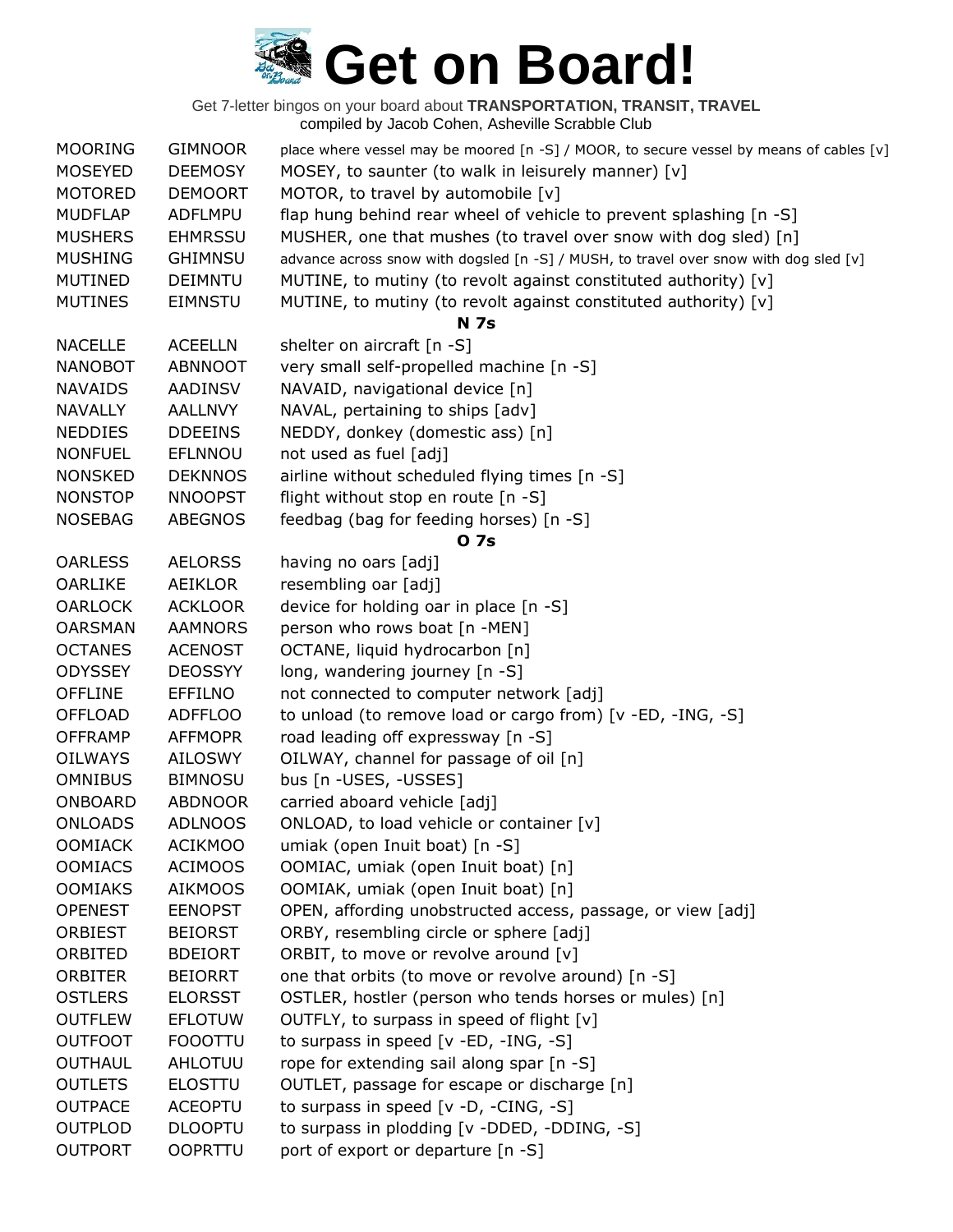| <b>OUTPULL</b> | <b>LLOPTUU</b> | to attract larger audience or following than [v -ED, -ING, -S]                              |
|----------------|----------------|---------------------------------------------------------------------------------------------|
| <b>OUTPUSH</b> | <b>HOPSTUU</b> | to surpass in pushing [v -ED, -ING, -ES]                                                    |
| <b>OUTRIDE</b> | <b>DEIORTU</b> | to ride faster or better than [v -RODE, -DDEN, -DING, -S]                                   |
| <b>OUTRIGS</b> | <b>GIORSTU</b> | OUTRIG, to equip (boat) with outriggers (projections having floats) [v]                     |
| <b>OUTROWS</b> | <b>OORSTUW</b> | OUTROW, to surpass in rowing [v]                                                            |
| <b>OUTRUNS</b> | <b>NORSTUU</b> | OUTRUN, to run faster than [v]                                                              |
| <b>OUTSAIL</b> | AILOSTU        | to sail faster than [v -ED, -ING, -S]                                                       |
| <b>OUTSOAR</b> | <b>AOORSTU</b> | to soar beyond [v -ED, -ING, -S]                                                            |
| <b>OUTSPAN</b> | <b>ANOPSTU</b> | to unharness draft animal [v -NNED, -NNING, -S]                                             |
| <b>OUTSWIM</b> | <b>IMOSTUW</b> | to swim faster or farther than [v -WAM, -WUM, -MMING, -S]                                   |
| <b>OUTTAKE</b> | AEKOTTU        | passage outwards [n -S]                                                                     |
| <b>OUTWALK</b> | <b>AKLOTUW</b> | to surpass in walking [v -ED, -ING, -S]                                                     |
| <b>OUTWENT</b> | <b>ENOTTUW</b> | OUTGO, to go beyond [v]                                                                     |
| <b>OVERFLY</b> | <b>EFLORVY</b> | to fly over [v -LEW, -LOWN, -ING, -LIES]                                                    |
| <b>OVERSEA</b> | <b>AEEORSV</b> | overseas (beyond or across sea) [adv]                                                       |
| <b>OXCARTS</b> | <b>ACORSTX</b> | OXCART, ox-drawn cart [n]                                                                   |
|                |                | <b>P</b> 7s                                                                                 |
| <b>PADDLED</b> | ADDDELP        | PADDLE, to propel with broad-bladed implement [v]                                           |
| <b>PADDLER</b> | <b>ADDELPR</b> | one that paddles (to propel with broad-bladed implement) [n -S]                             |
| <b>PADDLES</b> | <b>ADDELPS</b> | PADDLE, to propel with broad-bladed implement [v]                                           |
| <b>PADNAGS</b> | <b>AADGNPS</b> | PADNAG, horse that moves along at easy pace [n]                                             |
| <b>PALFREY</b> | <b>AEFLPRY</b> | riding horse $[n - S]$                                                                      |
| <b>PALLETS</b> | <b>AELLPST</b> | PALLET, to place on platforms for storage or moving [v]                                     |
| <b>PANCAKE</b> | <b>AACEKNP</b> | to land airplane in certain manner [v -D, -KING, -S]                                        |
| <b>PANNIER</b> | AEINNPR        | large basket [n -S]                                                                         |
| <b>PANZERS</b> | <b>AENPRSZ</b> | PANZER, armored combat vehicle [n]                                                          |
| <b>PARKADE</b> | <b>AADEKPR</b> | multilevel structure for parking vehicles [n -S]                                            |
| <b>PARKERS</b> | <b>AEKPRRS</b> | PARKER, one that parks (to leave vehicle in location for time) [n]                          |
| <b>PARKING</b> | <b>AGIKNPR</b> | area in which vehicles may be left [n -S] / PARK, to leave vehicle in location for time [v] |
| <b>PARKWAY</b> | <b>AAKPRWY</b> | wide highway [n -S]                                                                         |
| <b>PARRALS</b> | <b>AALPRRS</b> | PARRAL, parrel (sliding loop of rope or chain used on ship) [n]                             |
| <b>PARRELS</b> | <b>AELPRRS</b> | PARREL, sliding loop of rope or chain used on ship [n]                                      |
| <b>PASSAGE</b> | <b>AAEGPSS</b> | to make voyage [v -D, -GING, -S]                                                            |
| <b>PATAMAR</b> | <b>AAAMPRT</b> | sailing vessel [n -S]                                                                       |
| <b>PATHWAY</b> | <b>AAHPTWY</b> | path (trodden way or track) [n -S]                                                          |
| <b>PAVINGS</b> | <b>AGINPSV</b> | PAVING, pavement (paved surface) [n]                                                        |
| <b>PAVIORS</b> | <b>AIOPRSV</b> | PAVIOR, paver (one that paves (to cover with material that forms firm, level surface)) [n]  |
| <b>PAVIOUR</b> | <b>AIOPRUV</b> | paver (one that paves (to cover with material that forms firm, level surface)) [n -S]       |
| PAYLOAD        | <b>AADLOPY</b> | part of cargo producing income [n -S]                                                       |
| <b>PEDALER</b> | <b>ADEELPR</b> | one that pedals (to operate by means of foot levers) [n -S]                                 |
| <b>PEDALOS</b> | <b>ADELOPS</b> | PEDALO, paddleboat powered by pedals [n]                                                    |
| PEDDLED        | <b>DDDEELP</b> | PEDDLE, to travel about selling wares [v]                                                   |
| <b>PEDDLER</b> | <b>DDEELPR</b> | one that peddles (to travel about selling wares) [n -S]                                     |
| <b>PEDDLES</b> | <b>DDEELPS</b> | PEDDLE, to travel about selling wares [v]                                                   |
| PEDICAB        | ABCDEIP        | passenger vehicle that is pedaled [n -S]                                                    |
| <b>PEDLARS</b> | <b>ADELPRS</b> | PEDLAR, peddler (one that peddles (to travel about selling wares)) [n]                      |
| <b>PEDLERS</b> | <b>DEELPRS</b> | PEDLER, peddler (one that peddles (to travel about selling wares)) [n]                      |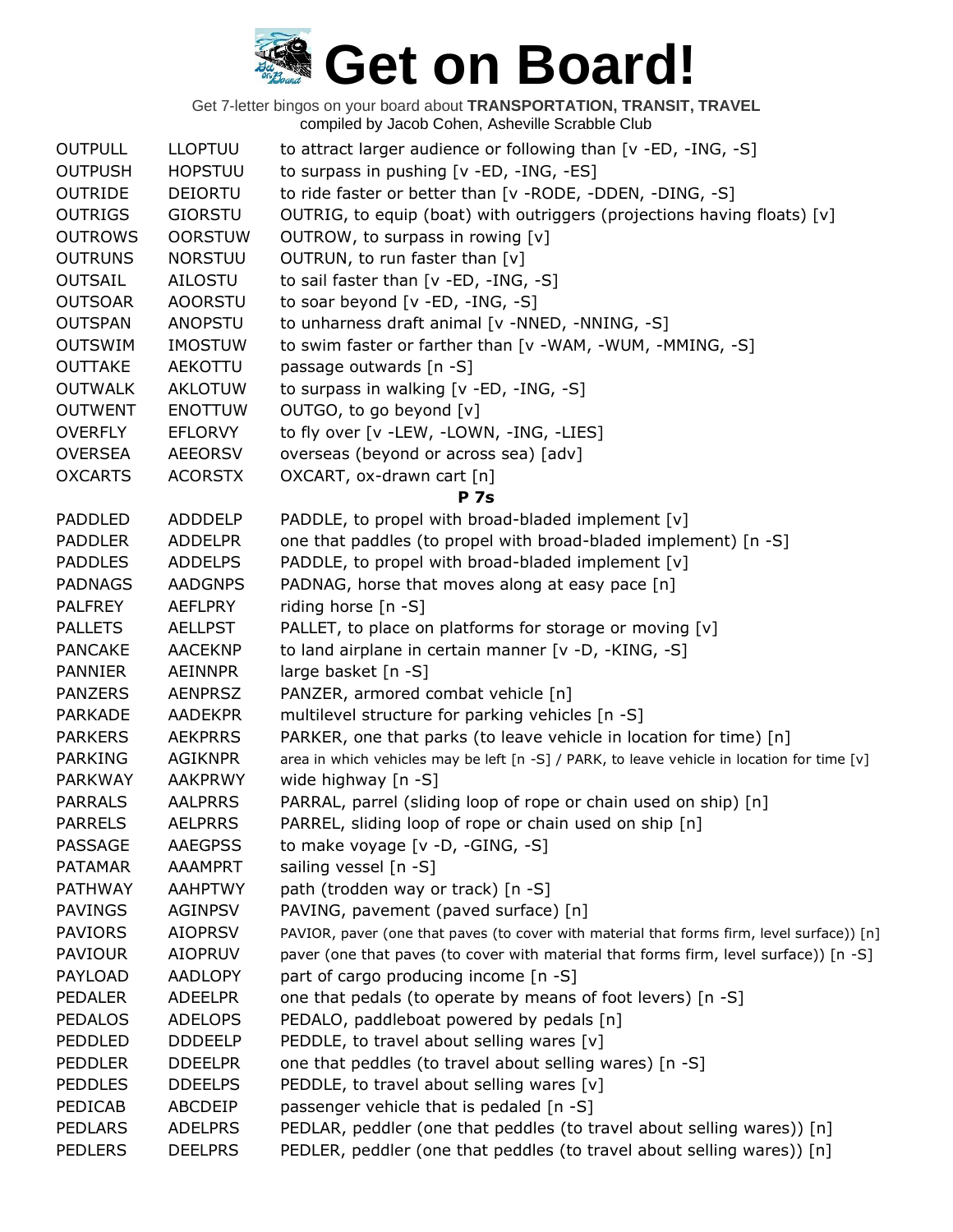| <b>PEDWAYS</b> | <b>ADEPSWY</b> | PEDWAY, walkway for pedestrians only [n]                                         |
|----------------|----------------|----------------------------------------------------------------------------------|
| <b>PELHAMS</b> | <b>AEHLMPS</b> | PELHAM, type of horse's mouthpiece [n]                                           |
| <b>PELORUS</b> | <b>ELOPRSU</b> | navigational instrument [n -ES]                                                  |
| <b>PERGOLA</b> | <b>AEGLOPR</b> | shaded shelter or passageway [n -S]                                              |
| <b>PETROLS</b> | <b>ELOPRST</b> | PETROL, gasoline (liquid fuel) [n]                                               |
| <b>PHAETON</b> | <b>AEHNOPT</b> | light carriage [n -S]                                                            |
| <b>PHONING</b> | <b>GHINNOP</b> | PHONE, to telephone [v]                                                          |
| <b>PICKUPS</b> | <b>CIKPPSU</b> | PICKUP, small truck [n]                                                          |
| PIGBOAT        | <b>ABGIOPT</b> | submarine [n -S]                                                                 |
| <b>PILEUPS</b> | <b>EILPPSU</b> | PILEUP, collision involving several motor vehicles [n]                           |
| PILGRIM        | <b>GIILMPR</b> | to travel to holy place for religious reasons [v -ED, -ING, -S]                  |
| PILLION        | <b>IILLNOP</b> | pad or cushion for extra rider on horse or motorcycle [n -S]                     |
| PILOTED        | <b>DEILOPT</b> | PILOT, to control course of [v]                                                  |
| <b>PINKEYS</b> | <b>EIKNPSY</b> | PINKEY, ship with narrow overhanging stern [n]                                   |
| <b>PINNACE</b> | <b>ACEINNP</b> | small sailing ship [n -S]                                                        |
| <b>PIPAGES</b> | <b>AEGIPPS</b> | PIPAGE, system of pipes [n]                                                      |
| PIPEAGE        | AEEGIPP        | pipage (system of pipes) [n -S]                                                  |
| <b>PIPINGS</b> | <b>GIINPPS</b> | PIPING, system of pipes [n]                                                      |
| PIRAGUA        | AAGIPRU        | dugout canoe [n -S]                                                              |
| <b>PIROGUE</b> | <b>EGIOPRU</b> | piragua (dugout canoe) [n -S]                                                    |
| PIROQUE        | EIOPQRU        | piragua (dugout canoe) [n -S]                                                    |
| <b>PISTONS</b> | <b>INOPSST</b> | PISTON, part of engine [n]                                                       |
| <b>PLODDED</b> | <b>DDDELOP</b> | PLOD, to walk heavily [v]                                                        |
| <b>PLODDER</b> | <b>DDELOPR</b> | one that plods (to walk heavily) [n -S]                                          |
| <b>PONTINE</b> | <b>EINNOPT</b> | pertaining to bridges [adj]                                                      |
| <b>PONTOON</b> | <b>NNOOOPT</b> | to cross water using pontoons (flat-bottomed boats) [v -ED, -ING, -S]            |
| <b>PORTAGE</b> | <b>AEGOPRT</b> | to transport from one navigable waterway to another [v -D, -GING, -S]            |
| <b>POSTAGE</b> | <b>AEGOPST</b> | charge for mailing item [n -S]                                                   |
| <b>POSTALS</b> | <b>ALOPSST</b> | POSTAL, postcard (card for use in mail) [n]                                      |
| <b>POSTBAG</b> | <b>ABGOPST</b> | mailbag (bag for carrying mail (postal material)) [n -S]                         |
| <b>POSTBOX</b> | <b>BOOPSTX</b> | mailbox (box for depositing mail) [n -ES]                                        |
| <b>POSTBOY</b> | <b>BOOPSTY</b> | boy who carries mail [n -S]                                                      |
| <b>POSTMAN</b> | <b>AMNOPST</b> | mailman (man who carries and delivers mail) [n -MEN]                             |
| <b>POTHOLE</b> | <b>EHLOOPT</b> | deep hole in road [n -S]                                                         |
| <b>PREBOOK</b> | <b>BEKOOPR</b> | to book beforehand [v -ED, -ING, -S]                                             |
| <b>PREPAVE</b> | <b>AEEPPRV</b> | to pave beforehand [v -D, -VING, -S]                                             |
| <b>PRESHIP</b> | <b>EHIPPRS</b> | to ship beforehand [v -PPED, -PPING, -S]                                         |
| PRIMAGE        | <b>AEGIMPR</b> | amount paid as addition to freight charges [n -S]                                |
| <b>PROPELS</b> | <b>ELOPPRS</b> | PROPEL, to cause to move forward or onward [v]                                   |
| <b>PROPJET</b> | <b>EJOPPRT</b> | type of airplane (winged aircraft propelled by jet engines or propellers) [n -S] |
| PULLMAN        | ALLMNPU        | railroad sleeping car [n -S]                                                     |
| <b>PUNTERS</b> | <b>ENPRSTU</b> | PUNTER, one that punts (to propel through water with pole) [n]                   |
| <b>PUNTING</b> | <b>GINNPTU</b> | PUNT, to propel through water with pole [v]                                      |
| <b>PURSERS</b> | <b>EPRRSSU</b> | PURSER, officer in charge of ship's accounts [n]                                 |
|                |                | <b>Q7s</b>                                                                       |
| QAMUTIK        | AIKMQTU        | komatik (Inuit sledge) [n -S]                                                    |
| QUANTED        | ADENQTU        | QUANT, to propel through water with pole [v]                                     |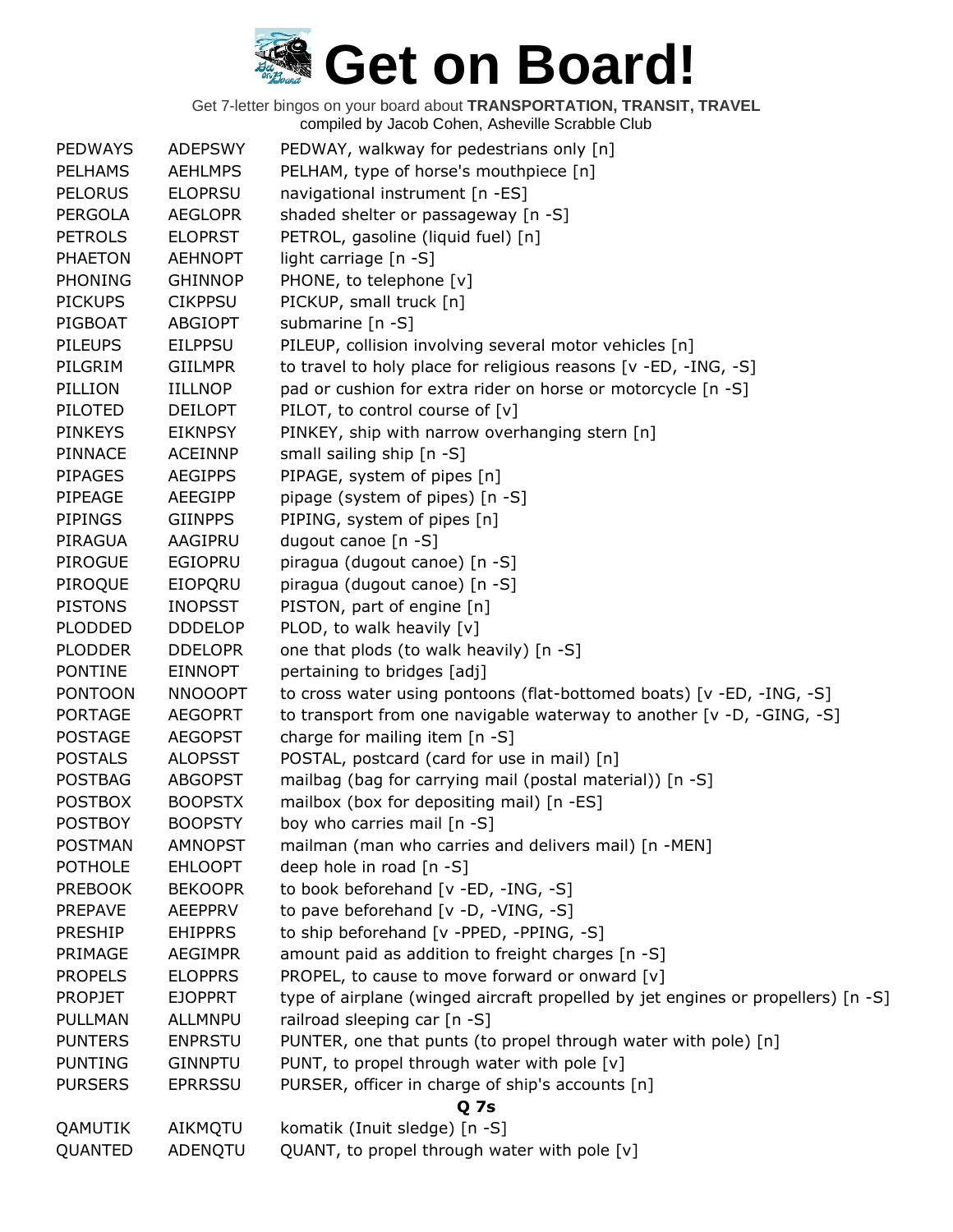Get 7-letter bingos on your board about **TRANSPORTATION, TRANSIT, TRAVEL**

compiled by Jacob Cohen, Asheville Scrabble Club

| QUAYAGE        | AAEGQUY        | charge for use of quay (wharf) $[n -S]$                                                                     |
|----------------|----------------|-------------------------------------------------------------------------------------------------------------|
| QUIRTED        | DEIQRTU        | QUIRT, to strike with riding whip [v]                                                                       |
|                |                | <b>R</b> 7s                                                                                                 |
| <b>RABASKA</b> | <b>AAABKRS</b> | large canoe [n -S]                                                                                          |
| <b>RACKING</b> | <b>ACGIKNR</b> | RACK, to engage in fracking (injection of fluid into shale beds in order to free up petroleum reserves) [v] |
| <b>RAFTING</b> | <b>AFGINRT</b> | RAFT, to transport on raft (type of buoyant structure) [v] / sport of traveling down river on raft [n -S]   |
| <b>RAGTOPS</b> | <b>AGOPRST</b> | RAGTOP, convertible automobile [n]                                                                          |
| <b>RAILBUS</b> | ABILRSU        | passenger car equipped for operation on rails [n -ES or -SSES]                                              |
| RAILCAR        | AACILRR        | railroad car [n -S]                                                                                         |
| RAILMAN        | AAILMNR        | railroad employee [n -S]                                                                                    |
| <b>RAILWAY</b> | <b>AAILRWY</b> | railroad [n -S]                                                                                             |
| <b>RANDANS</b> | <b>AADNNRS</b> | RANDAN, boat rowed by three persons [n]                                                                     |
| <b>RATLINE</b> | AEILNRT        | one of ropes forming steps of ship's rope ladder [n -S]                                                     |
| <b>RATLINS</b> | <b>AILNRST</b> | RATLIN, ratline (one of ropes forming steps of ship's rope ladder) [n]                                      |
| <b>REDCAPS</b> | <b>ACDEPRS</b> | REDCAP, porter [n]                                                                                          |
| <b>REDEYES</b> | <b>DEEERSY</b> | REDEYE, railroad danger signal [n]                                                                          |
| <b>REDOCKS</b> | <b>CDEKORS</b> | REDOCK, to dock again [v]                                                                                   |
| <b>REDRIVE</b> | <b>DEEIRRV</b> | DRIVE, to urge or propel forward [v -ROVE, -N, -VING, -S]                                                   |
| <b>REEFERS</b> | <b>EEEFRRS</b> | REEFER, one that reefs (to reduce area of sail) [n]                                                         |
| <b>REEFING</b> | <b>EEFGINR</b> | REEF, to reduce area of sail $[v]$                                                                          |
| <b>REFLAGS</b> | <b>AEFGLRS</b> | REFLAG, to give new registered nationality to (ship) [v]                                                    |
| <b>REFLIES</b> | <b>EEFILRS</b> | REFLY, to fly again [v]                                                                                     |
| <b>REFLOAT</b> | <b>AEFLORT</b> | to float again [v -ED, -ING, -S]                                                                            |
| <b>REFLOWN</b> | <b>EFLNORW</b> | REFLY, to fly again [v]                                                                                     |
| <b>REFUELS</b> | <b>EEFLRSU</b> | REFUEL, to fuel again [v]                                                                                   |
| <b>RELANDS</b> | <b>ADELNRS</b> | RELAND, to land again [v]                                                                                   |
| <b>RELOADS</b> | <b>ADELORS</b> | RELOAD, LOAD, to place in or on means of conveyance [v]                                                     |
| <b>REMAILS</b> | <b>AEILMRS</b> | REMAIL, to mail again [v]                                                                                   |
| <b>REMOUNT</b> | <b>EMNORTU</b> | to mount again [v -ED, -ING, -S]                                                                            |
| <b>REPARKS</b> | <b>AEKPRRS</b> | REPARK, PARK, to leave vehicle in location for time [v]                                                     |
| <b>REROUTE</b> | <b>EEORRTU</b> | to route again $[v -D, -TING, -S]$                                                                          |
| <b>RESAILS</b> | <b>AEILRSS</b> | RESAIL, SAIL, to move across surface of water by action of wind [v]                                         |
| <b>RESHIPS</b> | <b>EHIPRSS</b> | RESHIP, SHIP, to transport by ship (vessel suitable for navigation in deep water) [v]                       |
| <b>RESKINS</b> | <b>EIKNRSS</b> | RESKIN, to replace outermost layer of aircraft or motor vehicle [v]                                         |
| <b>RETACKS</b> | <b>ACEKRST</b> | RETACK, to tack again [v]                                                                                   |
| <b>RETREAD</b> | <b>ADEERRT</b> | to furnish with new tread [v -ED, -ROD, -RODDEN, -ING, -S]                                                  |
| <b>REVVING</b> | <b>EGINRVV</b> | REV, to increase speed of $[v]$                                                                             |
| RIBBAND        | ABBDINR        | long, narrow strip used in shipbuilding [n -S]                                                              |
| <b>RICKSHA</b> | <b>ACHIKRS</b> | rickshaw (small, two-wheeled passenger vehicle) [n -S]                                                      |
| <b>RIDINGS</b> | <b>DGIINRS</b> | RIDING, act of one that rides [n]                                                                           |
| <b>RIGGING</b> | <b>GGGIINR</b> | system of lines, chains, and tackle used aboard ship [n -S]                                                 |
| RIKISHA        | <b>AHIIKRS</b> | rickshaw (small, two-wheeled passenger vehicle) [n -S]                                                      |
| <b>RIKSHAW</b> | <b>AHIKRSW</b> | rickshaw (small, two-wheeled passenger vehicle) [n -S]                                                      |
| RIPCORD        | <b>CDIOPRR</b> | cord pulled to release parachute [n -S]                                                                     |
| <b>ROADBED</b> | <b>ABDDEOR</b> | foundation for railroad track [n -S]                                                                        |
| <b>ROADIES</b> | ADEIORS        | ROADIE, person who works for traveling entertainers [n]                                                     |
| <b>ROADWAY</b> | <b>AADORWY</b> | road (open way for public passage) [n -S]                                                                   |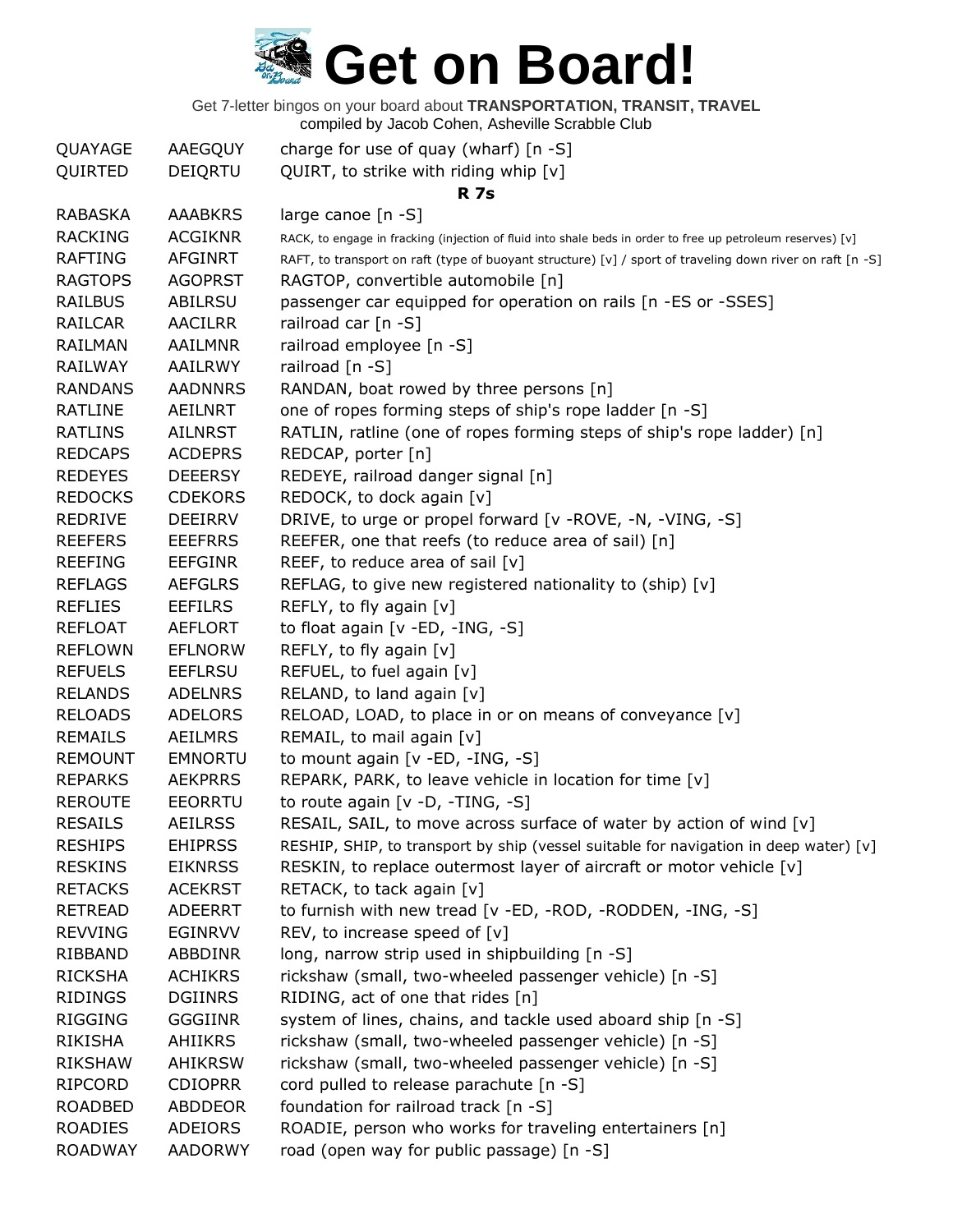| <b>ROBANDS</b> | <b>ABDNORS</b> | ROBAND, piece of yarn used to fasten sail [n]                                               |
|----------------|----------------|---------------------------------------------------------------------------------------------|
| <b>ROBBINS</b> | <b>BBINORS</b> | ROBBIN, roband (piece of yarn used to fasten sail) [n]                                      |
| <b>ROCKETS</b> | <b>CEKORST</b> | ROCKET, to convey by means of rocket (device propelled by reaction of escaping gases) [v]   |
| <b>RODNEYS</b> | <b>DENORSY</b> | RODNEY, small fishing boat [n]                                                              |
| <b>ROPEWAY</b> | <b>AEOPRWY</b> | aerial cable used to transport freight [n -S]                                               |
| <b>ROUSTER</b> | <b>EORRSTU</b> | wharf laborer and deckhand [n -S]                                                           |
| <b>ROUTING</b> | <b>GINORTU</b> | ROUTE, to send on particular course $[v]$                                                   |
| <b>ROWABLE</b> | <b>ABELORW</b> | ROW, to propel by means of oars [adj]                                                       |
| <b>ROWBOAT</b> | <b>ABOORTW</b> | small boat designed to be rowed [n -S]                                                      |
| <b>ROWELED</b> | <b>DEELORW</b> | ROWEL, to prick with spiked wheel in order to urge forward [v]                              |
| <b>ROWLOCK</b> | <b>CKLOORW</b> | oarlock (device for holding oar in place) [n -S]                                            |
| <b>RUDDERS</b> | <b>DDERRSU</b> | RUDDER, vertical blade used to direct course of vessel [n]                                  |
| <b>RUNWAYS</b> | <b>ANRSUWY</b> | RUNWAY, landing and takeoff strip for aircraft [n]                                          |
|                |                | <b>S7s</b>                                                                                  |
| SADDLED        | <b>ADDDELS</b> | SADDLE, to put saddle (leather seat for rider) on [v]                                       |
| <b>SADDLES</b> | <b>ADDELSS</b> | SADDLE, to put saddle (leather seat for rider) on [v]                                       |
| <b>SAILERS</b> | <b>AEILRSS</b> | SAILER, vessel that sails [n]                                                               |
| SAILING        | <b>AGIILNS</b> | act of one that sails [n -S] / SAIL, to move across surface of water by action of wind [v]  |
| <b>SAILORS</b> | <b>AILORSS</b> | SAILOR, member of ship's crew [n]                                                           |
| <b>SALTIES</b> | <b>AEILSST</b> | SALTIE, deep-sea vessel sailing Great Lakes [n]                                             |
| SAMOYED        | <b>ADEMOSY</b> | any of Siberian breed of medium-sized white or cream-colored sled dogs [n -S]               |
| <b>SAUNTER</b> | <b>AENRSTU</b> | to walk in leisurely manner [v -ED, -ING, -S]                                               |
| <b>SCENDED</b> | <b>CDDEENS</b> | SCEND, to rise upward, as ship on wave [v]                                                  |
| <b>SCHUITS</b> | <b>CHISSTU</b> | SCHUIT, Dutch sailing vessel [n]                                                            |
| <b>SCOOTER</b> | <b>CEOORST</b> | to ride two-wheeled vehicle [v -ED, -ING, -S]                                               |
| <b>SCOWING</b> | <b>CGINOSW</b> | SCOW, to transport by scow (flat-bottomed boat) [v]                                         |
| <b>SCUFFED</b> | <b>CDEFFSU</b> | SCUFF, to walk without lifting feet [v]                                                     |
| <b>SCUFFER</b> | <b>CEFFRSU</b> | one that scuffs (to walk without lifting feet) [n -S]                                       |
| <b>SCULLED</b> | <b>CDELLSU</b> | SCULL, to propel with type of oar [v]                                                       |
| <b>SCULLER</b> | <b>CELLRSU</b> | one that sculls (to propel with type of oar) [n -S]                                         |
| <b>SEACOCK</b> | <b>ACCEKOS</b> | valve in ship's hull [n -S]                                                                 |
| <b>SEALIFT</b> | <b>AEFILST</b> | to transport (military personnel and equipment) by ship [v -ED, -ING, -S]                   |
| <b>SEAPORT</b> | <b>AEOPRST</b> | harbor or town accessible to seagoing ships [n -S]                                          |
| <b>SEASICK</b> | <b>ACEIKSS</b> | affected with nausea caused by motion of vessel at sea [adj]                                |
| <b>SEAWAYS</b> | AAESSWY        | SEAWAY, headway made by ship [n]                                                            |
| <b>SEEKING</b> | <b>EEGIKNS</b> | SEEK, to go in search of [v]                                                                |
| <b>SEXTANT</b> | <b>AENSTTX</b> | instrument for measuring angular distances [n -S]                                           |
| <b>SHAFTED</b> | <b>ADEFHST</b> | SHAFT, to push or propel with pole [v]                                                      |
| <b>SHALLOP</b> | <b>AHLLOPS</b> | small, open boat [n -S]                                                                     |
| <b>SHAMBLE</b> | <b>ABEHLMS</b> | to walk awkwardly $[v -D, -LING, -S]$                                                       |
| <b>SHANTEY</b> | <b>AEHNSTY</b> | chantey (sailor's song) [n -S]                                                              |
| <b>SHIKARA</b> | <b>AAHIKRS</b> | light, flat-bottomed boat in Kashmir [n -S]                                                 |
| <b>SHIPLAP</b> | <b>AHILPPS</b> | to clad vertical surface using rabbeted wood [v -PPED, -PPING, -S]                          |
| <b>SHIPMAN</b> | <b>AHIMNPS</b> | sailor (member of ship's crew) [n -MEN]                                                     |
| <b>SHIPPED</b> | <b>DEHIPPS</b> | SHIP, to transport by ship (vessel suitable for navigation in deep water) [v]               |
| <b>SHIPPER</b> | <b>EHIPPRS</b> | one that ships (to transport by ship (vessel suitable for navigation in deep water)) [n -S] |
| <b>SHIPWAY</b> | <b>AHIPSWY</b> | canal deep enough to serve ships [n -S]                                                     |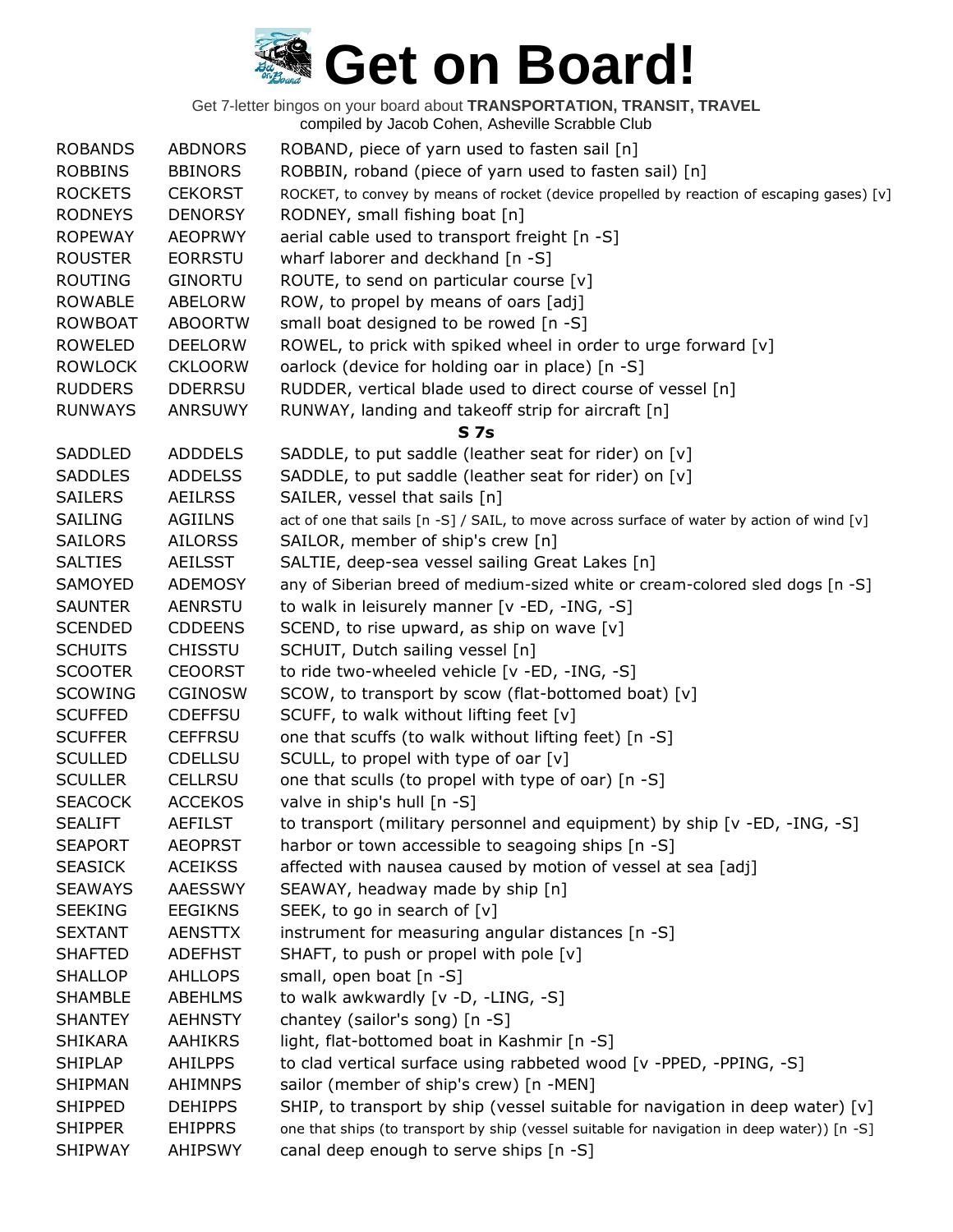| <b>SHORANS</b> | <b>AHNORSS</b> | SHORAN, type of navigational system [n]                                                                   |
|----------------|----------------|-----------------------------------------------------------------------------------------------------------|
| <b>SHUFFLE</b> | <b>EFFHLSU</b> | to walk without lifting feet [v -D, -LING, -S]                                                            |
| <b>SHUTING</b> | <b>GHINSTU</b> | SHUTE, to chute (to convey by chute (vertical passage)) [v]                                               |
| <b>SHUTTLE</b> | <b>EHLSTTU</b> | to move or travel back and forth [v -D, -LING, -S]                                                        |
| <b>SICKBAY</b> | <b>ABCIKSY</b> | ship's hospital [n -S]                                                                                    |
| <b>SIDECAR</b> | <b>ACDEIRS</b> | passenger car attached to motorcycle [n -S]                                                               |
| <b>SKATERS</b> | <b>AEKRSST</b> | SKATER, one that skates (to glide over ice or ground on skates (shoes fitted with runners or wheels)) [n] |
| <b>SKATING</b> | <b>AGIKNST</b> | SKATE, to glide over ice or ground on skates (shoes fitted with runners or wheels) [v]                    |
| <b>SKEEING</b> | <b>EEGIKNS</b> | SKEE, to ski (to travel on skis (long, narrow strips of wood or metal)) [v]                               |
| <b>SKIBOBS</b> | <b>BBIKOSS</b> | SKIBOB, to ride bike-like vehicle with skis instead of wheels [v]                                         |
| <b>SKIDPAD</b> | <b>ADDIKPS</b> | road surface on which drivers can practice controlling skidding [n -S]                                    |
| <b>SKIDWAY</b> | <b>ADIKSWY</b> | platform on which logs are piled for loading or sawing [n -S]                                             |
| <b>SKYCAPS</b> | <b>ACKPSSY</b> | SKYCAP, porter at airport [n]                                                                             |
| <b>SKYJACK</b> | <b>ACJKKSY</b> | to hijack airplane [v -ED, -ING, -S]                                                                      |
| <b>SKYSAIL</b> | AIKLSSY        | type of sail $[n -S]$                                                                                     |
| <b>SKYWALK</b> | <b>AKKLSWY</b> | elevated walkway between two buildings [n -S]                                                             |
| <b>SKYWAYS</b> | <b>AKSSWYY</b> | SKYWAY, elevated highway [n]                                                                              |
| <b>SLEDDED</b> | <b>DDDEELS</b> | SLED, to convey on sled (vehicle for carrying people or loads over snow or ice) [v]                       |
| <b>SLEDDER</b> | <b>DDEELRS</b> | one that sleds (to convey on sled (vehicle for carrying people or loads over snow or ice)) [n -S]         |
| <b>SLEDGED</b> | <b>DDEEGLS</b> | SLEDGE, to convey on type of sled $[v]$                                                                   |
| <b>SLEDGES</b> | <b>DEEGLSS</b> | SLEDGE, to convey on type of sled $[v]$                                                                   |
| <b>SLEIGHS</b> | <b>EGHILSS</b> | SLEIGH, to ride in sled [v]                                                                               |
| <b>SLIPWAY</b> | <b>AILPSWY</b> | area sloping toward water in shipyard [n -S]                                                              |
| <b>SLOGGED</b> | <b>DEGGLOS</b> | SLOG, to plod (to walk heavily) [v]                                                                       |
| <b>SLOGGER</b> | <b>EGGLORS</b> | one that slogs (to plod (to walk heavily)) [n -S]                                                         |
| <b>SMASHUP</b> | AHMPSSU        | collision of motor vehicles [n -s]                                                                        |
| <b>SMOKEYS</b> | <b>EKMOSSY</b> | SMOKEY, police officer who patrols highways [n]                                                           |
| <b>SMOKIES</b> | <b>EIKMOSS</b> | SMOKEY, police officer who patrols highways [n]                                                           |
| <b>SNOWCAT</b> | <b>ACNOSTW</b> | tracklaying vehicle for travel on snow [n -S]                                                             |
| SONDERS        | <b>DENORSS</b> | SONDER, class of small yachts [n]                                                                         |
| SOYUZES        | <b>EOSSUYZ</b> | SOYUZ, manned spacecraft of former Soviet Union [n]                                                       |
| <b>SPARRED</b> | <b>ADEPRRS</b> | SPAR, to provide with spars (stout poles used to support rigging) [v]                                     |
| <b>SPENCER</b> | <b>CEENPRS</b> | trysail (type of sail) [n -S]                                                                             |
| SPINOUT        | <b>INOPSTU</b> | rotational skid by automobile [n -S]                                                                      |
| SPONSON        | <b>NNOOPSS</b> | projection from side of ship [n -S]                                                                       |
| <b>SPURRED</b> | <b>DEPRRSU</b> | SPUR, to urge on with spur (horseman's goad) [v]                                                          |
| <b>SPURRER</b> | <b>EPRRRSU</b> | one that spurs (to urge on with spur (horseman's goad)) [n -S]                                            |
| <b>SPUTNIK</b> | <b>IKNPSTU</b> | Soviet artificial earth satellite [n -S]                                                                  |
| <b>STACKUP</b> | <b>ACKPSTU</b> | arrangement of circling airplanes over airport waiting to land [n -S]                                     |
| <b>STAGGER</b> | <b>AEGGRST</b> | to walk or stand unsteadily [v -ED, -ING, -S]                                                             |
| <b>STAITHE</b> | <b>AEHISTT</b> | wharf equipped for transferring coal from railroad cars into ships [n -S]                                 |
| <b>STEAMER</b> | <b>AEEMRST</b> | to travel by steamship [v -ED, -ING, -S]                                                                  |
| <b>STEEKED</b> | <b>DEEEKST</b> | STEEK, to shut (to close (to block against entry or passage)) [v]                                         |
| <b>STEERED</b> | <b>DEEERST</b> | STEER, to direct course of [v]                                                                            |
| <b>STEERER</b> | <b>EEERRST</b> | one that steers (to direct course of) [n -S]                                                              |
| <b>STEEVED</b> | <b>DEEESTV</b> | STEEVE, to stow in hold of ship [v]                                                                       |
| <b>STEEVES</b> | <b>EEESSTV</b> | STEEVE, to stow in hold of ship [v]                                                                       |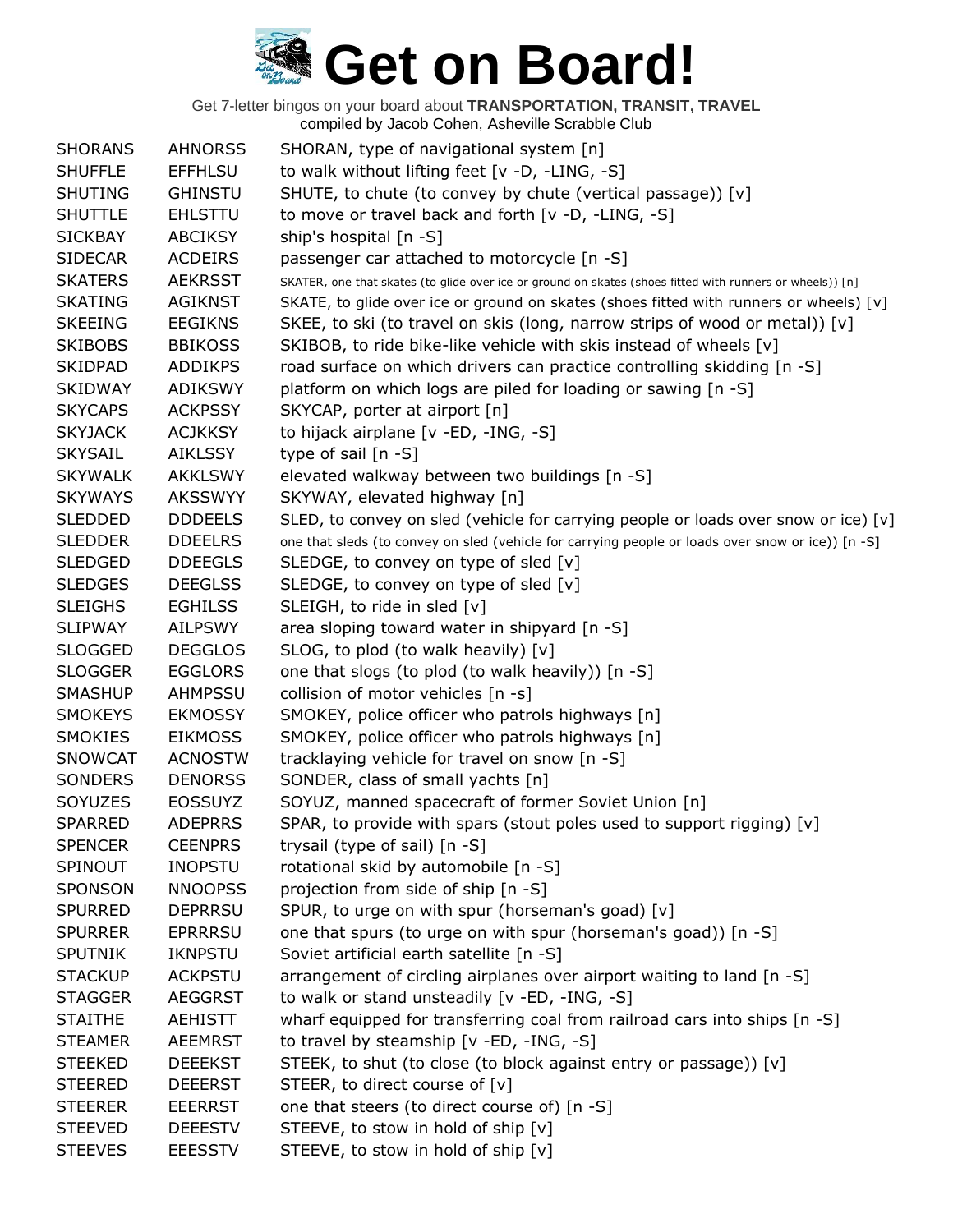| <b>STEMSON</b> | <b>EMNOSST</b> | supporting timber of ship [n -S]                                                              |
|----------------|----------------|-----------------------------------------------------------------------------------------------|
| <b>STERNED</b> | <b>DEENRST</b> | STERN, rear part of ship [adj]                                                                |
| <b>STIRRUP</b> | <b>IPRRSTU</b> | support for foot of horseman [n -S]                                                           |
| <b>STOKERS</b> | <b>EKORSST</b> | STOKER, one that stokes (to supply furnace with fuel) [n]                                     |
| <b>STOKING</b> | <b>GIKNOST</b> | STOKE, to supply furnace with fuel [v]                                                        |
| <b>STOMPED</b> | <b>DEMOPST</b> | STOMP, to tread heavily [v]                                                                   |
| <b>STOMPER</b> | <b>EMOPRST</b> | one that stomps (to tread heavily) [n -S]                                                     |
| <b>STOPOFF</b> | <b>FFOOPST</b> | stopover (brief stop in course of journey) [n -S]                                             |
| <b>STRAKED</b> | <b>ADEKRST</b> | STRAKE, line of planking extending along ship's hull [adj]                                    |
| <b>STRAKES</b> | <b>AEKRSST</b> | STRAKE, line of planking extending along ship's hull [n]                                      |
| <b>STREELS</b> | <b>EELRSST</b> | STREEL, to saunter (to walk in leisurely manner) [v]                                          |
| <b>STREETS</b> | <b>EERSSTT</b> | STREET, public thoroughfare [n]                                                               |
| <b>STRIDER</b> | <b>DEIRRST</b> | one that strides (to walk with long steps) [n -S]                                             |
| <b>STRIDES</b> | <b>DEIRSST</b> | STRIDE, to walk with long steps [v]                                                           |
| <b>STROLLS</b> | <b>LLORSST</b> | STROLL, to walk in leisurely manner [v]                                                       |
| <b>STRUNTS</b> | <b>NRSSTTU</b> | STRUNT, to strut (to walk with pompous air) [v]                                               |
| <b>STUMBLE</b> | <b>BELMSTU</b> | to miss one's step in walking or running [v -D, -LING, -S]                                    |
| <b>SUBWAYS</b> | <b>ABSSUWY</b> | SUBWAY, to travel by underground railroad [v]                                                 |
| <b>SULKIES</b> | <b>EIKLSSU</b> | SULKY, light horse-drawn vehicle [n]                                                          |
| <b>SUMPTER</b> | <b>EMPRSTU</b> | pack animal [n -S]                                                                            |
| <b>SUNROOF</b> | <b>FNOORSU</b> | automobile roof having openable panel [n -S]                                                  |
| <b>SURFMAN</b> | <b>AFMNRSU</b> | one who is skilled in handling boat in surf [n -MEN]                                          |
| <b>SURREYS</b> | <b>ERRSSUY</b> | SURREY, light carriage [n]                                                                    |
| <b>SWABBIE</b> | ABBEISW        | sailor (member of ship's crew) [n -S]                                                         |
| <b>SWAGGER</b> | <b>AEGGRSW</b> | to walk with pompous air [v -ED, -ING, -S]                                                    |
| SWANKED        | <b>ADEKNSW</b> | SWANK, to swagger (to walk with pompous air) [v]                                              |
| <b>SWASHED</b> | <b>ADEHSSW</b> | SWASH, to swagger (to walk with pompous air) [v]                                              |
| <b>SWASHER</b> | <b>AEHRSSW</b> | one that swashes (to swagger (to walk with pompous air)) [n -S]                               |
| <b>SWASHES</b> | <b>AEHSSSW</b> | SWASH, to swagger (to walk with pompous air) [v]                                              |
| <b>SWIFTER</b> | <b>EFIRSTW</b> | rope on ship [n -S]                                                                           |
| <b>SWIFTER</b> | <b>EFIRSTW</b> | rope on ship [n -S]                                                                           |
| <b>SWIMMER</b> | <b>EIMMRSW</b> | one that swims (to propel oneself in water by natural means) [n -S]                           |
| <b>SWINGBY</b> | <b>BGINSWY</b> | mission in which spacecraft uses planet's gravitational pull for making course changes [n -S] |
| <b>SYNFUEL</b> | <b>EFLNSUY</b> | fuel derived from fossil fuels [n -S]                                                         |
|                |                | <b>T7s</b>                                                                                    |
| <b>TANDEMS</b> | <b>ADEMNST</b> | TANDEM, bicycle built for two [n]                                                             |
| <b>TANKERS</b> | <b>AEKNRST</b> | TANKER, ship designed to transport liquids [n]                                                |
| <b>TAPPETS</b> | <b>AEPPSTT</b> | TAPPET, sliding rod that causes another part of mechanism to move [n]                         |
| <b>TARMACS</b> | <b>AACMRST</b> | TARMAC, to cause (aircraft) to sit on taxiway [v]                                             |
| <b>TARTANA</b> | <b>AAANRTT</b> | Mediterranean sailing vessel [n -S]                                                           |
| <b>TAXICAB</b> | AABCITX        | automobile for hire [n -S]                                                                    |
| <b>TAXIING</b> | <b>AGIINTX</b> | TAXI, to travel in taxicab [v]                                                                |
| <b>TAXIMAN</b> | <b>AAIMNTX</b> | operator of taxicab [n -MEN]                                                                  |
| <b>TAXIWAY</b> | AAITWXY        | paved strip at airport [n -S]                                                                 |
| <b>TAXYING</b> | <b>AGINTXY</b> | TAXI, to travel in taxicab [v]                                                                |
| <b>TEACART</b> | <b>AACERTT</b> | wheeled table used in serving tea [n -S]                                                      |
| <b>TELEGAS</b> | <b>AEEGLST</b> | TELEGA, Russian wagon [n]                                                                     |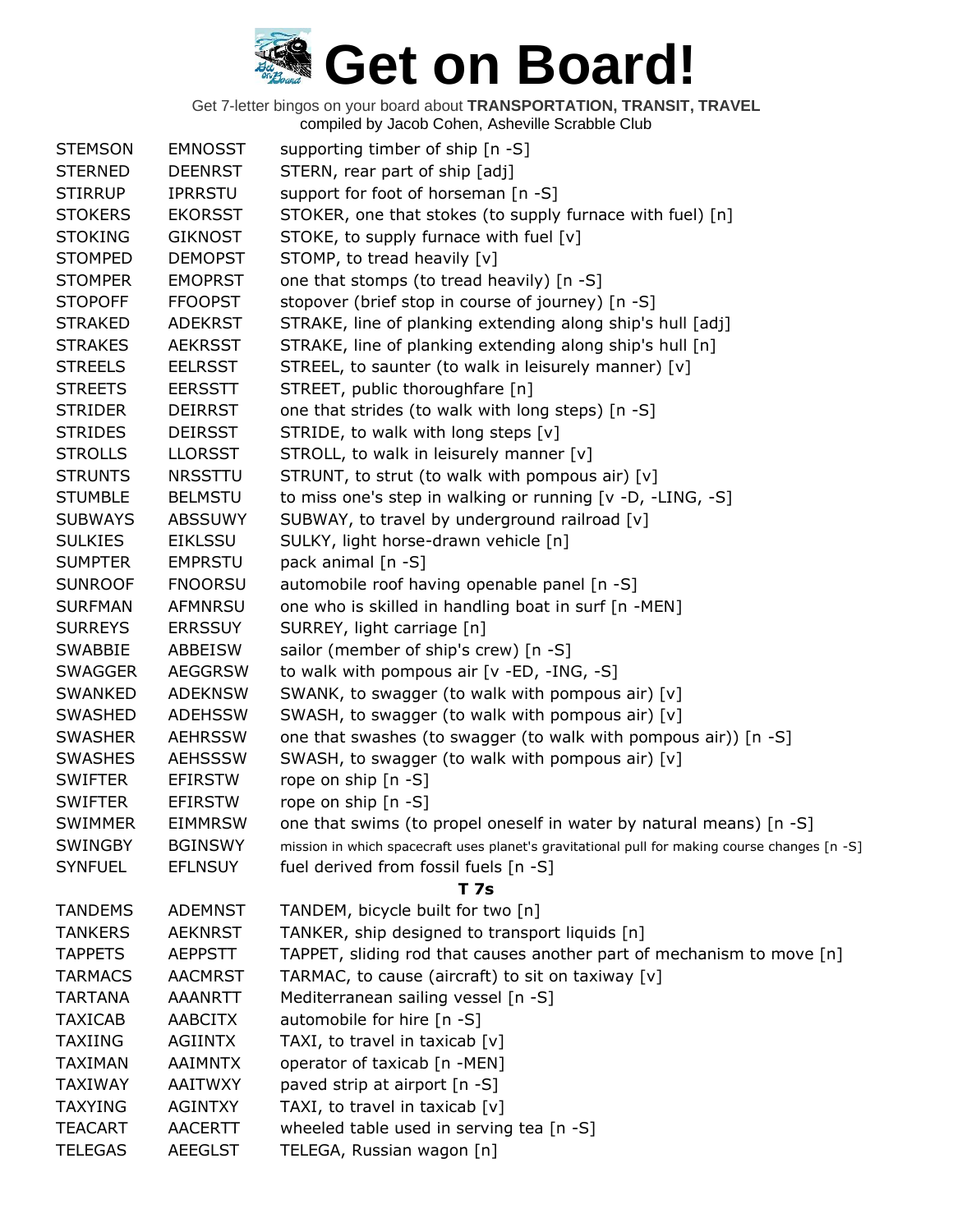| <b>TELERAN</b> | <b>AEELNRT</b> | system of air navigation [n -S]                                               |
|----------------|----------------|-------------------------------------------------------------------------------|
| <b>TELFERS</b> | <b>EEFLRST</b> | TELFER, to telpher (to transport by system of aerial cable cars) [v]          |
| <b>TELFORD</b> | <b>DEFLORT</b> | road made of stones [n -S]                                                    |
| <b>TELPHER</b> | <b>EEHLPRT</b> | to transport by system of aerial cable cars [v -ED, -ING, -S]                 |
| <b>TEXASES</b> | <b>AEESSTX</b> | TEXAS, uppermost structure on steamboat [n]                                   |
| <b>THRUWAY</b> | <b>AHRTUWY</b> | express highway [n -S]                                                        |
| <b>TILBURY</b> | <b>BILRTUY</b> | carriage having two wheels [n -RIES]                                          |
| <b>TIPCART</b> | <b>ACIPRTT</b> | type of cart $[n - S]$                                                        |
| <b>TIPTOED</b> | <b>DEIOPTT</b> | TIPTOE, to walk on tips of one's toes [v]                                     |
| <b>TIPTOES</b> | <b>EIOPSTT</b> | TIPTOE, to walk on tips of one's toes [v]                                     |
| <b>TODDLED</b> | <b>DDDELOT</b> | TODDLE, to walk unsteadily [v]                                                |
| <b>TODDLER</b> | <b>DDELORT</b> | one that toddles (to walk unsteadily) [n -S]                                  |
| <b>TODDLES</b> | <b>DDELOST</b> | TODDLE, to walk unsteadily [v]                                                |
| <b>TOECLIP</b> | <b>CEILOPT</b> | device that holds front of cyclist's shoe to pedal [n -S]                     |
| <b>TOITING</b> | <b>GIINOTT</b> | TOIT, to saunter (to walk in leisurely manner) [v]                            |
| <b>TOLLAGE</b> | <b>AEGLLOT</b> | toll $[n - S]$                                                                |
| <b>TOLLBAR</b> | <b>ABLLORT</b> | tollgate [n -S]                                                               |
| <b>TOLLERS</b> | <b>ELLORST</b> | TOLLER, collector of tolls [n]                                                |
| <b>TOLLING</b> | <b>GILLNOT</b> | collecting of tolls [n -S]                                                    |
| <b>TOLLMAN</b> | <b>ALLMNOT</b> | toller (collector of tolls) [n -MEN]                                          |
| <b>TOLLWAY</b> | <b>ALLOTWY</b> | road on which tolls are collected [n -S]                                      |
| <b>TONNEAU</b> | <b>AENNOTU</b> | rear seating compartment of automobile [n -S or -X]                           |
| <b>TOPMAST</b> | <b>AMOPSTT</b> | mast of ship [n -S]                                                           |
| <b>TOPSAIL</b> | <b>AILOPST</b> | sail of ship [n -S]                                                           |
| <b>TOPSIDE</b> | <b>DEIOPST</b> | upper portion of ship [n -S]                                                  |
| <b>TORPIDS</b> | <b>DIOPRST</b> | TORPID, racing boat [n]                                                       |
| <b>TOTTERS</b> | <b>EORSTTT</b> | TOTTER, to walk unsteadily [v]                                                |
| <b>TOURERS</b> | <b>EORRSTU</b> | TOURER, large, open automobile [n]                                            |
| <b>TOURING</b> | <b>GINORTU</b> | TOUR, to travel from place to place [v]                                       |
| <b>TOURISM</b> | <b>IMORSTU</b> | practice of touring for pleasure [n -S]                                       |
| <b>TOURIST</b> | <b>IORSTTU</b> | one who tours for pleasure [n -S]                                             |
| <b>TOWABLE</b> | <b>ABELOTW</b> | TOW, to pull by means of rope or chain [adj]                                  |
| <b>TOWAGES</b> | <b>AEGOSTW</b> | TOWAGE, price paid for towing [n]                                             |
| <b>TOWAWAY</b> | <b>AAOTWWY</b> | act of towing away vehicle [n -S]                                             |
| <b>TOWBOAT</b> | <b>ABOOTTW</b> | tugboat (boat built for towing) [n -S]                                        |
| <b>TOWLINE</b> | <b>EILNOTW</b> | line used in towing $[n - S]$                                                 |
| <b>TOWPATH</b> | <b>AHOPTTW</b> | path along river that is used by animals towing boats [n -S]                  |
| <b>TOWROPE</b> | <b>EOOPRTW</b> | rope used for towing [n -S]                                                   |
| <b>TRACTOR</b> | <b>ACORRTT</b> | motor vehicle used in farming [n -S]                                          |
| <b>TRAIKED</b> | ADEIKRT        | TRAIK, to trudge (to walk tiredly) [v]                                        |
| TRAILER        | AEILRRT        | to transport by means of trailer (vehicle drawn by another) [v -ED, -ING, -S] |
| <b>TRAIPSE</b> | <b>AEIPRST</b> | to walk about in idle or aimless manner [v -D, -SING, -S]                     |
| <b>TRAMCAR</b> | <b>AACMRRT</b> | streetcar [n -S]                                                              |
| <b>TRAMMED</b> | <b>ADEMMRT</b> | TRAM, to convey in tramcar $[v]$                                              |
| <b>TRAMPED</b> | <b>ADEMPRT</b> | TRAMP, to walk with firm, heavy step [v]                                      |
| <b>TRAMPER</b> | <b>AEMPRRT</b> | one that tramps (to walk with firm, heavy step) [n -S]                        |
| <b>TRAMWAY</b> | <b>AAMRTWY</b> | tramline (streetcar line) [n -S]                                              |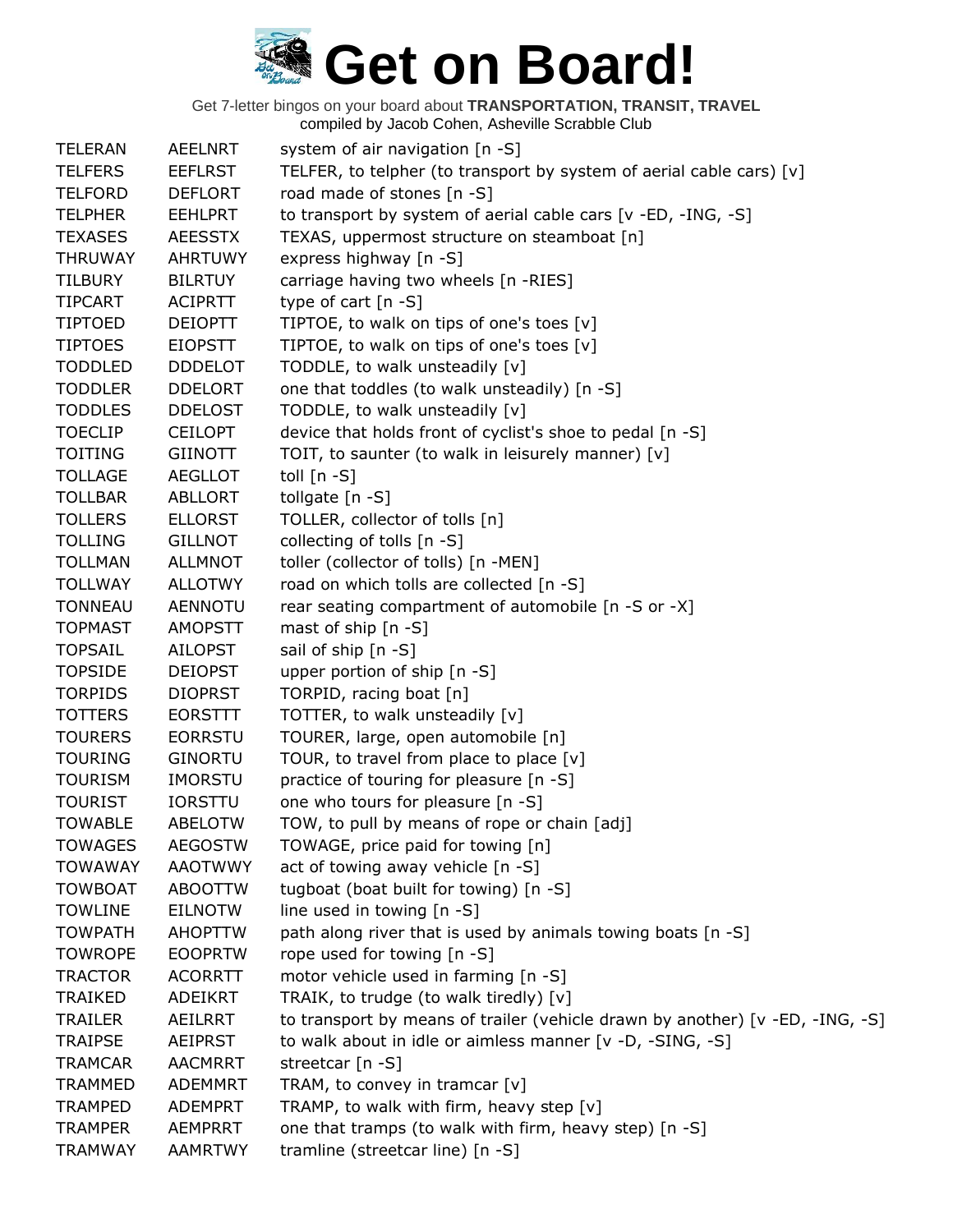Get 7-letter bingos on your board about **TRANSPORTATION, TRANSIT, TRAVEL**

compiled by Jacob Cohen, Asheville Scrabble Club

| <b>TRANNIE</b> | <b>AEINNRT</b> | tranny (transmission) [n -NIES]                                               |
|----------------|----------------|-------------------------------------------------------------------------------|
| <b>TRANSIT</b> | <b>AINRSTT</b> | to pass across or through [v -ED, -ING, -S]                                   |
| <b>TRAVELS</b> | <b>AELRSTV</b> | TRAVEL, to go from one place to another [v]                                   |
| <b>TRAVOIS</b> | <b>AIORSTV</b> | type of sled [n -ES]                                                          |
| <b>TRAWLER</b> | <b>AELRRTW</b> | boat used for trawling [n -S]                                                 |
| <b>TRAWLEY</b> | <b>AELRTWY</b> | small truck or car for conveying material [n -S]                              |
| <b>TREADED</b> | <b>ADDEERT</b> | TREAD, to walk on, over, or along [v]                                         |
| <b>TREADER</b> | <b>ADEERRT</b> | one that treads (to walk on, over, or along) [n -S]                           |
| <b>TREKKED</b> | <b>DEEKKRT</b> | TREK, to make slow or arduous journey [v]                                     |
| <b>TREKKER</b> | <b>EEKKRRT</b> | one that treks (to make slow or arduous journey) [n -S]                       |
| <b>TRESSEL</b> | <b>EELRSST</b> | trestle (framework for supporting bridge) [n -S]                              |
| <b>TRESTLE</b> | <b>EELRSTT</b> | framework for supporting bridge [n -S]                                        |
| <b>TRIJETS</b> | <b>EIJRSTT</b> | TRIJET, airplane powered by three jet engines [n]                             |
| <b>TRIPMAN</b> | <b>AIMNPRT</b> | man hired to work on trip [n -S]                                              |
| TRIPPED        | <b>DEIPPRT</b> | TRIP, to stumble (to miss one's step in walking or running) [v]               |
| <b>TRIPPER</b> | <b>EIPPRRT</b> | one that trips (to stumble (to miss one's step in walking or running)) [n -S] |
| <b>TRIREME</b> | <b>EEIMRRT</b> | ancient Greek or Roman warship [n -S]                                         |
| <b>TRISHAW</b> | <b>AHIRSTW</b> | pedicab (passenger vehicle that is pedaled) [n -S]                            |
| <b>TRODDEN</b> | <b>DDENORT</b> | TREAD, to walk on, over, or along [v]                                         |
| <b>TROIKAS</b> | AIKORST        | TROIKA, Russian carriage [n]                                                  |
| <b>TROLLEY</b> | <b>ELLORTY</b> | to convey by streetcar $[v - ED, -ING, -S]$                                   |
| <b>TROMPED</b> | <b>DEMOPRT</b> | TROMP, to tramp (to walk with firm, heavy step) [v]                           |
| <b>TROTTED</b> | <b>DEORTTT</b> | TROT, to go at gait between walk and run [v]                                  |
| <b>TRUCKED</b> | <b>CDEKRTU</b> | TRUCK, to transport by truck (automotive vehicle designed to carry loads) [v] |
| <b>TRUCKER</b> | <b>CEKRRTU</b> | truck driver [n -S]                                                           |
| <b>TRUDGED</b> | <b>DDEGRTU</b> | TRUDGE, to walk tiredly [v]                                                   |
| <b>TRUDGER</b> | <b>DEGRRTU</b> | one that trudges (to walk tiredly) [n -S]                                     |
| <b>TRUDGES</b> | <b>DEGRSTU</b> | TRUDGE, to walk tiredly [v]                                                   |
| <b>TRUNDLE</b> | <b>DELNRTU</b> | to propel by causing to rotate [v -D, -LING, -S]                              |
| <b>TRYSAIL</b> | <b>AILRSTY</b> | type of sail $[n -S]$                                                         |
| <b>TUBULAR</b> | <b>ABLRTUU</b> | completely enclosed bicycle tire [n -S]                                       |
| <b>TUGBOAT</b> | <b>ABGOTTU</b> | boat built for towing [n -S]                                                  |
| <b>TUMBREL</b> | <b>BELMRTU</b> | type of cart $[n - S]$                                                        |
| <b>TUMBRIL</b> | <b>BILMRTU</b> | tumbrel (type of cart) [n -S]                                                 |
| <b>TUNNELS</b> | <b>ELNNSTU</b> | TUNNEL, to dig tunnel (underground passageway) [v]                            |
| <b>TURNOFF</b> | <b>FFNORTU</b> | road that branches off from larger one [n -S]                                 |
| TWINJET        | <b>EIJNTTW</b> | aircraft with two jet engines [n -S]                                          |
|                |                | <b>U</b> 7s                                                                   |
| <b>UFOLOGY</b> | <b>FGLOOUY</b> | study of unidentified flying objects [n -GIES]                                |
| <b>UMIACKS</b> | <b>ACIKMSU</b> | UMIACK, umiak (open Inuit boat) [n]                                           |
| <b>UNDOCKS</b> | <b>CDKNOSU</b> | UNDOCK, to move away from dock [v]                                            |
| <b>UNHORSE</b> | <b>EHNORSU</b> | to cause to fall from horse [v -D, -SING, -S]                                 |
| <b>UNIBODY</b> | <b>BDINOUY</b> | single molded unit that forms bodywork and chassis of vehicle [n -DIES]       |
| <b>UNLADED</b> | ADDELNU        | UNLADE, to unload (to remove load or cargo from) [v]                          |
| <b>UNLADEN</b> | ADELNNU        | UNLADE, to unload (to remove load or cargo from) [v]                          |
| <b>UNLADES</b> | ADELNSU        | UNLADE, to unload (to remove load or cargo from) [v]                          |
| <b>UNLOADS</b> | <b>ADLNOSU</b> | UNLOAD, to remove load or cargo from [v]                                      |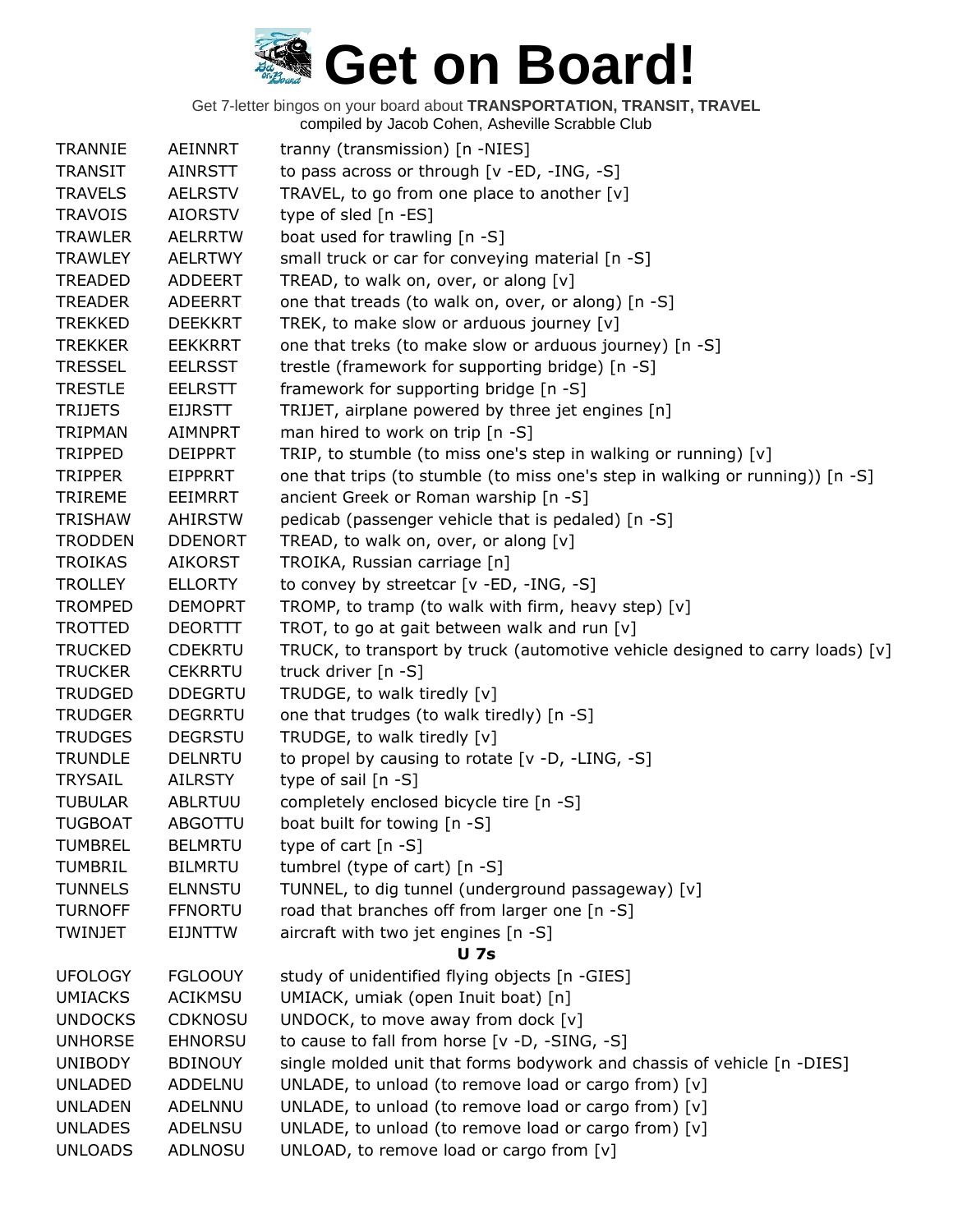| <b>UNMOORS</b> | <b>MNOORSU</b> | UNMOOR, to release from moorings $[v]$                                                           |
|----------------|----------------|--------------------------------------------------------------------------------------------------|
| <b>UNOILED</b> | DEILNOU        | not oiled (to supply with oil (greasy liquid used for lubrication, fuel, or illumination)) [adj] |
| <b>UNPAVED</b> | <b>ADENPUV</b> | not paved (to cover with material that forms firm, level surface) [adj]                          |
| <b>UNSHIPS</b> | <b>HINPSSU</b> | UNSHIP, to unload from ship [v]                                                                  |
| <b>UNYOKED</b> | <b>DEKNOUY</b> | UNYOKE, to free from yoke [v]                                                                    |
| <b>UNYOKES</b> | <b>EKNOSUY</b> | UNYOKE, to free from yoke [v]                                                                    |
| <b>UPHROES</b> | <b>EHOPRSU</b> | UPHROE, euphroe (device used to adjust shipboard awning) [n]                                     |
| <b>UPRATED</b> | <b>ADEPRTU</b> | UPRATE, to improve power output of engine [v]                                                    |
| <b>UPRATES</b> | <b>AEPRSTU</b> | UPRATE, to improve power output of engine [v]                                                    |
| <b>UPSHIFT</b> | <b>FHIPSTU</b> | to shift into higher gear [v -ED, -ING, -S]                                                      |
|                |                | <b>V</b> 7s                                                                                      |
| <b>VALISES</b> | <b>AEILSSV</b> | VALISE, small piece of hand luggage [n]                                                          |
| VANLOAD        | <b>AADLNOV</b> | quantity that van can carry [n -S]                                                               |
| <b>VANNERS</b> | <b>AENNRSV</b> | VANNER, person who owns van [n]                                                                  |
| VANNING        | <b>AGINNNV</b> | VAN, to transport in van (type of motor vehicle) [v]                                             |
| VANPOOL        | <b>ALNOOPV</b> | arrangement whereby several commuters travel in one van [n -S]                                   |
| <b>VAROOMS</b> | <b>AMOORSV</b> | VAROOM, to vroom (to run engine at high speed) [v]                                               |
| <b>VECTORS</b> | <b>CEORSTV</b> | VECTOR, to guide in flight by means of radioed directions [v]                                    |
| <b>VEDETTE</b> | <b>DEEETTV</b> | small boat used for scouting [n -S]                                                              |
| <b>VEHICLE</b> | <b>CEEHILV</b> | device used as means of conveyance [n -S]                                                        |
| <b>VENTURI</b> | <b>EINRTUV</b> | device for measuring flow of fluid [n -S]                                                        |
| <b>VESSELS</b> | <b>EELSSSV</b> | VESSEL, craft for traveling on water [n]                                                         |
| <b>VIADUCT</b> | <b>ACDITUV</b> | type of bridge [n -S]                                                                            |
| <b>VIATORS</b> | <b>AIORSTV</b> | VIATOR, traveler (one that travels (to go from one place to another)) $[n]$                      |
| <b>VIDETTE</b> | <b>DEEITTV</b> | vedette (small boat used for scouting) [n -S]                                                    |
| <b>VIFFING</b> | <b>FFGIINV</b> | VIFF, to change direction abruptly of vertical take-off aircraft [v]                             |
| <b>VITESSE</b> | <b>EEISSTV</b> | speed [n -S]                                                                                     |
| VOYAGED        | <b>ADEGOVY</b> | VOYAGE, to travel (to go from one place to another) [v]                                          |
| <b>VOYAGER</b> | <b>AEGORVY</b> | one that voyages (to travel (to go from one place to another)) [n -S]                            |
| <b>VOYAGES</b> | <b>AEGOSVY</b> | VOYAGE, to travel (to go from one place to another) [v]                                          |
| <b>VROOMED</b> | <b>DEMOORV</b> | VROOM, to run engine at high speed [v]                                                           |
|                |                | <b>W 7s</b>                                                                                      |
| WADDLED        | <b>ADDDELW</b> | WADDLE, to walk with short, swaying steps [v]                                                    |
| <b>WADDLER</b> | ADDELRW        | one that waddles (to walk with short, swaying steps) [n -S]                                      |
| <b>WADDLES</b> | <b>ADDELSW</b> | WADDLE, to walk with short, swaying steps [v]                                                    |
| WAGGONS        | <b>AGGNOSW</b> | WAGGON, to wagon (to convey by wagon (four-wheeled, horse-drawn vehicle)) [v]                    |
| WAGONED        | <b>ADEGNOW</b> | WAGON, to convey by wagon (four-wheeled, horse-drawn vehicle) [v]                                |
| <b>WAGONER</b> | <b>AEGNORW</b> | one who drives wagon [n -S]                                                                      |
| <b>WAISTER</b> | <b>AEIRSTW</b> | seaman stationed in middle section of ship [n -S]                                                |
| <b>WALKERS</b> | <b>AEKLRSW</b> | WALKER, one that walks (to advance on foot) [n]                                                  |
| <b>WALKIES</b> | <b>AEIKLSW</b> | used to command dog to prepare for walk [interj]                                                 |
| WALKING        | <b>AGIKLNW</b> | act of one that walks $[n -S] / WALK$ , to advance on foot $[v]$                                 |
| <b>WALKUPS</b> | <b>AKLPSUW</b> | WALKUP, apartment house having no elevator [n]                                                   |
| WALKWAY        | <b>AAKLWWY</b> | passage for walking [n -S]                                                                       |
| WARBIRD        | ABDIRRW        | vintage military aircraft [n -S]                                                                 |
| <b>WARPATH</b> | <b>AAHPRTW</b> | route taken by attacking Native Americans [n -S]                                                 |
| WARSHIP        | <b>AHIPRSW</b> | ship armed for combat [n -S]                                                                     |